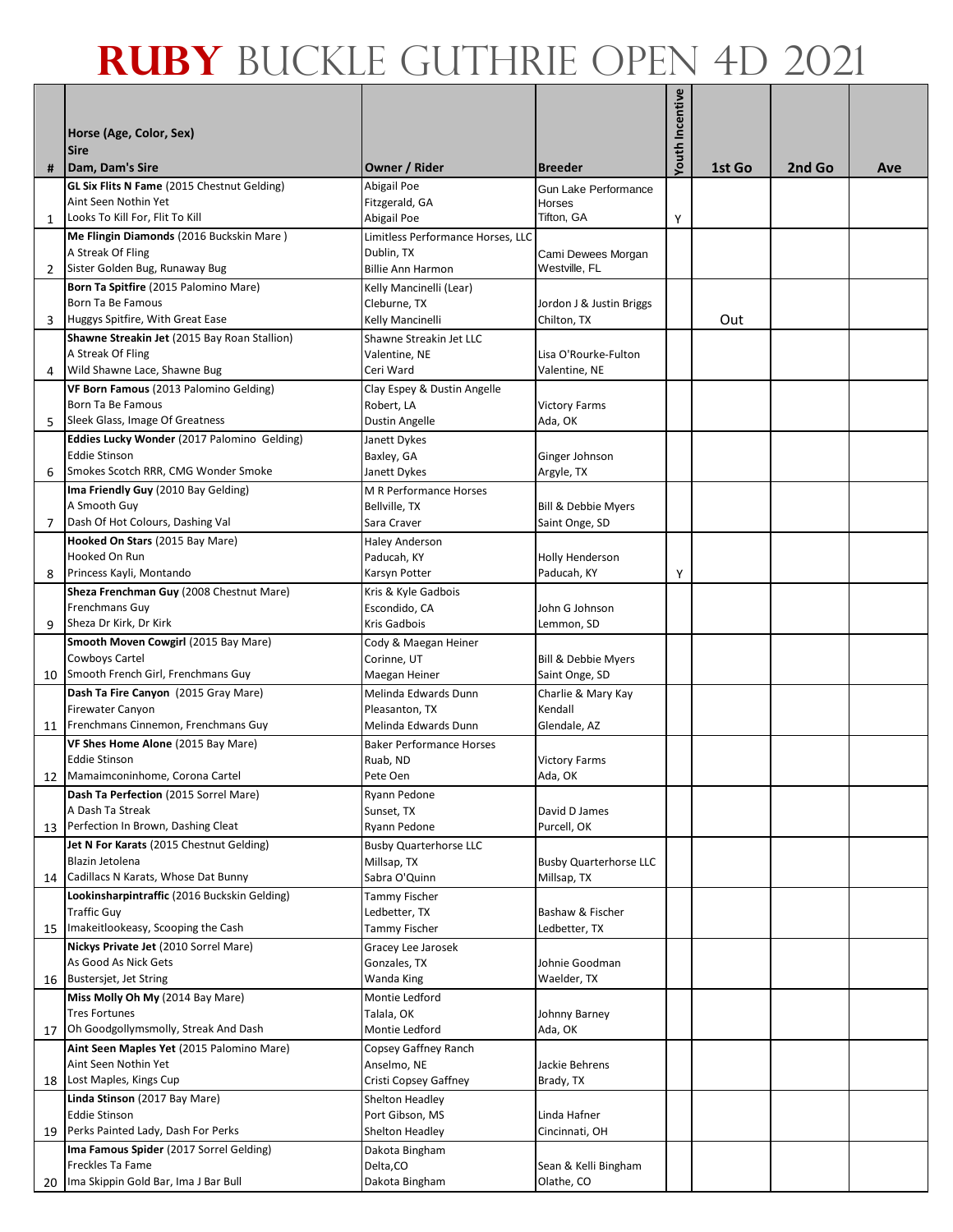| #  | Horse (Age, Color, Sex)<br><b>Sire</b><br>Dam, Dam's Sire           | Owner / Rider                            | <b>Breeder</b>                                   | Youth Incentive | 1st Go | 2nd Go | Ave |
|----|---------------------------------------------------------------------|------------------------------------------|--------------------------------------------------|-----------------|--------|--------|-----|
|    | A Fancy Guy (2002 Palomino Gelding)                                 | Ryann Pedone                             |                                                  |                 |        |        |     |
|    | Frenchmans Guy                                                      | Sunset, TX                               | Doug Parsons                                     |                 |        |        |     |
| 21 | WYO Fancy Pants, Tee J Bandito Finger                               | Kyndall Pedone                           | Rapid City, SD                                   | Υ               |        |        |     |
|    | Little Man Keith (2008 Brown Gelding)                               | Marty & Jessica Leach                    |                                                  |                 |        |        |     |
|    | <b>Tres Seis</b>                                                    | Rockville, NE                            | Ervin E Wyatt                                    |                 |        |        |     |
| 22 | This Is Mi World, Corona Cartel                                     | Jessica Leach                            | Edmond, OK                                       |                 |        |        |     |
|    | Smooth As Toast (2009 Buckskin Mare)                                | Tracy & Dusti Swan                       |                                                  |                 |        |        |     |
|    | A Smooth Guy                                                        | Hubbard, TX                              | Fred & Clara Wilson                              |                 |        |        |     |
|    | 23 Nother Wild Card, Dox Bueno Dinero                               | Darbi Swan                               | Newcastle, WY                                    | Υ               |        |        |     |
|    | SnickelFritz Fling (2009 Bay Gelding)                               | Mose Hebbert                             |                                                  |                 |        |        |     |
|    | A Streak Of Fling                                                   | Hyannis, NE                              | Mose Hebbert                                     |                 |        |        |     |
|    | 24 Snickelfritz Gal, Snickelfritz Jake                              | <b>Randus Sheets</b>                     | Hyannis, NE                                      |                 |        |        |     |
|    | Streakin TJ Grey (2008 Gray Gelding)<br>A Streak Of Fling           | Joey & Shana Griffis<br>Texarkana, TX    | <b>Fulton Family</b><br><b>Performane Horses</b> |                 |        |        |     |
|    | 25 French TJ Grey, Frenchmans Guy                                   | Hannah Griffis                           | Valentine, NE                                    |                 |        |        |     |
|    | Classic Ivory (2009 Brown Gelding)                                  | <b>Courtney Moose</b>                    |                                                  |                 |        |        |     |
|    | Ivory James                                                         | Midland, TX                              | <b>Bullard Farms</b>                             |                 |        |        |     |
| 26 | Classic Angle, Kiptys Charger                                       | <b>Courtney Moose</b>                    | Weatherford, TX                                  |                 | Out    |        |     |
|    | Tres Seis Smooches (2009 Chestnut Mare)                             | Angelle Carter                           |                                                  |                 |        |        |     |
|    | <b>Tres Seis</b>                                                    | Whitby, ON                               | Angelle Carter                                   |                 |        |        |     |
| 27 | Sheza Soverign Dash, Royal Soverign                                 | Angelle Carter                           | Whitby, ON                                       |                 |        |        |     |
|    | Hooked On Nick (2009 Sorrel Gelding)                                | <b>Bricklee Miller</b>                   | Grant or Tamara D                                |                 |        |        |     |
|    | As Good As Nick Gets<br>Hook Me Easy, Hooked On Cash                | Starkville, MS<br><b>Bricklee Miller</b> | Scheer<br>Weatherford, TX                        |                 |        |        |     |
| 28 | Doc Manny (2008 Brown Gelding)                                      | Kenlee Kunz                              |                                                  |                 |        |        |     |
|    | PC Redwood Manny                                                    | Montpelier, ID                           | Lee Ray Shepherd                                 |                 |        |        |     |
| 29 | Orange Merridoc, Merridoc                                           | Kenlee Kunz                              | Spanish Fork, UT                                 | Υ               |        |        |     |
|    | MTS Mister Brilliant (2010 Brown Gelding)                           | Sharee Stamper                           |                                                  |                 |        |        |     |
|    | Ivory James                                                         | Lindsay, OK                              | Michael T Samples                                |                 |        |        |     |
| 30 | Addietakesall, Takin On The Cash                                    | Sharee Stamper                           | Abilene, KS                                      |                 |        |        |     |
|    | Smooth Aces (2010 Red Dunn Mare)                                    | Kiowa Creek Perf Horses                  |                                                  |                 |        |        |     |
|    | A Smooth Guy                                                        | Purcell, OK                              | Bill & Debbie Myers                              |                 |        |        |     |
| 31 | Red Ace Three, Laughing Dun Bar                                     | Carole Strickland                        | Saint Onge, SD                                   |                 |        |        |     |
|    | Runnin To The Flame (2010 Sorrel Mare)<br>Be A Magnolia Runner      | Josie McMurtrey<br>Abilene, TX           | D Pharr/Brittany Pozzi                           |                 |        |        |     |
|    | 32 Seco Flaming Jet, Flaming Jet                                    | Payton McMurtrey                         | Victoria, TX                                     | Υ               |        |        |     |
|    | Thirty Six Power (2010 Bay Gelding)                                 | Franceska Sweeny                         |                                                  |                 |        |        |     |
|    | <b>Tres Seis</b>                                                    | Saranton, PA                             | Mike Vaughan                                     |                 |        |        |     |
| 33 | <b>Sting Scorpion Sting, Strawfly Special</b>                       | Franceska Sweeney                        | Norman, OK                                       |                 |        |        |     |
|    | VF Blazin N Zoomin (2010 Sorrel Gelding)                            | Peter & Veronica Hennis                  |                                                  |                 |        |        |     |
|    | Blazin Jetolena                                                     | Dewey, OK                                | Candice Lyn Chintis                              |                 |        |        |     |
| 34 | Faster Than Zoom, Shazoom<br>Jess Tres Seis (2010 Chestnut Gelding) | Veronica (Roni) Hennis                   | Tucson, AZ<br>Lance Robinson & Max               |                 |        |        |     |
|    | <b>Tres Seis</b>                                                    | Lynn Brady<br>Wynnewood, OK              | Anderson                                         |                 |        |        |     |
| 35 | Jess Sass Me, Mr Jess Perry                                         | Lynn Brady                               | Spanish Fork, UT                                 |                 | Out    |        |     |
|    | Fultastic (2010 Bay Gelding)                                        | Jenna Smeenk                             |                                                  |                 |        |        |     |
|    | PYC Paint Your Wagon                                                | Purcell, OK                              | Fulton Quien Sabe Ranch                          |                 |        |        |     |
|    | 36 The Retelling, Special Leader                                    | Jenna Smeenk                             | Stonewall, TX                                    |                 |        |        |     |
|    | JL A Smooth Cut (2011 Bay Gelding)                                  | Savannah Stanley                         |                                                  |                 |        |        |     |
|    | A Smooth Guy<br>37 Cut No Slack, Red                                | Mt Juliet, TN                            | Jill Lane Quarter Horses                         |                 |        |        |     |
|    | KM Perksofbeingfrench (2011 Palomino Gelding)                       | Savannah Stanley<br><b>Bailee Snow</b>   | Fort Benton, MT                                  |                 |        |        |     |
|    | First Down French                                                   | Bentonville, AR                          | Katie L McCaslan                                 |                 |        |        |     |
| 38 | Silk Perks, Dash For Perks                                          | <b>Bailee Snow</b>                       | Raisin City, CA                                  |                 |        |        |     |
|    | Frenchgirl Fame (2011 Chestnut Mare)                                | Danielle Rowe                            |                                                  |                 |        |        |     |
|    | <b>BHR Frenchies Socks</b>                                          | Canton, GA                               | Crystal Nichole Shumate                          |                 |        |        |     |
| 39 | For The Fame, Dash Ta Fame                                          | Derek Piel                               | Micanopy, FL                                     |                 |        |        |     |
|    | Dun In French Lace (2011 Palomino Mare)                             | <b>Stacy Glause</b>                      |                                                  |                 |        |        |     |
|    | First Down French                                                   | Payson, UT                               | James W & Kim Frazier                            |                 |        |        |     |
|    | 40 Docs Cactus Cutie, Yucca King Doc                                | <b>Stacy Glause</b>                      | White City, OR                                   |                 |        |        |     |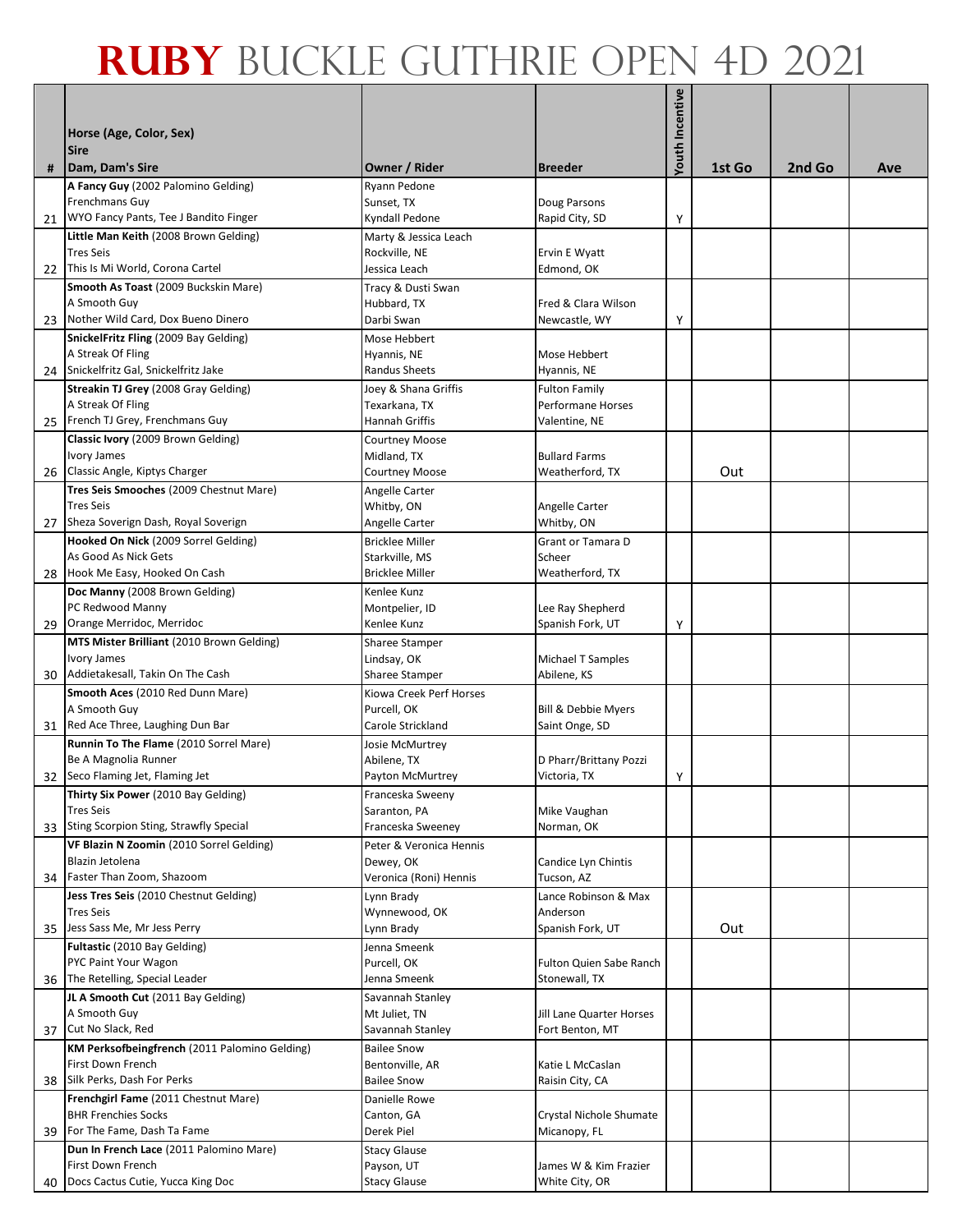|    | Horse (Age, Color, Sex)<br><b>Sire</b>                                      |                                          |                                          | Youth Incentive |        |        |     |
|----|-----------------------------------------------------------------------------|------------------------------------------|------------------------------------------|-----------------|--------|--------|-----|
| #  | Dam, Dam's Sire                                                             | Owner / Rider                            | <b>Breeder</b>                           |                 | 1st Go | 2nd Go | Ave |
|    | SX Smooth Drambouie (2011 Sorrel Gelding)<br>A Smooth Guy                   | Greg & Lori Shearer<br>Wall, SD          | Greg & Lori Shearer                      |                 |        |        |     |
|    | 41 SX Docs Cricketta, Doc Bruce                                             | Lori Shearer                             | Wall, SD                                 |                 |        |        |     |
|    | Tres My Tracks (2010 Sorrel Gelding)                                        | Sue Ahlgren                              |                                          |                 |        |        |     |
|    | <b>Tres Seis</b>                                                            | Darwin, MN                               | <b>Tom Pouliot</b>                       |                 |        |        |     |
| 42 | Lenas Rare Lady, Rare Form                                                  | Sue Ahlgren                              | Loretto, MN                              |                 |        |        |     |
|    | BB Hero For CC (2011 Brown Gelding)                                         | Jesse Hopper                             |                                          |                 |        |        |     |
|    | Valiant Hero                                                                | Mayodan, NC                              | Sally Box                                |                 |        |        |     |
| 43 | Thisgirlsafeature, Feature Mr Jess                                          | Jesse Hopper                             | Aubrey, TX                               |                 |        |        |     |
|    | Famoso Tres Sietes (2011 Brown Stallion)                                    | <b>Grandview Farms LLC</b>               | Shannon Renee                            |                 |        |        |     |
|    | <b>Tres Seis</b>                                                            | Canonsburg, PA                           | Akerstrom                                |                 |        |        |     |
| 44 | Fanny May Dash, Dash Ta Fame                                                | Abby Yarkosky                            | Potter Valley, CA                        |                 |        |        |     |
|    | Shez Smashinly Smooth (2015 Buckskin Mare)<br>A Smooth Guy                  | Tammy Thompson<br>Queen Creek, AZ        | Bill & Debbie Myers                      |                 |        |        |     |
|    | 45 Smashingly Classic, A Classic Dash                                       | <b>Tammy Thompson</b>                    | Saint Onge, SD                           |                 |        |        |     |
|    | French Contender (2014 Bay Mare)                                            | Charmayne Pike                           |                                          |                 |        |        |     |
|    | <b>BHR Frenchies Socks</b>                                                  | Inverness, FL                            | Joanna Parker                            |                 |        |        |     |
| 46 | Roses Moonlady, Title Contender                                             | Abigail Poe                              | Opelika, AL                              | Υ               |        |        |     |
|    | Jets Top Gun (2015 Sorrel Stallion)                                         | <b>Busby Quarterhorse LLC</b>            |                                          |                 |        |        |     |
|    | Blazin Jetolena                                                             | Millsap, TX                              | <b>Busby Quarterhorse LLC</b>            |                 |        |        |     |
| 47 | GL Famous First Lady, Dash Ta Fame                                          | Janna Brown                              | Millsap, TX                              |                 |        |        |     |
|    | BT ScoredIolastinson (2014 Bay Mare)                                        | <b>Bridget Thomas</b>                    |                                          |                 |        |        |     |
|    | <b>Eddie Stinson</b><br>Scored Big Time, Even The Score                     | Combine, TX<br><b>Billie Ann Harmon</b>  | <b>Bridget Ann Thomas</b><br>Combine, TX |                 |        |        |     |
| 48 | Dial A Blazin Bunny (2016 Brown Gelding)                                    | Julia Clark                              |                                          |                 |        |        |     |
|    | Blazin Jetolena                                                             | Rolling Fork, MS                         | Julia R Ewing-Clark                      |                 |        |        |     |
| 49 | Bullys Dialed In, Bully Bullion                                             | Maggie Carter                            | Rolling Fork, MS                         |                 |        |        |     |
|    | Barefoot N Buckwild (2013 Buckskin Mare)                                    | Renae DelHomme                           |                                          |                 |        |        |     |
|    | PC Redwood Manny                                                            | Stillwater, OK                           | Jerry Bailey                             |                 |        |        |     |
| 50 | Blue Raysen Wagon, Hancock Juan                                             | Ceri Ward                                | Pauls Valley, OK                         |                 |        |        |     |
|    | Princess Stinson (2013 Palomino Mare)                                       | Janett Dykes                             |                                          |                 |        |        |     |
|    | <b>Eddie Stinson</b>                                                        | Baxley, GA                               | Danny K Carroll                          |                 |        |        |     |
| 51 | Oro Rose, Man In The Money                                                  | Janett Dykes                             | Raymore, MO                              |                 |        |        |     |
|    | BR Golden Leader* (2013 Grey Stallion)<br>Confederate Leader                | <b>Garland Baker</b><br>Russellville, AR | Garland Ray Baker                        |                 |        |        |     |
|    | 52 KN Docs Gray Gold, Groanies Gray Pony                                    | <b>Dustin Angelle</b>                    | Russellville, AR                         |                 |        |        |     |
|    | M R Vegas Fame (2016 Bay Mare)                                              | M R Performance Horses                   |                                          |                 |        |        |     |
|    | French Streaktovegas                                                        | Bellville, TX                            | Jayme Robison                            |                 |        |        |     |
| 53 | JL Sweet Fame, Dash Ta Fame                                                 | Jodee Miller                             | Magnolia, TX                             |                 |        |        |     |
|    | Epic Guy (2015 Gray Gelding)                                                | Kristen Williams                         |                                          |                 |        |        |     |
|    | Epic Leader                                                                 | Frierson, LA                             | Kristen Williams                         |                 |        |        |     |
|    | 54 Frenchilicious, Frenchmans Guy<br>Penny For Ur Flit (2013 Palomino Mare) | Kassie Mowry<br>Melora Potter            | Jourdanton, TX                           |                 |        |        |     |
|    | JL Dash Ta Heaven                                                           | Marion, KY                               | Dan & Kasey Etbauer                      |                 |        |        |     |
| 55 | Fashion Star Flit, Fire Water Flit                                          | Karsyn Potter                            | Goodwell, OK                             | Υ               |        |        |     |
|    | Ray A Drop Of Sun (2015 Palomino Gelding)                                   | Cody & Maegan Heiner                     |                                          |                 |        |        |     |
|    | PC Redwood Manny                                                            | Corinne, UT                              | Dawson Seeley                            |                 |        |        |     |
| 56 | Bardust Wrangler, Mucho Barduster                                           | Maegan Heiner                            | Spanish Fork, UT                         |                 |        |        |     |
|    | CBC Speeding Goodbye (2016 Sorrel Gelding)                                  | Kris & Kyle Gadbois                      |                                          |                 |        |        |     |
|    | The Goodbye Lane                                                            | Escondido, CA                            | Claude B Crozier                         |                 |        |        |     |
| 57 | Speeding Streaker, Mitbeastreaker                                           | Kris Gadbois                             | Neola, UT                                |                 |        |        |     |
|    | Streakin Silkpanties (2016 Bay Roan Mare)<br>A Streak Of Fling              | Richard Civita<br>Aiken, SC              | Lisa O'Rourke Fulton                     |                 |        |        |     |
| 58 | Famous Silk Panties, Dash Ta Fame                                           | Pete Oen                                 | Valentine, NE                            |                 | Out    |        |     |
|    | Frenchbesitocaliente (2011 Palomino Mare)                                   | Melinda Edwards Dunn                     | Charles & Kristie                        |                 |        |        |     |
|    | Frenchmans Guy                                                              | Pleasanton, TX                           | Peterson                                 |                 |        |        |     |
| 59 | Winsome Fame, Dash Ta Fame                                                  | Melinda Edwards Dunn                     | Lott, TX                                 |                 |        |        |     |
|    | Flashing My Guns (2014 Gray Gelding)                                        | Ryann Pedone                             |                                          |                 |        |        |     |
|    | Fiestas Gotta Gun                                                           | Sunset, TX                               | Lee Pedone                               |                 |        |        |     |
| 60 | Red Flashin Money, On The Money Red                                         | Ryann Pedone                             | Sunset, TX                               |                 |        |        |     |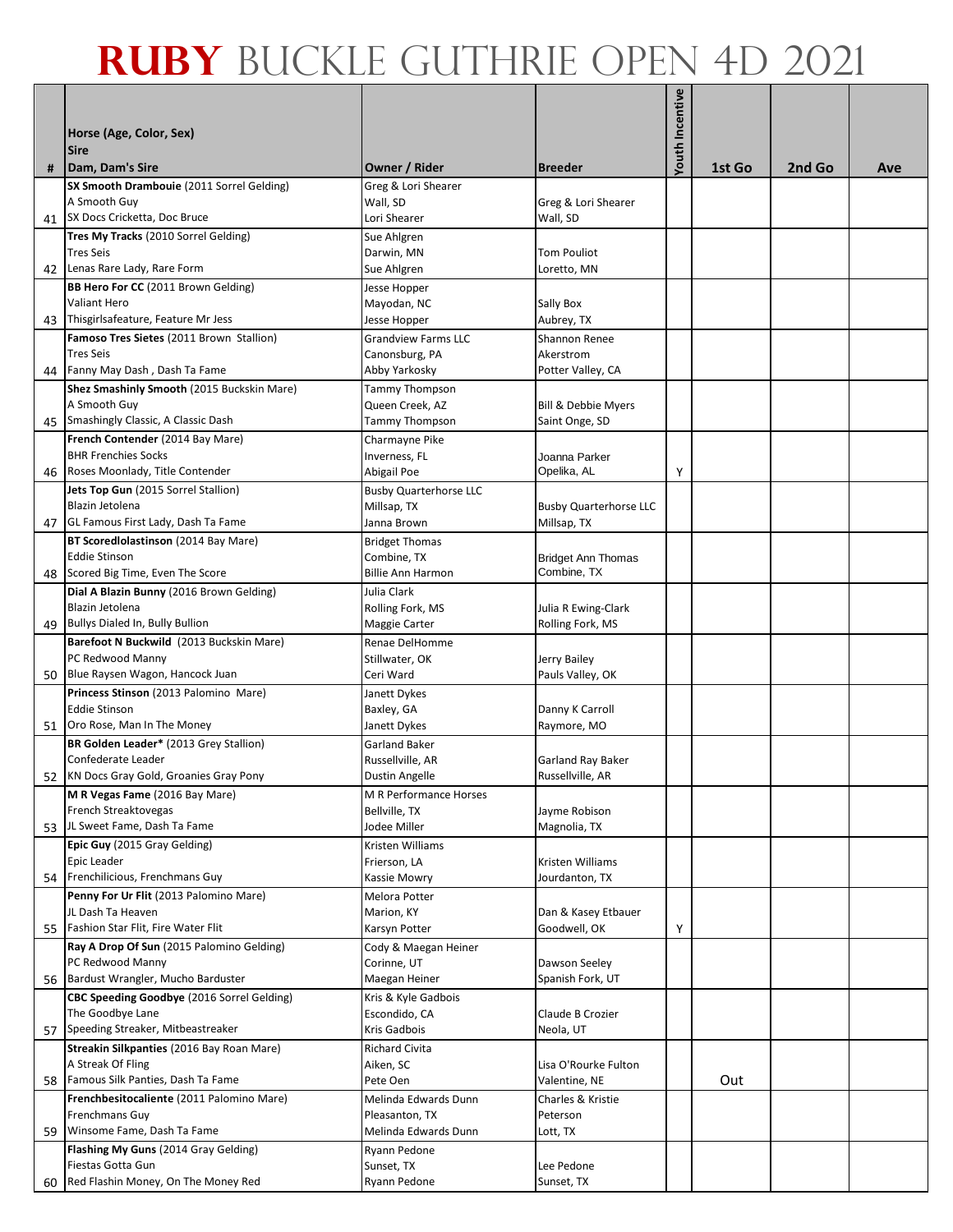| #  | Horse (Age, Color, Sex)<br><b>Sire</b><br>Dam, Dam's Sire     | Owner / Rider                          | <b>Breeder</b>                 | Youth Incentive | 1st Go | 2nd Go | Ave |
|----|---------------------------------------------------------------|----------------------------------------|--------------------------------|-----------------|--------|--------|-----|
|    | Blue Eyed Barbie (2014 Cremello Mare)                         | Tammy Fischer                          |                                |                 |        |        |     |
|    | <b>Traffic Guy</b>                                            | Giddings, TX                           | Jackie Jatzlau                 |                 |        |        |     |
| 61 | Hanks Sweet Label, Letta Hank Do It                           | Tammy Fischer                          | Giddings, TX                   |                 |        |        |     |
|    | Lad Dragonfly (2015 Palomino Mare)                            | Erin B. Williams                       |                                |                 |        |        |     |
|    | <b>Eddie Stinson</b>                                          | Alzada, MT                             | Doreen Wintermute              |                 |        |        |     |
| 62 | C Me Frenchie, Frenchmans Guy                                 | Sabra O'Quinn                          | Stuart, FL                     |                 |        |        |     |
|    | Miss Mango Tango (2006 Palomino Mare)                         | <b>Nealey Dalton</b>                   |                                |                 |        |        |     |
|    | Frenchmans Guy                                                | Adamsville, TN                         | Tom Camp                       |                 |        |        |     |
|    | 63 Misty Moon Lite, Rare Jet                                  | <b>Nealey Dalton</b>                   | Condon, MT                     |                 |        |        |     |
|    | Dashing Manny (2006 Palomino Gelding)                         | Paul Freed                             | Lance Robinson & Max           |                 |        |        |     |
|    | PC Redwood Manny                                              | Wellsville, UT                         | Anderson                       |                 |        |        |     |
| 64 | Evening Traffic, Dash Thru Traffic                            | Kailey Mitton                          | Spanish Fork, UT               |                 |        |        |     |
|    | Guys Dashing Girl (2006 Sorrel Mare)                          | Craig or Pam Nelson                    |                                |                 |        |        |     |
|    | Frenchmans Guy                                                | Hermosa, SD                            | <b>Bill &amp; Debbie Myers</b> |                 |        |        |     |
| 65 | Marys Dash Ta Fame, Dash Ta Fame                              | Pam Nelson                             | Saint Onge, SD                 |                 |        |        |     |
|    | Just Another Fling (2006 Sorrel Gelding)<br>A Streak Of Fling | Reese Cattle Company<br>Roswell, NM    | D Bar 7 Quarter Horses         |                 |        |        |     |
| 66 | Jessi Pep San, Sonny Pep San                                  | Braden Widener                         | Salem, SD                      |                 |        |        |     |
|    | Painted Guy (2006 Buckskin Gelding)                           | Lance Robinson                         |                                |                 |        |        |     |
|    | Frenchmans Guy                                                | Spanish Fork, UT                       | Lance Robinson                 |                 |        |        |     |
| 67 | Miss Eye Paint, Mr Eye Opener                                 | Savannah Pitchford                     | Spanish Fork, UT               |                 |        |        |     |
|    | Streaken Frenchman (2006 Buckskin Mare)                       | Gay M Wynn                             |                                |                 |        |        |     |
|    | Frenchmans Guy                                                | Newberry, FL                           | Robert E Blocher Estate        |                 |        |        |     |
| 68 | Robos Miss Streaker, Streakin Six                             | Gay M Wynn                             | Waterford, CA                  |                 |        |        |     |
|    | Blazin Monkey Wrench (2007 Sorrel Mare)                       | <b>Houck Horse Company</b>             |                                |                 |        |        |     |
|    | Blazin Jetolena                                               | North Branch, MN                       | Candice Lyn Chintis            |                 |        |        |     |
| 69 | Ooh Bunny Lala, Sail On Bunny                                 | Lana Houck                             | Tucson, AZ                     | Υ               |        |        |     |
|    | Go Sweeteddie (2010 Sorrel Mare)                              | Sibyl Bass                             |                                |                 |        |        |     |
|    | <b>Eddie Stinson</b>                                          | Edgewood, TX                           | Dennis & Dawnee Mhire          |                 |        |        |     |
| 70 | Go Sweet Dust, Mr Raisin Dust                                 | Sibyl Bass                             | San Antonio, TX                | Υ               |        |        |     |
|    | Morning Traffic (2011 Palomino Mare)                          | <b>Michelle Darling</b>                | Lance Robinson & Max           |                 |        |        |     |
|    | Frenchmans Guy<br>Evening Traffic, Dash Thru Traffic          | Medford, OK<br><b>Michelle Darling</b> | Anderson<br>Spanish Fork, UT   |                 |        |        |     |
| 71 | Guys Merridoc Girl (2011 Sorrel Mare)                         | Camron Fambro                          |                                |                 |        |        |     |
|    | Frenchmans Guy                                                | Stephenville, TX                       | Troy & Jamie Ashford           |                 |        |        |     |
|    | 72 JB Docs Lil Tootsie, Merridoc                              | Chayni Chamberland                     | Lott, TX                       | Υ               |        |        |     |
|    | Eddies Dash (2011 Sorrel Mare)                                | Melinda Schexnaider                    |                                |                 |        |        |     |
|    | <b>Eddie Stinson</b>                                          | Shreveport, LA                         | Julien Stevens Jr              |                 |        |        |     |
| 73 | Brays Gray Dash, Dashing Cleat                                | Melinda Schexnaider                    | Leesville, LA                  |                 |        |        |     |
|    | Okie Fury (2012 Gray Gelding)                                 | Cyarra Green                           |                                |                 |        |        |     |
|    | Furyofthewind                                                 | Dibble, OK                             | Michelle Robinson              |                 |        |        |     |
| 74 | Joys Hotsie Totsie, Blazen Bryan                              | Cyarra Green                           | Elk City, OK                   | Υ               |        |        |     |
|    | Streakin In My Socks (2012 Chestnut Gelding)                  | Macy Brown                             |                                |                 |        |        |     |
|    | <b>BHR Frenchies Socks</b>                                    | Lithia, FL                             | Shawn & Angela Jackson         |                 |        |        |     |
| 75 | Justa Sexy Woman, Dashin Is Easy                              | Macy Brown                             | High Springs, FL               |                 |        |        |     |
|    | Ivy N Lace (2012 Bay Mare)<br>Ivory James                     | Sigrid Scheid<br>Hazen, ND             | Larry Sharp                    |                 |        |        |     |
| 76 | Gladness, Dashin Bye                                          | Sigrid Scheid                          | Mindenmines, MO                |                 |        |        |     |
|    | Fury of the Sun (2012 Sorrel Gelding)                         | Patricia Jons                          |                                |                 |        |        |     |
|    | Furyofthewind                                                 | Bonesteel, SD                          | John & Cindy Baltezore         |                 |        |        |     |
|    | 77 Frenchmans Drifty Go, PC Frenchmans Mark                   | Patricia Jons                          | Beresford, SD                  |                 |        |        |     |
|    | Im Little Bit Famous (2011 Sorrel Mare)                       | Chani Graves                           |                                |                 |        |        |     |
|    | Born Ta Be Famous                                             | Sulphur Springs, TX                    | <b>Victory Farms</b>           |                 |        |        |     |
| 78 | Little Bit Princess , Super Sence Amillion                    | Chani Graves                           | Ada, OK                        |                 |        |        |     |
|    | Fire On Arrival (2012 Black Gelding)                          | Jana Perry                             |                                |                 |        |        |     |
|    | Blazin Jetolena                                               | Cut Bank, MT                           | Teri Dinnell & Jana Perry      |                 |        |        |     |
| 79 | Truly De Great, Floyd De Great                                | Dylynn Dewbre                          | Saint Ignatius, MT             | Υ               |        |        |     |
|    | Hesa Catty Colonel (2012 Gray Gelding)                        | Jakup Bender                           |                                |                 |        |        |     |
|    | Bet Hesa Cat                                                  | Burleson, TX                           | Henry Knox                     |                 |        |        |     |
|    | 80 Princess Colonel, Triple Colonel                           | Ashley Shelley                         | Sedalia, MO                    |                 |        |        |     |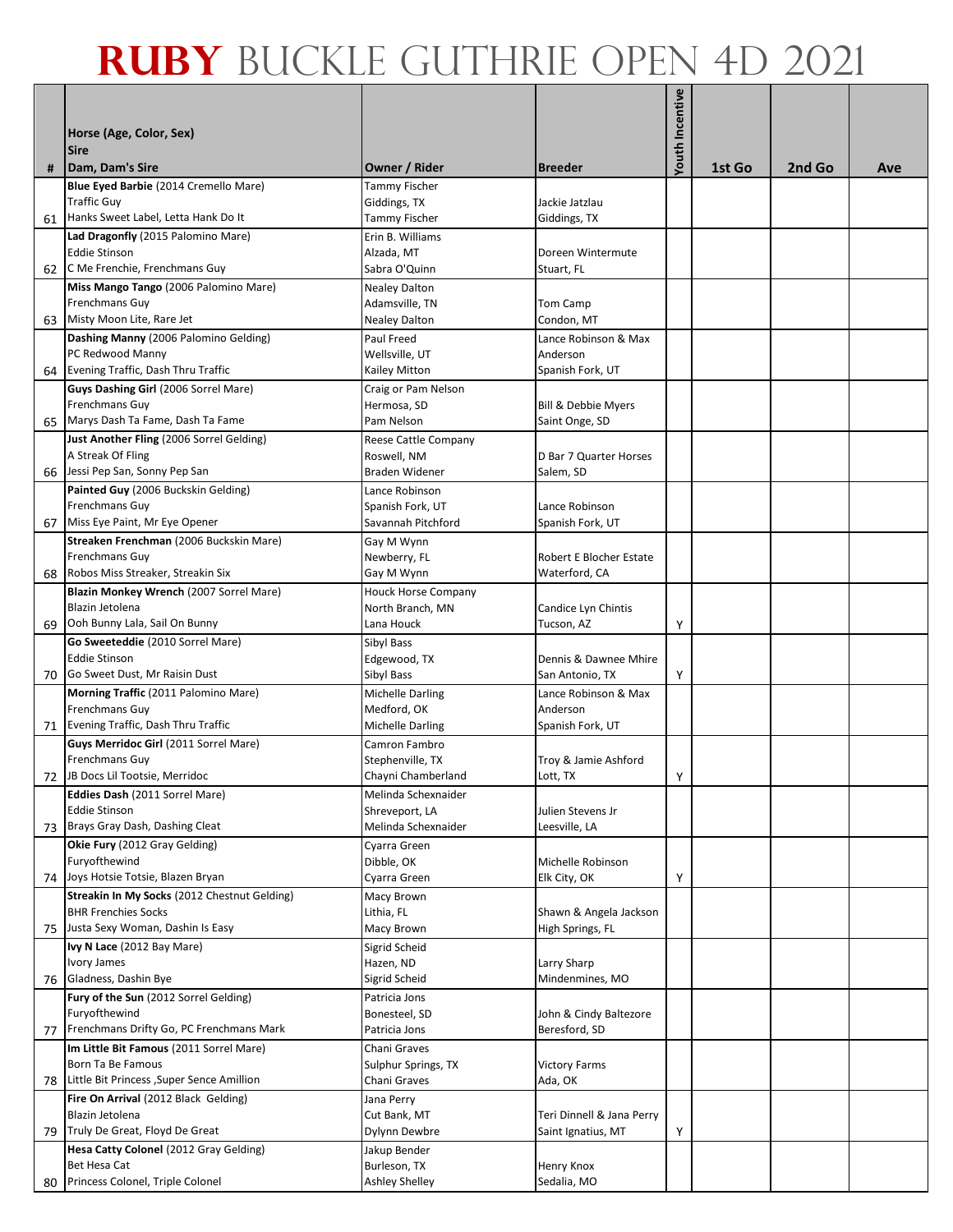|    | Horse (Age, Color, Sex)<br><b>Sire</b>                |                                                    |                           | Youth Incentive |        |        |     |
|----|-------------------------------------------------------|----------------------------------------------------|---------------------------|-----------------|--------|--------|-----|
| #  | Dam, Dam's Sire                                       | <b>Owner / Rider</b>                               | <b>Breeder</b>            |                 | 1st Go | 2nd Go | Ave |
|    | Paid Perscription (2012 Bay Gelding)                  | Casey & Linda Hunter                               | Stoyan R or Chelsea R     |                 |        |        |     |
| 81 | Irish Pay<br>Peppers Perscription, Si Olena           | Stephenville, TX<br>Linda Hunter                   | Lucey<br>Hot Springs, SD  |                 |        |        |     |
|    | Technicolour Dreams (2012 Sorrel Mare)                | John Maubach                                       |                           |                 |        |        |     |
|    | <b>Technicolours</b>                                  | Purcell, OK                                        | Dale E or Tina L Kolb     |                 |        |        |     |
| 82 | Go For Dreams, Outdashem                              | Megan Stoll                                        | Sallisaw, OK              |                 |        |        |     |
|    | Seeking The Fame (2010 Sorrel Mare)                   | Nicole Whitby Ramburger                            |                           |                 |        |        |     |
|    | Carrizzo                                              | Blum, TX                                           | Frank Moore Jr            |                 |        |        |     |
| 83 | Gracies Little Jewel, Streakin Jewel                  | Nicole Ramburger                                   | Greenville, SC            |                 |        |        |     |
|    | Vanilla Stoli (2012 Sorrel Mare)                      | Maria Huenink                                      |                           |                 |        |        |     |
|    | Stoli                                                 | Ireton, IA                                         | Alan Woodbury             |                 |        |        |     |
| 84 | Dash Ta Vanila, Dash Ta Fame                          | Maria Huenink                                      | Dickinson, ND             |                 |        |        |     |
|    | French Kiss The Lady (2012 Buckskin Mare)             | Linda Penland                                      |                           |                 |        |        |     |
|    | Guys Eye Paint                                        | Kountze, TX                                        | Dawson Seeley             |                 |        |        |     |
| 85 | Tiny Patches Lady, Tiny Patch                         | Linda Penland                                      | Spanish Fork, UT          |                 |        |        |     |
|    | Rebel Look (2012 Chestnut Mare)                       | Kacey Gartner                                      |                           |                 |        |        |     |
|    | JD Look<br>Jo Jos Dasher, Twaynas Dash                | Walla Walla, WA                                    | Chance or Kacey Gartner   |                 |        |        |     |
| 86 | VQ Check This Jet (2013 Sorrel Mare)                  | Kacey Gartner                                      | Walla Walla, WA           |                 |        |        |     |
|    | Blazin Jetolena                                       | Brenda McMahan<br>Divide, CO                       | Jeffrey Varner            |                 |        |        |     |
| 87 | Check It To Me, Project Cash                          | Brenda McMahan                                     | Sedalia, CO               |                 | OUT    |        |     |
|    | Siraccos Fame (2012 Sorrel Mare)                      | Paul Terry                                         |                           |                 |        |        |     |
|    | JL Sirocco                                            | Nephi, UT                                          | Paul Terry                |                 |        |        |     |
| 88 | Docs Smooth Best, Docs Silver N Blue                  | <b>Shelly Terry</b>                                | Nephi, UT                 |                 |        |        |     |
|    | Folsom Prisoner (2013 Sorrel Gelding)                 | Robin Weaver                                       |                           |                 |        |        |     |
|    | Blazin Jetolena                                       | Mahaffey, PA                                       | Varner Brandy             |                 |        |        |     |
| 89 | Honor This Nonstop, Mr Honor Bound                    | Robin Weaver                                       | Johnstown, PA             |                 |        |        |     |
|    | Rockette Scientist (2012 Chestnut Gelding)            | Kimmi Byler                                        | Charlie Cole & Jason      |                 |        |        |     |
|    | <b>Tres Seis</b><br>Rockette Ta Fame, Dash Ta Fame    | Bellville, TX                                      | Martin<br>Pilot Point, TX |                 |        |        |     |
| 90 | Gambleonthestreaker (2008 Sorrel Gelding)             | Kimmi Byler<br><b>Sherri Cass</b>                  |                           |                 |        |        |     |
|    | A Streak Of Fling                                     | Pierre, SD                                         | <b>Stephen Harvey</b>     |                 |        |        |     |
| 91 | Pressey Gamble, Raise The Gamble                      | Taylyn Cass                                        | Lebanon, IN               | Υ               |        |        |     |
|    | Frenchmans Got Perks (2009 Buckskin Stallion)         | Lindsey Brown/Gun Lake Perf.                       |                           |                 |        |        |     |
|    | Frenchmans Guy                                        | Horses Nashville, GA                               | Melissa Brandt            |                 |        |        |     |
|    | 92 Im Financed, Dash For Perks                        | Abigail Poe                                        | Hermosa, SD               | Υ               | OUT    |        |     |
|    | Simply Slick (2015 Brown Gelding)                     | Jason Eagle                                        |                           |                 |        |        |     |
|    | Slick By Design                                       | Ward, AR                                           | Jason Eagle               |                 |        |        |     |
| 93 | Simplyadashtafame, Dash Ta Fame                       | Katelyn McLeod                                     | Ward, AR                  |                 |        |        |     |
|    | Cowboys N Ladies (2012 Brown Mare)<br>Cowboys Cartel  | Nicole Hansen or Christy Davidson<br>Dickinson, ND | Bill & Debbie Myers       |                 |        |        |     |
| 94 | Generals French Lady, Bogies General                  | Kristi Steffes                                     | Saint Onge, SD            |                 |        |        |     |
|    | Mitey Pitstopinvegas (2016 Gray Mare)                 | <b>Billie Ann Harmon</b>                           |                           |                 |        |        |     |
|    | French Streaktovegas                                  | Elk City, OK                                       | Lani M Smith Rust         |                 |        |        |     |
| 95 | A Mitey Tuff Gal, Ultimate Smasher                    | <b>Billie Ann Harmon</b>                           | Stephenville, TX          |                 |        |        |     |
|    | Easy Goin Guy (2009 Sorrel Gelding)                   | For The Fame, LLC                                  |                           |                 |        |        |     |
|    | <b>BHR Frenchies Socks</b>                            | Micanopy, FL                                       | Crystal Nichole Shumate   |                 |        |        |     |
| 96 | Holland Lady, Holland Ease                            | Crystal Shumate                                    | Micanopy, FL              |                 |        |        |     |
|    | SlicknSlide (2015 Bay Stallion)<br>Slick By Design    | Maria Norman                                       |                           |                 |        |        |     |
| 97 | Red Pepa Jet, Rene Dan Jet                            | Cabot, AR<br>Maggie Carter                         | Maria Norman<br>Cabot, AR |                 |        |        |     |
|    | This Guys No Angel (2011 Palomino Stallion)           | John Maubach                                       |                           |                 |        |        |     |
|    | Frenchmans Guy                                        | Purcell, OK                                        | Bill & Debbie Myers       |                 |        |        |     |
| 98 | Briscos Angel, Brisco County Jr.                      | Ceri Ward                                          | Saint Onge, SD            |                 |        |        |     |
|    | MR Repete Pete (2016 Sorrel Gelding)                  | M R Performance Horses                             |                           |                 |        |        |     |
|    | French Streaktovegas                                  | Bellville, TX                                      | Jayme Robison             |                 |        |        |     |
| 99 | Repete Fame, Dash Ta Fame                             | Jodee Miller                                       | Magnolia, TX              |                 |        |        |     |
|    | Smooth Charly (2012 Bay Mare)                         | Tammy Thompson                                     | Tony Greaves & Tim        |                 |        |        |     |
|    | A Smooth Guy<br>100 Pretty N Famous, Pretty Boy Perry | Queen Creek, AZ                                    | Oliver                    |                 |        |        |     |
|    |                                                       | <b>Tammy Thompson</b>                              | West Bountiful, UT        |                 |        |        |     |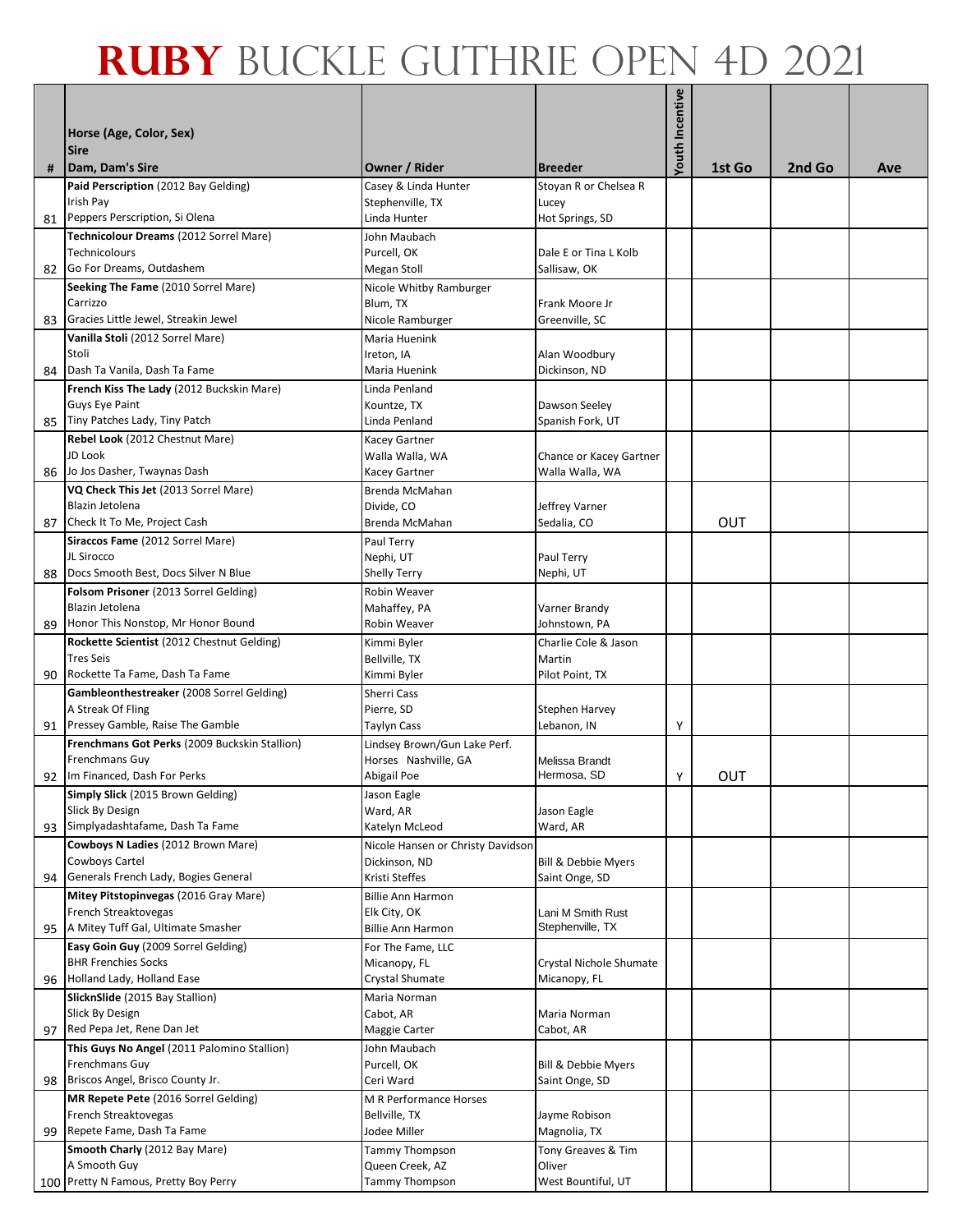| # | Horse (Age, Color, Sex)<br><b>Sire</b><br>Dam, Dam's Sire        | Owner / Rider                     | <b>Breeder</b>                          | Youth Incentive | 1st Go | 2nd Go | Ave |
|---|------------------------------------------------------------------|-----------------------------------|-----------------------------------------|-----------------|--------|--------|-----|
|   | KN Famous Czar* (2010 Bay Stallion)                              |                                   |                                         |                 |        |        |     |
|   | Dash Ta Fame                                                     | Winston & Light<br>Rio Medina, TX | Marylou Kelly                           |                 |        |        |     |
|   | 101 Kczartessa, Streakin Dash                                    | Dustin Angelle                    | Sonita, AZ                              |                 |        |        |     |
|   | CP He Will Be Epic (2015 Gray Gelding)                           | Kassie Mowry                      |                                         |                 |        |        |     |
|   | Epic Leader                                                      | Dublin, TX                        | <b>Claire Powel</b>                     |                 |        |        |     |
|   | 102 Percilla, Dash Ta Fame                                       | Kassie Mowry                      | El Dorado, TX                           |                 |        |        |     |
|   | Famous Goodbye Lane (2013 Brown Gelding)                         | Kris & Kyle Gadbois               |                                         |                 |        |        |     |
|   | The Goodbye Lane                                                 | Escondido, CA                     | Rubylee F Walker                        |                 |        |        |     |
|   | 103 V J Ta Fame, Darkelly                                        | Kris Gadbois                      | Pinegree, ID                            |                 |        |        |     |
|   | Oh So French (2011 Palomino Mare)                                | John Jacobi                       |                                         |                 |        |        |     |
|   | Frenchmans Guy                                                   | Murchison, TX                     | <b>Tyrell R Moody</b>                   |                 |        |        |     |
|   | 104 Oh So Effort, Special Effort                                 | Melissa Brandt                    | Letcher, SD                             |                 |        |        |     |
|   | Tres Ducks In A Row (2013 Sorrel Mare)                           | Melinda Edwards Dunn              |                                         |                 |        |        |     |
|   | <b>Tres Seis</b>                                                 | Pleasanton, TX                    | Shoppa Ranch                            |                 |        |        |     |
|   | 105 VF Elmers Lil Sis, Burrs First Down                          | Melinda Edwards Dunn              | Decatur, TX                             |                 |        |        |     |
|   | Bring It On Guys (2009 Chestnut Mare)<br>Frenchmans Guy          | Sabra O'Quinn                     |                                         |                 |        |        |     |
|   | 106 Full Of Irish Whiskey, Paddy Irish Whiskey                   | Ocala, FL<br>Sabra O'Quinn        | Bill & Debbie Myers<br>Saint Onge, SD   |                 |        |        |     |
|   | VC Gogo Fling (2016 Chestnut Mare)                               | Pete Oen                          |                                         |                 |        |        |     |
|   | A Streak Of Fling                                                | Maysville, OK                     | Cristi Gaffeney                         |                 |        |        |     |
|   | 107 Go Go Fame, Dash Ta Fame                                     | Pete Oen                          | Anselmo, NE                             |                 |        |        |     |
|   | Wind Fury (2011 Chestnut Gelding)                                | Lisa McLeroy                      |                                         |                 |        |        |     |
|   | Furyofthewind                                                    | Decatur, TX                       | K E Cass                                |                 |        |        |     |
|   | 108 First Down Bully, Bully Bullion                              | Ryann Pedone                      | Lavaca, AR                              |                 |        |        |     |
|   | Goodbye Gidget (2013 Buckskin Mare)                              | Maley Shockley                    |                                         |                 |        |        |     |
|   | The Goodbye Lane                                                 | Mapleton, UT                      | Helina Carter Thomas                    |                 |        |        |     |
|   | 109 Docs Foxy Gidget, Swift Goodbye                              | <b>Maley Shockley</b>             | Spanish Fork, UT                        | Υ               |        |        |     |
|   | Any Guy Of Mine (2013 Chestnut Mare)                             | Joe Beaver                        |                                         |                 |        |        |     |
|   | <b>Frenchmans Guy</b>                                            | Huntsville, TX                    | Jinx & Marlin Maude                     |                 |        |        |     |
|   | 110 UX Firewater Lizzie, Firewater Frost                         | Jenna Beaver                      | Hermosa, SD                             |                 |        |        |     |
|   | Lady Mystique Streak (2013 Gray Mare)<br>A Streak Of Fling       | Mika Drews                        |                                         |                 |        |        |     |
|   | 111 Lady Chivato, Dash To Chivato                                | Thedford, NE<br>Mika Drews        | Randy or Karie Lyn Suhn<br>Riverton, WY |                 |        |        |     |
|   | ToyN With The Guys (2013 Buckskin Mare)                          | Courtney Adair                    |                                         |                 |        |        |     |
|   | A Smooth Guy                                                     | Burnet, TX                        | Mykayla B Lockhart                      |                 |        |        |     |
|   | 112 Toi Joi, Toi Caballo                                         | Courtney Adair                    | Liberty Hill, TX                        |                 |        |        |     |
|   | LegsGoneWild (2013 Bay Mare)                                     | Leslie Newman                     |                                         |                 |        |        |     |
|   | Tres Seis                                                        | Corsicana, TX                     | <b>Bielau Oaks</b>                      |                 |        |        |     |
|   | 113 Stoli Bugs Me, Stoli                                         | Leslie Newman                     | Weimar, TX                              |                 |        |        |     |
|   | BCK Dally N Sunshine (2013 Palomino Mare)                        | G5 Land & Livestock LLC           |                                         |                 |        |        |     |
|   | PC Redwood Manny                                                 | Payson, UT                        | Dawson Seeley                           |                 |        |        |     |
|   | 114 PH Jazzy Judy, Tuff Buddy Cash                               | <b>Charlie Gleave</b>             | Spanish Fork, UT                        | Υ               |        |        |     |
|   | Streakin N Famous (2013 Bay Gelding)<br>A Streak Of Fling        | Cindy Jones                       |                                         |                 |        |        |     |
|   | 115 Short Penny, Dash Ta Fame                                    | Amarillo, TX<br>Cindy Jones       | Jeff & Kelly Gorrell<br>Beach, ND       |                 |        |        |     |
|   | <b>GBH Jet</b> (2012 Chestnut Gelding)                           | Samantha Boone                    |                                         |                 |        |        |     |
|   | Stoli                                                            | Wewoka, OK                        | Gary Hartstack                          |                 |        |        |     |
|   | 116 GH Runaway Jet, Runaway Winner                               | Samantha Boone                    | Highmore, SD                            |                 |        |        |     |
|   | Sierra De Tres (2013 Brown Mare)                                 | Amy Stoltzfus                     |                                         |                 |        |        |     |
|   | <b>Tres Seis</b>                                                 | Beavertown, PA                    | Marshall S Wier                         |                 |        |        |     |
|   | 117 Startini, Stoli                                              | <b>Brandon Cullins</b>            | Lipan, TX                               |                 |        |        |     |
|   | Fling Me The Cash (2014 Bay Roan Gelding)                        | Jessica Beck                      | <b>Atwood Quarter Horses</b>            |                 |        |        |     |
|   | A Streak Of Fling                                                | Pauls Valley, OK                  | Inc                                     |                 |        |        |     |
|   | 118 SDP Spoonful of Cash, Hes A Peptospoonful                    | <b>Travis Beck</b>                | Kenwood, CA                             |                 |        |        |     |
|   | NB Heza Fast Bug Leo (2014 Chestnut Gelding)                     | Kristin Brewer                    |                                         |                 |        |        |     |
|   | Shawne Bug Leo                                                   | Lavernia, TX                      | <b>Crystal Nichols</b>                  |                 |        |        |     |
|   | 119 IB Fast, Ronas Ryon                                          | Kristin Brewer                    | Abilene, TX                             |                 |        |        |     |
|   | Aint Playboy Famous (2014 Palomino Mare)<br>Aint Seen Nothin Yet | Karen Nielsen<br>Louisburg, KS    | <b>Misty James</b>                      |                 |        |        |     |
|   | 120 Playboy Bar Lynx, Ima Playboy Sam                            | Makenzee Wheelhouse               | Checotah, OK                            | Υ               |        |        |     |
|   |                                                                  |                                   |                                         |                 |        |        |     |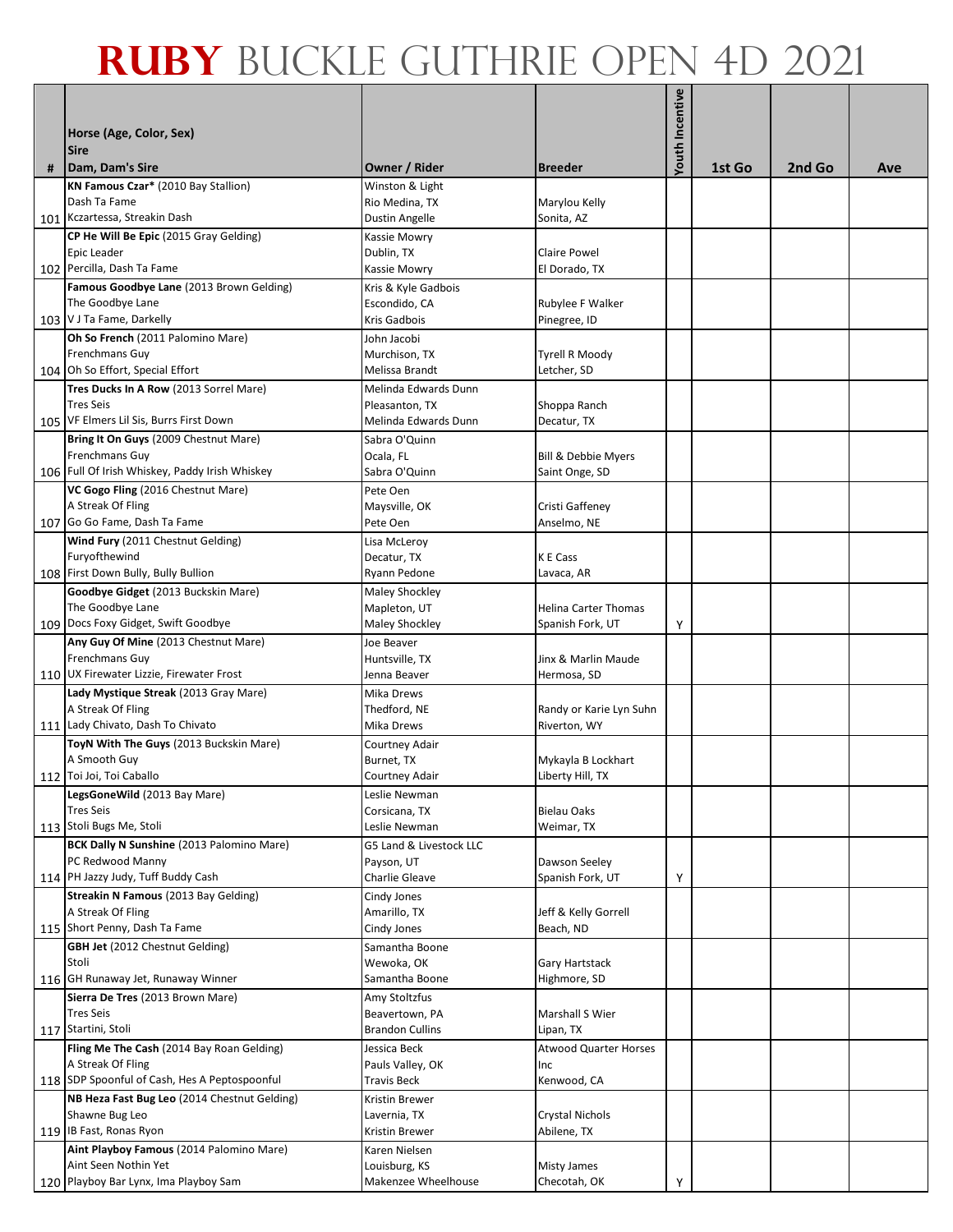|   | Horse (Age, Color, Sex)<br><b>Sire</b>                                                                   |                                                                       |                                                    | Youth Incentive |        |        |     |
|---|----------------------------------------------------------------------------------------------------------|-----------------------------------------------------------------------|----------------------------------------------------|-----------------|--------|--------|-----|
| # | Dam, Dam's Sire                                                                                          | Owner / Rider                                                         | <b>Breeder</b>                                     |                 | 1st Go | 2nd Go | Ave |
|   | High Cotton Lane (2014 Chestnut Gelding)<br>The Goodbye Lane<br>121 WMB Soon Tobe, Dash Ta Fame          | Paige Jones<br>Wayne, OK<br>Paige Jones                               | <b>Bob Burt</b><br>West Jordan, UT                 |                 |        |        |     |
|   | Hercules Got Guns (2014 Gray Gelding)<br>Fiestas Gotta Gun<br>122 Mip Laughingwood, Blondys Driftin Dude | Wade & Ruth Christensen<br>Erda, UT<br><b>Heather Clegg</b>           | Shelbie Smoker<br>Midland, TX                      |                 |        |        |     |
|   | VF Temptations (2014 Sorrel Gelding)<br><b>Eddie Stinson</b><br>123 Red Temptress, Rolls of Romance      | Debbie Rabb<br>Llano, TX<br>Cassidy Rabb                              | <b>Victory Farms</b><br>Ada, OK                    |                 |        |        |     |
|   | Pay Da Man (2014 Bay Roan Gelding)<br>A Streak Of Fling<br>124 VF Red Lights, Designer Red               | Joe & Annie Campbell<br>Torrington, WY<br>Annie Campbell              | Bear Creek Quarter<br>Horses<br>Bienville, LA      |                 |        |        |     |
|   | Gracies Lane (2014 Brown Mare)<br>The Goodbye Lane                                                       | Dena Kirkpatrick<br>Post, TX                                          | Mark & Linda Jarvis                                |                 |        |        |     |
|   | 125 TS Up N Famous, Dash Ta Fame<br>JL Twisted Roc (2014 Sorrel Gelding)<br>JL Sirocco                   | Dena Kirkpatrick<br>Jerry & Kathy Rush<br>Llano, TX                   | Spanish Fork, UT<br>Jill Lane Quarter Horses       |                 |        |        |     |
|   | 126 Miss Twist Bug, Shawne Bug<br>Technistones (2014 Buckskin Gelding)<br><b>Technicolours</b>           | Kathy Rush<br>Natalie Zucoone<br>Somerset, WI                         | Fort Benton, MT<br>Darrin or Jennifer<br>Henderson |                 |        |        |     |
|   | 127 Recurrent Thread, Sticks An Stones<br>Epic Party In Vegas (2014 Sorrel Mare)<br>Epic Leader          | Natalie Zuccone<br><b>Mission Ranch LLC</b><br>Wynne, AR              | Hindsville, AR<br>Jimmy Leek                       |                 |        |        |     |
|   | 128 Shootin Tootin Party, Shout Yeah<br>For Heaven Seis (2014 Brown Gelding)<br>JL Dash Ta Heaven        | Niki Lewis<br>Megan McKerchie<br>Palm City, FL                        | Wynne, AR<br>Jud Little                            |                 |        |        |     |
|   | 129 Vamoosa, Tres Seis                                                                                   | Megan McKerchie                                                       | Ardmore, OK                                        |                 |        |        |     |
|   | Return Of A Hero (2014 Black Mare)<br>Valiant Hero<br>130 Less Return, Dashinginvestment                 | Allie Zant<br>Stephenville, TX<br>Allie Zant                          | Jud Little Ranch<br>Springer, OK                   |                 |        |        |     |
|   | Azure Storm Cat* (2014 Sorrel Stallion)<br><b>Red Storm Cat</b><br>131 Azure Angel Fly, Like A Beduino   | Paul Terry<br>Nephi, UT<br>Sierra Terry                               | Paul Terry<br>Nephi, UT                            |                 |        |        |     |
|   | Peaks and Valleys (2015 Gray Mare)<br><b>Firewater Canyon</b><br>132 Go On Luck, Krimps Elmer            | Jaime Barrow<br>Snyder, TX<br>Jaime Barrow                            | William Byron Forehand<br>Green Cove Springs, FL   |                 |        |        |     |
|   | Easy On The Jazz (2013 Bay Roan Mare)<br>A Streak Of Fling<br>133 Jazzy Princess, Da Jazzy Starlight     | <b>Bailee Switzer</b><br>Maricopa, AZ<br><b>Bailee Switzer</b>        | Flag Ranch LLC<br>Purcell, OK                      |                 |        |        |     |
|   | Lkstreakinfrenchdown (2008 Sorrel Mare)<br>Frenchmans Guy<br>134 Dashing Minstral, First Down Dash       | Sherri Cass<br>Pierre, SD<br>Taylyn Cass                              | Aimee Olson & Leo Kay<br>Bluff Dale, TX            | Υ               |        |        |     |
|   | Aint Seen Me Yet (2012 Chestnut Mare)<br>Aint Seen Nothin Yet<br>135 Jumping Sugar, RR Milk Bone Shorts  | Maggie Poloncic<br>Gillette, WY<br>Maggie Poloncic                    | Chad & Shannon Wade<br>Vancleave, MS               |                 |        |        |     |
|   | Tsunamii (2014 Bay Gelding)<br>Corona Cartel<br>136 Little Surfer, First Down Dash                       | Keith Nellesen<br>Mapleton, UT<br>Amanda Butler                       | McColee Land &<br>Livestock<br>Mapleton, UT        |                 |        |        |     |
|   | Furious Interlude (2010 Bay Mare)<br>Furyofthewind<br>137 Secret Interlude, Tejano                       | Abigail Poe/Kelli Jo & Alan Hulsey<br>Fitzgerald, GA<br>Abigail Poe   | <b>Bob Moore Farms</b><br>Norman, OK               | Υ               |        |        |     |
|   | SBW Copy Cat (2016 Sorrel Gelding)<br>Blazin Jetolena<br>138 SX Dr Peacharita, Dr Nick Bar               | Stephanie Wheeler<br>Hattiesburg, MS<br><b>Brian Wheeler</b>          | Stephanie Wheeler<br>Hattiesburg, MS               |                 |        |        |     |
|   | Born Ivory James (2014 Buckskin Mare)<br>Born Ta Be Famous<br>139 Chase This Ivory, Ivory James          | JP7C Properties<br>Brownsville, TX<br>Kay Blandford                   | <b>Victory Farms</b><br>Ada, OK                    |                 |        |        |     |
|   | Secret Ta Heaven (2014 Sorrel Mare)<br>JL Dash Ta Heaven<br>140 Scats Rockette, Scat Pac                 | Limitless Performance Horses,<br>LLC; Dublin, TX<br>Billie Ann Harmon | Garland Ray Baker<br>Russellville, AR              |                 |        |        |     |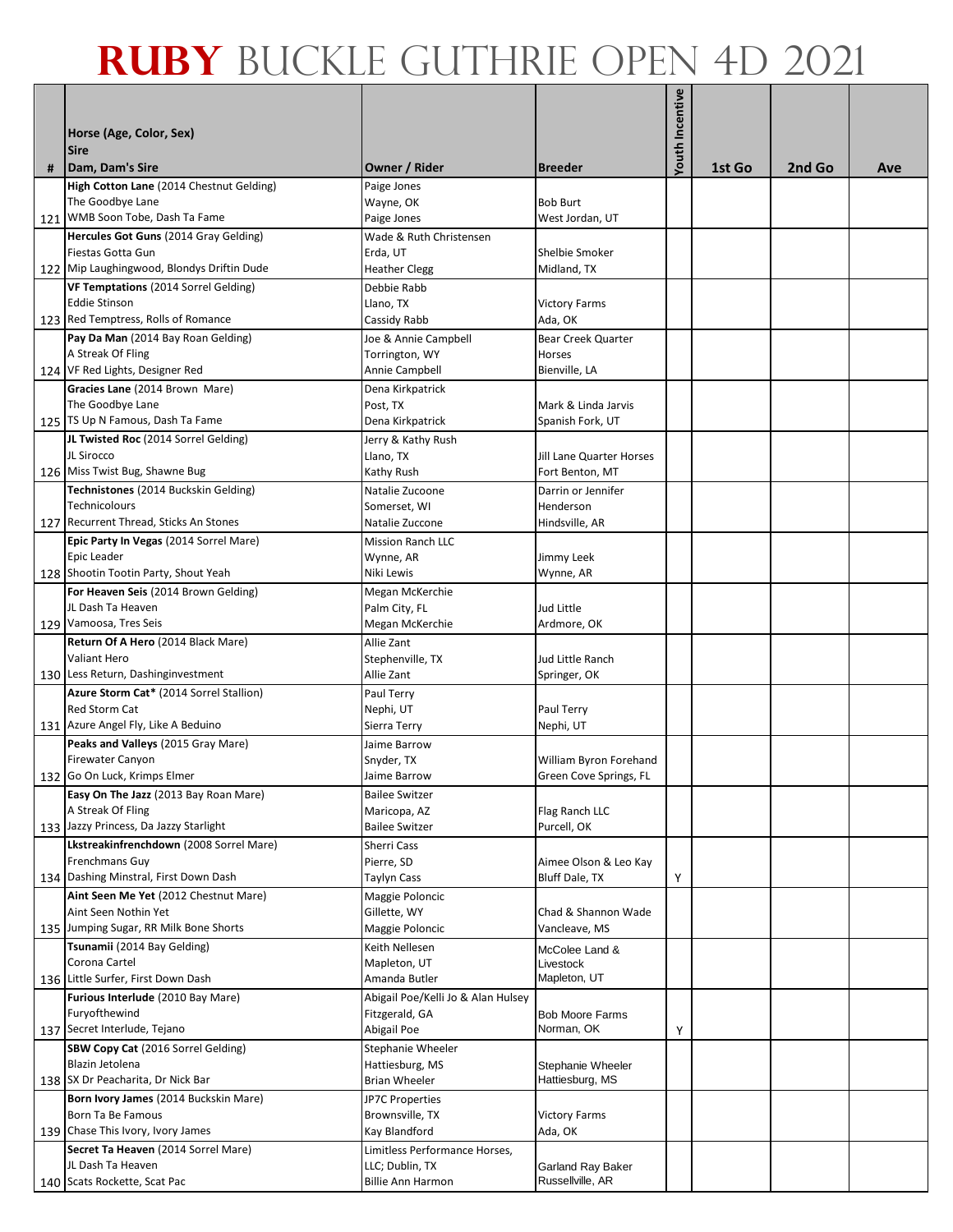| # | Horse (Age, Color, Sex)<br><b>Sire</b><br>Dam, Dam's Sire | Owner / Rider                                  | <b>Breeder</b>                           | <b>Youth Incentive</b> | 1st Go | 2nd Go | Ave |
|---|-----------------------------------------------------------|------------------------------------------------|------------------------------------------|------------------------|--------|--------|-----|
|   | Eddie BJ (2015 Sorrel Gelding)                            | <b>Stacy Bason</b>                             |                                          |                        |        |        |     |
|   | <b>Eddie Stinson</b>                                      | Tularosa, NM                                   | <b>Victory Farms</b>                     |                        |        |        |     |
|   | 141 Royal Sisters Hot, Royal Quick Dash                   | Dakota Danley                                  | Ada, OK                                  |                        |        |        |     |
|   | Streak N Goodbye (2015 Chestnut Gelding)                  | Dr. Zachary Bruggen                            |                                          |                        |        |        |     |
|   | The Goodbye Lane                                          | Ward, AR                                       | Rubylee F Walker                         |                        |        |        |     |
|   | 142 Streak N Wink, Streakin Jewel                         | Katelyn McLeod                                 | Pinegree, ID                             |                        |        |        |     |
|   | Overthemoonforaguy (2011 Chestnut Mare)                   | M R Performance Horses                         |                                          |                        |        |        |     |
|   | Frenchmans Guy                                            | Bellville, TX                                  | Matt & Bendi Dunn                        |                        |        |        |     |
|   | 143 Mulberry Canyon Moon, Marthas Six Moons               | Jodee Miller                                   | Bismarck, MO                             |                        |        |        |     |
|   | Fortunate Frenchgirl (2012 Chestnut Mare)                 | For The Fame, LLC                              |                                          |                        |        |        |     |
|   | <b>BHR Frenchies Socks</b>                                | Micanopy, FL                                   | Crystal Nichole Shumate                  |                        |        |        |     |
|   | 144 For The Fame, Dash Ta Fame                            | Crystal Shumate                                | Micanopy, FL                             |                        |        |        |     |
|   | KN Czar Episode (2016 Chestnut Mare)                      | Kimi Nichols                                   |                                          |                        |        |        |     |
|   | <b>KN Famous Czar</b>                                     | Brownwood, TX                                  | Kimi Nichols                             |                        |        |        |     |
|   | 145 MCM Tres Episode, Tres Seis                           | <b>Dustin Angelle</b>                          | Brownwood, TX                            |                        |        |        |     |
|   | M R Epic Edition (2015 Gray Mare)<br>Epic Leader          | <b>M R Performance Horses</b><br>Bellville, TX | Jayme Robison                            |                        |        |        |     |
|   | 146 Reys Edition, Black Rey                               | Jayme Robinson                                 | Magnolia, TX                             |                        |        |        |     |
|   | A Streak Of Scarlett (2014 Sorrel Gelding)                | Southwestern Farms                             |                                          |                        |        |        |     |
|   | A Streak Of Fling                                         | Kirbyville, TX                                 | James D or Ruth S Haislip                |                        |        |        |     |
|   | 147 Go Royal Scarlett, Royal Go Go                        | Kyle Leleux                                    | Acampo, CA                               |                        |        |        |     |
|   | Trafficcat (2015 Bay Gelding)                             | Cheryl Barron                                  |                                          |                        |        |        |     |
|   | <b>Traffic Guy</b>                                        | Lockhart, TX                                   | Dawn Smith                               |                        |        |        |     |
|   | 148 Firewater Scat Cat, Alive N Firen                     | Janna Brown                                    | Mc Dade, TX                              |                        |        |        |     |
|   | Perks For Guys (2011 Sorrel Mare)                         | Christy Davidson                               |                                          |                        |        |        |     |
|   | Frenchmans Guy                                            | Ozona, TX                                      | Chad M Myers                             |                        |        |        |     |
|   | 149 Blondy Perks, Dash For Perks                          | Kristi Steffes                                 | Rapid City, SD                           |                        |        |        |     |
|   | Tres Leche (2016 Brown Mare)                              | Marcie Laughrey                                |                                          |                        |        |        |     |
|   | <b>Tres Seis</b><br>150 Easy On Liberty, Shazoom          | Athens, TX<br>Maggie Carter                    | Michael S Partin<br>Montalba, TX         |                        |        |        |     |
|   | Jesses Knockout (2016 Sorrel Mare)                        | John Jacobi                                    |                                          |                        |        |        |     |
|   | Jesses Topaz                                              | Murchison, TX                                  | <b>Burnett Ranches LLC</b>               |                        |        |        |     |
|   | 151 Sixes Knockout, Seven From Heaven                     | Melissa Brandt                                 | Fort Worth, TX                           |                        |        |        |     |
|   | SR Blazin Catalena (2013 Black Gelding)                   | Jeanette Johnson                               |                                          |                        |        |        |     |
|   | Blazin Jetolena                                           | Axtell, NE                                     | Marri Sowko                              |                        |        |        |     |
|   | 152 Beau Koo Jaz, Rare Bar                                | Pete Oen                                       | Greeley, CO                              |                        |        |        |     |
|   | A Smooth Sangria (2017 Sorrel Mare)                       | Shawna Letcher                                 |                                          |                        |        |        |     |
|   | A Smooth Guy                                              | Rapid City, SD                                 | TK & Lainee Sampson                      |                        |        |        |     |
|   | 153 SX Smokin Serena, Smoke N Sparks                      | Shawna Letcher                                 | Interior, SD                             |                        |        |        |     |
|   | Slicks Lil Amigo (2014 Bay Gelding)                       | Sabra O'Quinn                                  | Charlie Cole & Jason                     |                        |        |        |     |
|   | Slick By Design<br>154 Bough Chick Wowwow, Bully Bullion  | Ocala, FL                                      | Martin                                   |                        |        |        |     |
|   | Hes Ta Man* (2015 Chestnut Stallion)                      | Sabra O'Quinn<br>McColee Land & Livestock      | Pilot Point, TX<br>Frederick & Morace Jr |                        |        |        |     |
|   | Dash Ta Fame                                              | Mapleton, UT                                   | Kuhlmann                                 |                        |        |        |     |
|   | 155 Streakin Link, Streakin Six                           | Kaycee Crockett                                | Bryan, TX                                |                        |        |        |     |
|   | Pressured By Destiny (2016 Brown Mare)                    | Ryann Pedone                                   |                                          |                        |        |        |     |
|   | No Pressure On Me                                         | Sunset, TX                                     | Janey Stoody                             |                        |        |        |     |
|   | 156 Destinys Child, On The Money Red                      | Ryann Pedone                                   | Springtown, TX                           |                        |        |        |     |
|   | Bet Shesa Rey (2014 Sorrel Mare)                          | Gary Dellinger                                 |                                          |                        |        |        |     |
|   | Bet Hesa Cat                                              | Catawba, NC                                    | <b>Gary Dellinger</b>                    |                        |        |        |     |
|   | 157 Paving The Rey, Dual Rey                              | Savannah Banner                                | Catawba, NC                              |                        |        |        |     |
|   | Letta Traffic Do It (2015 Buckskin Mare)                  | Jaime Stackpole                                |                                          |                        |        |        |     |
|   | <b>Traffic Guy</b>                                        | Gray, GA                                       | Troy & Jamie Ashford                     |                        |        |        |     |
|   | 158 April Rose For Hank, Letta Hank Do It                 | Jaime Stackpole                                | Lott, TX                                 |                        |        |        |     |
|   | Guyko (2015 Sorrel Mare)<br>Frenchmans Guy                | <b>Helen McGraw</b>                            |                                          |                        |        |        |     |
|   | 159 Kobabe, Kodo                                          | Pilot Point, TX<br><b>Brittany Pierson</b>     | <b>Helen McGraw</b><br>Dallas, TX        |                        |        |        |     |
|   | Best Spot In Traffic (2015 Buckskin Gelding)              | J. Korin Matthijetz                            |                                          |                        |        |        |     |
|   | <b>Traffic Guy</b>                                        | Lexington, TX                                  | J. Korin Matthijetz                      |                        |        |        |     |
|   | 160 Shall Be Best, Confederate Leader                     | Kory Matthijetz                                | Lexington, TX                            |                        |        |        |     |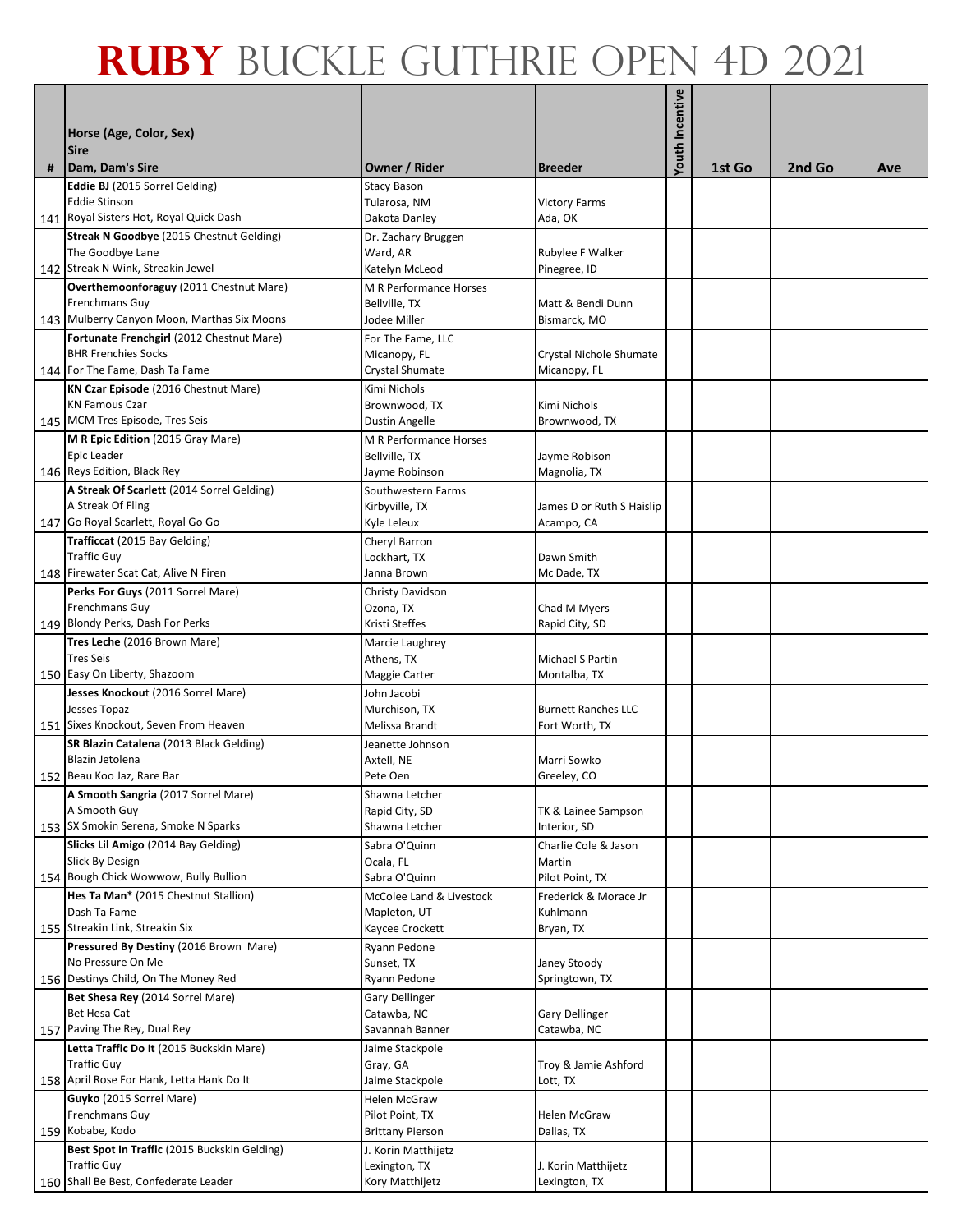|   | Horse (Age, Color, Sex)<br><b>Sire</b>                           |                                         |                             | Youth Incentive |        |        |     |
|---|------------------------------------------------------------------|-----------------------------------------|-----------------------------|-----------------|--------|--------|-----|
| # | Dam, Dam's Sire                                                  | Owner / Rider                           | <b>Breeder</b>              |                 | 1st Go | 2nd Go | Ave |
|   | Im A Slick Guy* (2015 Black Stallion)<br>Slick By Design         | David &/or Elaine Sloan<br>Jermyn, TX   | Cathy Geary                 |                 |        |        |     |
|   | 161 Frenchmans Perkette, Frenchmans Guy                          | Kelli Barichello                        | Wadsworth, OH               |                 |        |        |     |
|   | Twobigfourmybritches (2015 Sorrel Mare)                          | Setting Sun Ranch                       | <b>Steel Gang Quarter</b>   |                 |        |        |     |
|   | <b>Tres Seis</b>                                                 | Nephi, UT                               | Horses LLC                  |                 |        |        |     |
|   | 162 KPS Pockets of Fire, Fire Water Flit                         | Hailey Humphrey                         | Newellton, LA               |                 |        |        |     |
|   | Fast N Frosty Fling (2015 Bay Roan Mare)                         | Coy & Maesa Kummer                      |                             |                 |        |        |     |
|   | A Streak Of Fling                                                | Briggsdale, CO                          | <b>Monica McClung</b>       |                 |        |        |     |
|   | 163 Bugs With Frosting, Dash Ta Fame                             | Maesa Kummer                            | May, OK                     |                 |        |        |     |
|   | Roar Louder (2014 Bay Mare)                                      | Paula Touchstone                        |                             |                 |        |        |     |
|   | Triple Vodka                                                     | Winona, MS                              | Ranna R Hebert              |                 |        |        |     |
|   | 164 Brays Special Dash, Special Crown Royal                      | Paula Touchstone                        | Welsh, LA                   |                 |        |        |     |
|   | Carrie Me Ta Heaven (2015 Sorrel Mare)<br>JL Dash Ta Heaven      | <b>Brad Lieblong</b><br>Jonesboro, AR   | Jud Little                  |                 |        |        |     |
|   | 165 Ms Carrie Lou, First Down Dash                               | <b>Dustin Angelle</b>                   | Ardmore, OK                 |                 |        |        |     |
|   | Freida Bullion (2016 Chestnut Gelding)                           | Alexia Willis                           |                             |                 |        |        |     |
|   | <b>Bullseye Bullion</b>                                          | Maysville, OK                           | Alexia Willis               |                 |        |        |     |
|   | 166 Nick N Cash, Dr. Nick Bar                                    | Jana Perry                              | Maysville, OK               |                 |        |        |     |
|   | Rockin Maxine (2014 Sorrel Mare)                                 | Hailey Beal                             | Waltons Rockin W Ranch      |                 |        |        |     |
|   | Rockin W                                                         | Blackwell, TX                           | Inc                         |                 |        |        |     |
|   | 167 Zacks Lena, Zack T Wood                                      | Hailey Beal                             | Fort Worth, TX              | Υ               |        |        |     |
|   | Double RockinW (2015 Sorrel Gelding)                             | <b>Cristin Posey</b>                    | Walton's Rocking W          |                 |        |        |     |
|   | Rockin W<br>168 Boon San Baby, Boon San                          | Stephenville, TX<br>Cristin Posey       | Ranch Inc<br>Fort Worth, TX |                 |        |        |     |
|   | Sipping On Firewater (2015 Sorrel Mare)                          | Tiffani Sonnier                         |                             |                 |        |        |     |
|   | Shawne Bug Leo                                                   | Boling, TX                              | Nickelbar Ranch LLC         |                 |        |        |     |
|   | 169 Firewater Squaw, Fire Water Flit                             | Jana Bean                               | San Angelo, TX              |                 |        |        |     |
|   | Smooth Perks (2015 Bay Gelding)                                  | K Bar S Cattle LLC                      |                             |                 |        |        |     |
|   | A Smooth Guy                                                     | Pearce, AZ                              | Bill & Debbie Myers         |                 |        |        |     |
|   | 170 CE Black Opal, Dash For Perks                                | Stacie Lincoln                          | Saint Onge, SD              |                 |        |        |     |
|   | <b>Smooth N Heavenly (2015 Sorrel Gelding)</b>                   | Shea-Lynn Leach McConnell               |                             |                 |        |        |     |
|   | JL Dash Ta Heaven<br>171 Smooth My Credit, Cash Not Credit       | Gunter, TX<br>Shea-Lynn Leach McConnell | Jud Little<br>Ardmore, OK   |                 | Out    |        |     |
|   | LL Smarts Proud Dash (2015 Bay Stallion)                         | Aubrey Largent                          |                             |                 |        |        |     |
|   | JB Proud N Famous                                                | Lubbock, TX                             | Largent Livestock           |                 |        |        |     |
|   | 172 What A Go Tyra, Ill Be Smart                                 | Olivia Largent                          | Anderson, CA                |                 |        |        |     |
|   | Kindafeelinheavenly (2015 Sorrel Stallion)                       | Tesha Fredericks                        |                             |                 |        |        |     |
|   | JL Dash Ta Heaven                                                | Weatherford, TX                         | Jud Little                  |                 |        |        |     |
|   | 173 Kindabugginme, Bug In My Frosty                              | Molli Montgomery                        | Ardmore, OK                 |                 |        |        |     |
|   | RR Tooslick Eye Mist (2015 Sorrel Gelding)<br>Slick By Design    | Pete Carr                               | <b>Robin Weaver</b>         |                 |        |        |     |
|   | 174 KN Fabs Mist Of Fame, Frenchmans Fabulous                    | Heath, TX<br>Morgan Bagnell             | Mahaffey, PA                | Υ               |        |        |     |
|   | RSL Firstroyaleddie (2014 Gray Mare)                             | <b>RSL Enterprises LLC</b>              |                             |                 |        |        |     |
|   | <b>Eddie Stinson</b>                                             | Bromide, OK                             | <b>RSL Enterprises LLC</b>  |                 |        |        |     |
|   | 175 Royal First Down, Royal Quick Dash                           | Kara Large                              | Bromide, OK                 |                 |        |        |     |
|   | Da Sani (2015 Sorrel Mare)                                       | Mike Stephens                           |                             |                 |        |        |     |
|   | <b>Firewater Canyon</b>                                          | Covington, LA                           | Chad Hart                   |                 |        |        |     |
|   | 176 Streakin Moonlight, Streakin Six                             | Natalie Stephens                        | Royston, GA                 |                 |        |        |     |
|   | Sheza Slick Design (2015 Chestnut Mare)<br>Slick By Design       | Angela Richardson<br>Jackson, LA        | Charles R Spinkes           |                 |        |        |     |
|   | 177 Gay Sugars Badger, Gay Badger Fourth                         | Angela Richardson                       | Yantis, TX                  |                 |        |        |     |
|   | Obviously French (2015 Sorrel Gelding)                           | Chayni Chamberlin                       |                             |                 |        |        |     |
|   | <b>BHR Frenchies Socks</b>                                       | Stephenville, TX                        | Camron Fambro               |                 |        |        |     |
|   | 178 Famous Junebug, Famous Jr                                    | Chayni Chamberlin                       | Stephenville, TX            | Υ               |        |        |     |
|   | Grand PC Redwood (2015 Red Dunn Gelding)                         | Jeffrey D Crockett                      |                             |                 |        |        |     |
|   | PC Redwood Manny                                                 | Spanish Fork, UT                        | <b>Scott Morgan Bass</b>    |                 |        |        |     |
|   | 179 CQ Grand Daisy Hill, CQ Two Dot Hill                         | Teigan Adams                            | Morgan, UT                  |                 | Out    |        |     |
|   | DB Time For A Fling (2015 Bay Roan Gelding)<br>A Streak Of Fling | Al Childs<br>Athens, OH                 | Dennis Beaty                |                 |        |        |     |
|   | 180 Nana Time, Dashing Val                                       | Rylee Elliot-Howell                     | Chickamauga, GA             |                 |        |        |     |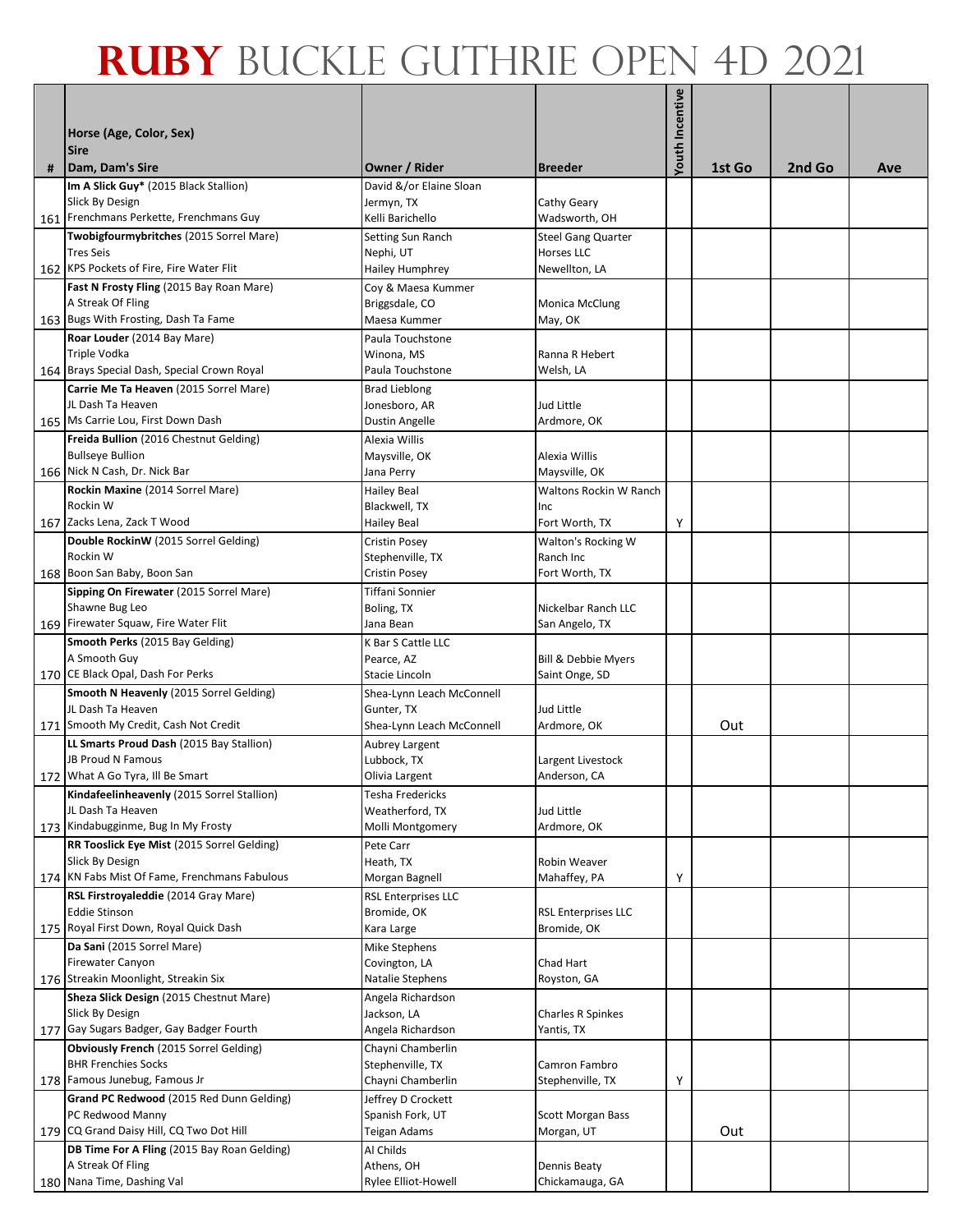|   | Horse (Age, Color, Sex)<br><b>Sire</b><br>Dam, Dam's Sire           | Owner / Rider                        | <b>Breeder</b>                         | Youth Incentive | 1st Go | 2nd Go | Ave |
|---|---------------------------------------------------------------------|--------------------------------------|----------------------------------------|-----------------|--------|--------|-----|
| # | Prime Time Ta Streak (2013 Bay Gelding)                             |                                      |                                        |                 |        |        |     |
|   | <b>Prime Talent</b>                                                 | Maggie Poloncic<br>Gillette, WY      | Copper Spring Ranch NM<br><b>LLC</b>   |                 |        |        |     |
|   | 181 Expressly Six, Streakin Six                                     | Maggie Poloncic                      | Tularosa, NM                           |                 |        |        |     |
|   | Dynamos Wonder RRR (2015 Palomino Mare)                             | Kayla Coker                          |                                        |                 |        |        |     |
|   | Dashin Dynamo                                                       | Greenville, AL                       | Sammy Gilbreath                        |                 |        |        |     |
|   | 182 Drifting Wonder RRR, CMG Wonder Smoke                           | Kayla Coker                          | Florence, AL                           |                 |        |        |     |
|   | <b>LJR Famous Ed (2012 Sorrel Mare)</b>                             | B Spur'n Ranch                       |                                        |                 |        |        |     |
|   | <b>Eddie Stinson</b>                                                | Payson, UT                           | <b>Victory Farms</b>                   |                 |        |        |     |
|   | 183 Dots Lucky Red Ace, Lucky Aces N Eights                         | Amanda Butler                        | Ada, OK                                |                 |        |        |     |
|   | <b>BS Honor Thy Fame</b> (2010 Sorrel Mare)                         | Donna Workman                        |                                        |                 |        |        |     |
|   | Born Ta Be Famous                                                   | Katy, TX                             | <b>Kris Suard</b>                      |                 |        |        |     |
|   | 184 Renes Lady Bars, Rene Dan Jet                                   | Brielle Workman                      | Lockport, LA                           | Υ               | Out    |        |     |
|   | SBW Repeat (2016 Sorrel Gelding)                                    | Stephanie Wheeler                    |                                        |                 |        |        |     |
|   | Blazin Jetolena                                                     | Hattiesburg, MS                      | Stephanie Wheeler                      |                 |        |        |     |
|   | 185 SX Dr Peacharita, Dr Nick Bar                                   | <b>Brian Wheeler</b>                 | Hattiesburg, MS                        |                 |        |        |     |
|   | UX Smooth Stevi (2014 Palomino Mare)<br>A Smooth Guy                | Carl & D'Ann Gehlsen<br>Mission, SD  | Marlin & Jinx Maude                    |                 |        |        |     |
|   | 186 UX Firewater Lizzie, Firewater Frost                            | D'Ann Gehlsen                        | Hermosa, SD                            |                 |        |        |     |
|   | Fames French Captain (2014 Sorrel Gelding)                          | Dakota Danley                        |                                        |                 |        |        |     |
|   | Ur One Famous Rebel                                                 | Velma, OK                            | Karen Lynn Ottinger                    |                 |        |        |     |
|   | 187 Biankusfrenchshasta, Captain Biankus                            | Dakota Danley                        | Hondo, TX                              |                 |        |        |     |
|   | My Flings On Fire (2014 Bay Gelding)                                | <b>Check L Performance Horses</b>    |                                        |                 |        |        |     |
|   | A Streak Of Fling                                                   | Wilmore, KS                          | Charla Wooten                          |                 |        |        |     |
|   | 188 My Frosted Firewater, No Fade Wranglers                         | <b>Heather Leeper</b>                | Willis, TX                             |                 |        |        |     |
|   | Famous French Socks (2013 Sorrel Gelding)                           | Driver Land & Cattle Co LLC          |                                        |                 |        |        |     |
|   | <b>BHR Frenchies Socks</b><br>189 Here Comes The Fame, Dash Ta Fame | Garden City, TX<br>Jennifer Driver   | Kelly Joe Carr<br>Madison, IN          |                 |        |        |     |
|   | French Rivierra (2007 Palomino Mare)                                | Driver Land & Cattle Co LLC          |                                        |                 |        |        |     |
|   | Frenchmans Guy                                                      | Garden City, TX                      | <b>Marcus Smith</b>                    |                 |        |        |     |
|   | 190 Volley Six, Streakin Six                                        | Jordan Driver                        | Dallas, TX                             |                 |        |        |     |
|   | KB Epic Angel (2015 Sorrel Mare)                                    | Kay Blandford                        |                                        |                 |        |        |     |
|   | Epic Leader                                                         | Sutherland Springs, TX               | Kay Blandford                          |                 |        |        |     |
|   | 191 Talents Dark Angel, Flaming Talent                              | Kay Blandford                        | Sutherland Springs, TX                 |                 |        |        |     |
|   | Fabulous Fallon (2008 Sorrel Mare)                                  | M R Performance Horses               |                                        |                 |        |        |     |
|   | Stoli<br>192 Special Sign Effort, Special Effort                    | Bellville, TX<br>Jodee Miller        | <b>Stanley Forbes</b><br>O'Donnell, TX |                 |        |        |     |
|   | HBS Mayan Gold (2009 Palomino Mare)                                 | M R Performance Horses               |                                        |                 |        |        |     |
|   | Frenchmans Guy                                                      | Bellville, TX                        | Lori Ross                              |                 |        |        |     |
|   | 193 Justwhatiaskfor, Raise Your Glass                               | Jayme Robinson                       | Olathe, CO                             |                 |        |        |     |
|   | Si Can Too (2011 Sorrel Gelding)                                    | Merritt Potter                       |                                        |                 |        |        |     |
|   | As Good As Nick Gets                                                | Moody, TX                            | Jackie Jatzlau                         |                 |        |        |     |
|   | 194 Hanks Nonstop Faith, Letta Hank Do It                           | Merritt Potter                       | Giddings, TX                           |                 |        |        |     |
|   | GK Shalena (2011 Chestnut Mare)<br>Blazin Jetolena                  | Rebecca Clark                        |                                        |                 |        |        |     |
|   | 195 KC Shabang, Shazoom                                             | Pleasant Plains, AR<br>Rebecca Clark | Kathi Stubblefield<br>Branch, AR       |                 |        |        |     |
|   | Krome (2015 Sorrel Gelding)                                         | Emma Olson                           |                                        |                 |        |        |     |
|   | Blazin Jetolena                                                     | Mayer, MN                            | Kassie Honensten                       |                 |        |        |     |
|   | 196 Rocky Top Sue, Dashing Cleat                                    | Emma Olson                           | Wynnewood, OK                          |                 |        |        |     |
|   | American PYC (2013 Bay Mare)                                        | Melissa Brandt                       |                                        |                 |        |        |     |
|   | PYC Paint Your Wagon                                                | Hermosa, SD                          | A C Taylor                             |                 |        |        |     |
|   | 197 American Dove, Toast To Dash                                    | Melissa Brandt                       | Seminole, OK                           |                 |        |        |     |
|   | SR Endeavor (2012 Sorrel Gelding)                                   | Southwestern Farms                   |                                        |                 |        |        |     |
|   | JL Dash Ta Heaven<br>198 Des Delight, Raise A Wildthang             | Kirbyville, TX<br>Kyle Leleux        | Jud Little<br>Ardmore, OK              |                 |        |        |     |
|   | Margarita Red Rita (2012 Sorrel Mare)                               | Triple U Quarter Horses              |                                        |                 |        |        |     |
|   | Frenchmans Guy                                                      | Marietta, OK                         | Alan Woodbury                          |                 |        |        |     |
|   | 199 SLR Nick Of Time, Dash Ta Fame                                  | Pete Oen                             | Dickinson, ND                          |                 |        |        |     |
|   | SH Streak Of Fame (2013 Sorrel Mare)                                | Sherri Cass                          |                                        |                 |        |        |     |
|   | A Streak Of Fling                                                   | Pierre, SD                           | Shaina M Huffman                       |                 |        |        |     |
|   | 200 Sudden Susan, Dash Ta Fame                                      | Sherri Cass                          | Selby, SD                              |                 |        |        |     |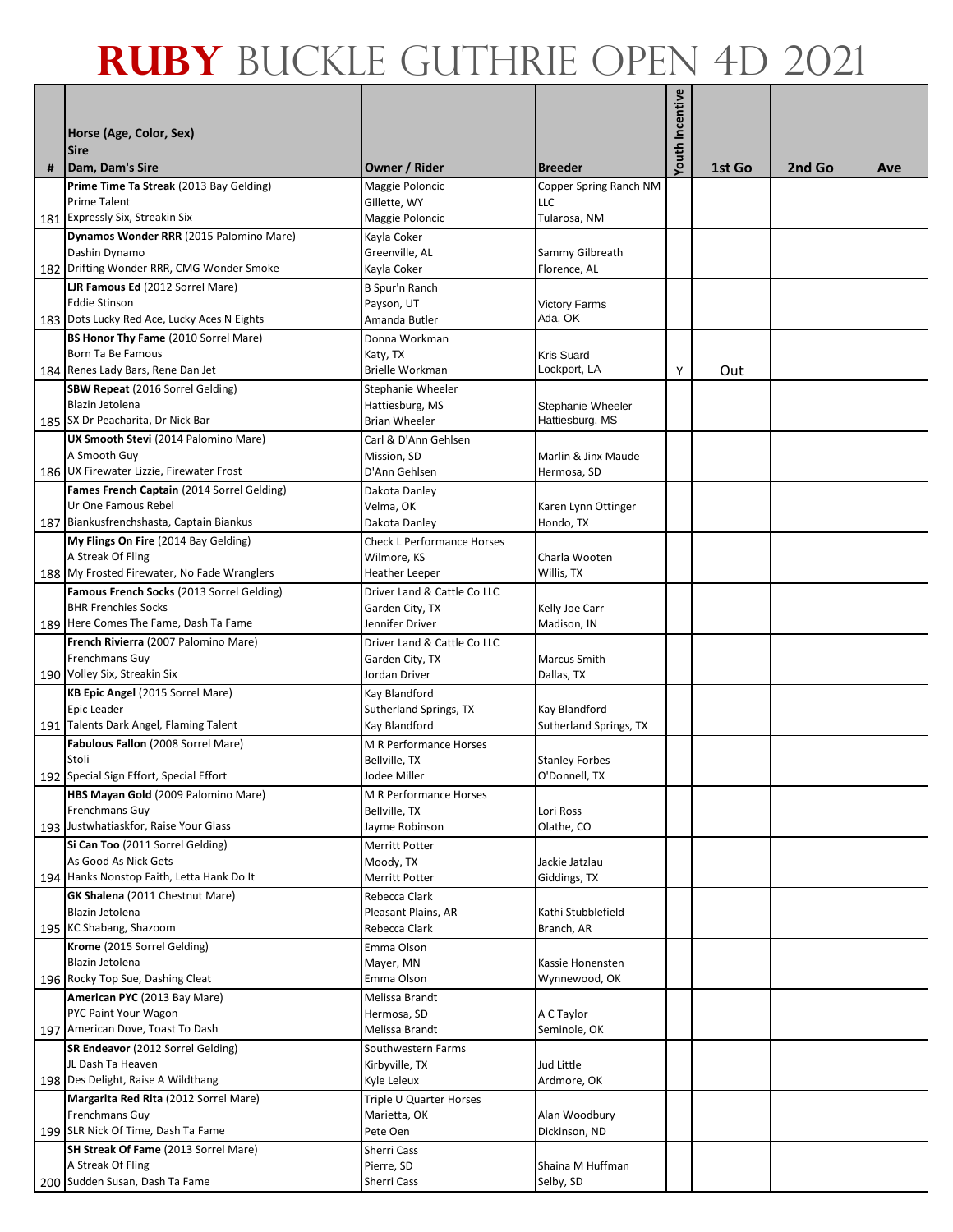|   | Horse (Age, Color, Sex)<br><b>Sire</b>                                                                   |                                                                    |                                                         | <b>Youth Incentive</b> |        |        |     |
|---|----------------------------------------------------------------------------------------------------------|--------------------------------------------------------------------|---------------------------------------------------------|------------------------|--------|--------|-----|
| # | Dam, Dam's Sire                                                                                          | Owner / Rider                                                      | <b>Breeder</b>                                          |                        | 1st Go | 2nd Go | Ave |
|   | Doin What She Needs (2014 Palomino Mare)<br>A Smooth Guy<br>201 BL A Special Colonel, Hot Colours        | Shawna Letcher<br>Rapid City, SD<br>Shawna Letcher                 | Luther Lange<br>Wall, SD                                |                        |        |        |     |
|   | Designed To Gab (2016 Black Mare)<br>Slick By Design<br>202 Ba Tee It Up Ta Fame, Dash Ta Fame           | Lee Pedone<br>Sunset, TX<br>Ryann Pedone                           | Kathy Donegan<br><b>Bluff Dale, TX</b>                  |                        |        |        |     |
|   | Uh Huh Im Streakin (2015 Brown Gelding)<br>French Streaktovegas<br>203 Uh Huh Bug, Shawne Bug            | Courtney Donegan<br>Stephenville, TX<br>Courtney Donegan           | Kathy Donegan<br>Bluff Dale, TX                         |                        |        |        |     |
|   | Kold Feet (2015 Gray Gelding)<br><b>Frenchmans Guy</b><br>204 Dr Runaway Bride, SC Chiseled In Stone     | Summer Run Inc<br>Buffalo, MN<br>Maren Luedemann                   | Summer Run Inc<br>Buffalo, MN                           |                        |        |        |     |
|   | EPH Streakin Toro (2014 Bay Roan Mare)<br>French Streaktovegas<br>205 Toros Pacific Jet, Jet Toro        | <b>Kelly Anders</b><br>Wasta, SD<br><b>Kelly Anders</b>            | Echeta Performance<br><b>Horses LLC</b><br>Gillette, WY |                        |        |        |     |
|   | Famous Dash Ta Vegas* (2015 Bay Stallion)<br>Dash Ta Fame<br>206 Corona Koolaid, Corona Cartel           | Annette Anderson<br>Susanville, CA<br>Dale Long                    | Kenneth Waggoner<br>Madill, OK                          |                        |        |        |     |
|   | Mystery In The Winds (2015 Sorrel Mare)<br>Furyofthewind<br>207 Louisiana Trail, Streakin La Jolla       | Alona James<br>Ada, OK<br>Alona James                              | <b>Ernest Sumner</b><br>Checotah, OK                    |                        | Out    |        |     |
|   | French Redneck (2015 Sorrel Stallion)<br><b>Frenchmans Guy</b>                                           | Shelton Headley<br>Port Gibson, MS                                 | Shelton Headley                                         |                        |        |        |     |
|   | 208 Redneck Rosey, Redneck Jet<br>Dancin Streak (2015 Sorrel Gelding)<br>A Streak Of Fling               | Sami Sylvester<br>Mandi Jo Fox<br>Hempstead, TX                    | Port Gibson, MS<br>Julie Wetering                       |                        |        |        |     |
|   | 209 French Dance Girl, Frenchmans Guy<br>Taryns Tres (2015 Bay Mare)<br><b>Tres Seis</b>                 | Mandi Jo Fox<br>Hughes-Morley Land & Livestock<br>Spanish Fork, UT | Parker, SD<br>Standfield Livestock                      |                        |        |        |     |
|   | 210 Might Be Gone, Mighty Invictus<br>VF Eysa Famous (2015 Sorrel Mare)<br><b>Eddie Stinson</b>          | Jessica Sampson<br>Sarah Rose Waguespack<br>Gonzales, LA           | Chico, TX<br><b>Victory Farms</b>                       |                        |        |        |     |
|   | 211 VF Eyesa Red Design, Designer Red<br>B Unstoppable (2015 Bay Mare)<br>Freighttrain B                 | Sarah Rose Waguespack<br>Cyndi Jo McCormick<br>Batavia, IA         | Ada, OK<br>Patricia Peery                               |                        |        |        |     |
|   | 212 Called To Run, Streakin Dash<br>Rob Em Smooth (2015 Buckskin Stallion)<br>A Smooth Guy               | Cyndi Jo McCormick<br>Jordan Bassett/Elayne Nevill<br>Dewey, AZ    | Vian, OK<br>Shane & Hope Sickler                        |                        |        |        |     |
|   | 213 Robin Meade, Dash Ta Fame<br>Lethal By Design (2016 Bay Mare)                                        | Kelsey Trehanre<br><b>Shelley Spratt</b>                           | Gladstone, ND                                           |                        |        |        |     |
|   | Slick By Design<br>214 TR Miss Graygun, Playgun<br>Big Time Traffic (2015 Buckskin Mare)                 | Phoenix, AZ<br><b>Shelley Spratt</b><br>Kirk Johnston              | Self Birgit<br>Pilot Point, TX                          |                        |        |        |     |
|   | <b>Traffic Guy</b><br>215   Am Nancys Girl, Big As I Am                                                  | Anderson, TX<br>Maddy Dickens                                      | Troy & Jamie Ashford<br>Lott, TX                        |                        |        |        |     |
|   | My Daddys Slick (2015 Bay Mare)<br>Slick By Design<br>216 Dashin Sassy Feathers, Sweet First Down        | White River Ag Products Inc<br>Ashland, WI<br>Nikki Singler        | Jerry & Melodi<br>Christensen<br>Kennebec, SD           |                        | Out    |        |     |
|   | Slick As Pi (2015 Bay Gelding)<br>Slick By Design<br>217 EMW Cherri Pi, Woodbridge                       | Deanna Rutledge<br>Aubrey, TX<br><b>Brade Rutledge</b>             | Deanna C Rutledge<br>Aubrey, TX                         |                        |        |        |     |
|   | KN First Slick Chick (2016 Palomino Mare)<br>Slick By Design<br>218 Vanishing Frenchgirl, Frenchmans Guy | Tricia Aldridge<br>Sanger, TX<br><b>Bailey Fowler</b>              | Kimi Nichols<br>Brownwood, TX                           | Υ                      |        |        |     |
|   | Coats Firewater Cash (2015 Gray Gelding)<br>Firewater Canyon<br>219 Precious Fighter, Fighter On Fire    | Tracina Wilson<br>Tabiona, UT<br>Tracina Wilson                    | Danyelle Campbell<br>Millsap, TX                        |                        |        |        |     |
|   | Shesa Crowd Pleaser (2016 Sorrel Mare)<br>Carrizzo<br>220 Gracies Little Jewel, Streakin Jewel           | Janett Dykes<br>Baxley, GA<br>Gary Dykes                           | Frank Moore Jr<br>Greenville, SC                        |                        | Out    |        |     |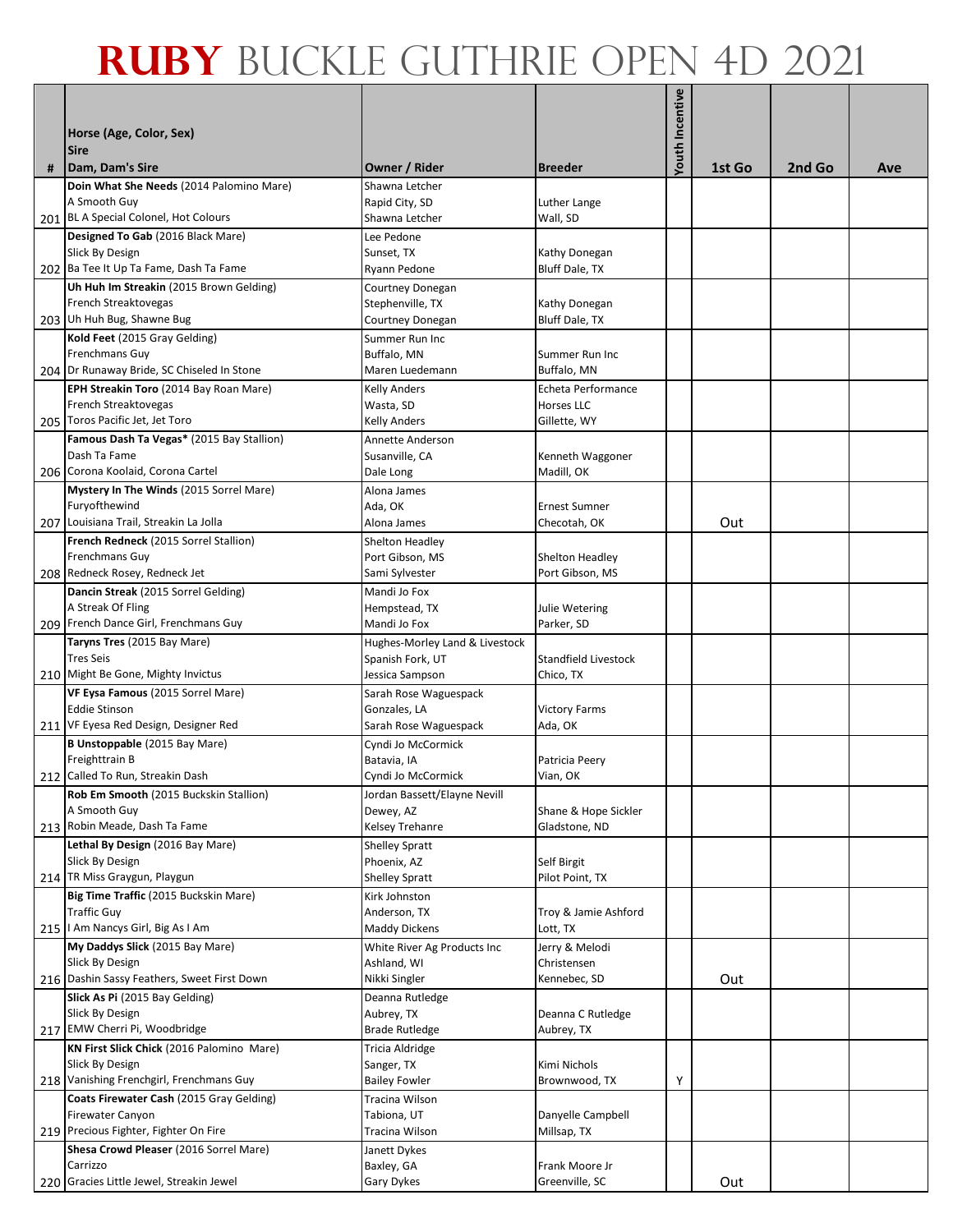|   | Horse (Age, Color, Sex)<br><b>Sire</b>                             |                                     |                                    | <b>Youth Incentive</b> |        |        |     |
|---|--------------------------------------------------------------------|-------------------------------------|------------------------------------|------------------------|--------|--------|-----|
| # | Dam, Dam's Sire                                                    | Owner / Rider                       | <b>Breeder</b>                     |                        | 1st Go | 2nd Go | Ave |
|   | FirstClass Ta Heaven (2016 Sorrel Gelding)<br>JL Dash Ta Heaven    | Megan & Terry McKerchie             |                                    |                        |        |        |     |
|   | 221 Des Delight, Raise A Wildthang                                 | Palm City, FL<br>Joshua Pack        | Jud Little<br>Ardmore, OK          |                        |        |        |     |
|   | Jipped N Shawnee (2016 Sorrel Gelding)                             | Brenda Fechner                      |                                    |                        |        |        |     |
|   | Shawne Bug Leo                                                     | Kellyville, OK                      | H B Bartlett DVM                   |                        |        |        |     |
|   | 222 Especials Lolita, Especial                                     | Brenda Fechner                      | Pike Road, AL                      |                        |        |        |     |
|   | Casino Perks (2012 Black Gelding)                                  | Trina & Fulton Murray               |                                    |                        |        |        |     |
|   | <b>Eddie Stinson</b><br>223 Perks Painted Lady, Dash For Perks     | Fort Worth, TX<br>Tillar Murray     | Linda Hafner<br>Cincinnati, OH     |                        |        |        |     |
|   | One Smooth Oakie (2016 Sorrel Mare)                                | Kathy Campbell                      | Copper Spring Ranch NM,            |                        |        |        |     |
|   | A Smooth Guy                                                       | Morristown, AZ                      | LLC                                |                        |        |        |     |
|   | 224 Dales No Oakie, Okey Dokey Dale                                | Shyann Lucas                        | Tularosa, NM                       |                        |        |        |     |
|   | Boomer Sooner (2016 Palomino Gelding)<br><b>Eddie Stinson</b>      | Michelle Noterman                   |                                    |                        |        |        |     |
|   | 225 Bullys Buggy Babe, Bullys On Fire                              | Purcell, OK<br>Michelle Noterman    | <b>Victory Farms</b><br>Ada, OK    |                        |        |        |     |
|   | MJ Lola Lane (2015 Chestnut Mare)                                  | Mark or Linda Jarvis                |                                    |                        |        |        |     |
|   | The Goodbye Lane                                                   | Spanish Fork, UT                    | Mark & Linda Jarvis                |                        |        |        |     |
|   | 226 Pappys Fools Ta Fame, Easy Illusion                            | Marcie Wilson                       | Spanish Fork, UT                   |                        |        |        |     |
|   | Frenchmans Spice (2015 Buckskin Gelding)                           | Linda Jaeger                        |                                    |                        |        |        |     |
|   | <b>Frenchmans Guy</b><br>227 Jo Spice For Love, Taras First Love   | Loomis, CA<br>Kelsey Hayden         | Alyssa Hebdon<br>Smithfield, UT    |                        |        |        |     |
|   | Gun Locke (2015 Buckskin Gelding)                                  | Lance Robinson & Max Anderson       | Lance Robinson & Max               |                        |        |        |     |
|   | PC Redwood Manny                                                   | Spanish Fork, UT                    | Anderson                           |                        |        |        |     |
|   | 228 Painted Playgun, Playgun                                       | Amanda Butler                       | Spanish Fork, UT                   |                        |        |        |     |
|   | Positively Smooth (2016 Palomino Mare)                             | Joe & Carla Spitz                   |                                    |                        |        |        |     |
|   | A Smooth Guy<br>229 Positively A Coyote, Coyote Colonel            | Lamar, CO<br><b>Buffy Walchli</b>   | Joe & Carla Spitz<br>Lamar, CO     |                        |        |        |     |
|   | Famous By Design (2015 Brown Mare)                                 | Donna Workman                       |                                    |                        |        |        |     |
|   | Slick By Design                                                    | Katy, TX                            | Nichole Logan                      |                        |        |        |     |
|   | 230 Nick Of Guy, Frenchmans Guy                                    | <b>Brielle Workman</b>              | Rapid City, SD                     | Υ                      |        |        |     |
|   | Born In The Fastlane (2015 Bay Gelding)<br>Born Ta Be Famous       | Schelista Glenn                     |                                    |                        |        |        |     |
|   | 231 One Hot Lane, Lanes Leinster                                   | Traskwood, AR<br>Darren Boyce       | <b>Kris Suard</b><br>Thibodaux, LA |                        |        |        |     |
|   | Streaking Sonofagun (2008 Bay Roan Gelding)                        | Carl & D'Ann Gehlsen                |                                    |                        |        |        |     |
|   | A Streak Of Fling                                                  | Mission, SD                         | Carl & D'Ann Gehlsen               |                        |        |        |     |
|   | 232 Gunny, Back To Cash                                            | D'Ann Gehlsen                       | Mission, SD                        |                        |        |        |     |
|   | Guns Fancy Fling (2010 Bay Roan Mare)<br>A Streak Of Fling         | <b>Heather Leeper</b>               | Cathi T Carroll                    |                        |        |        |     |
|   | 233 Guns Fancy Chex, NU Chex To Cash                               | Wilmore, KS<br>Heather Leeper       | Edmond, OK                         |                        |        |        |     |
|   | SJS Bombshell (2014 Gray Mare)                                     | Dockter Land & Cattle               |                                    |                        |        |        |     |
|   | Fiestas Gotta Gun                                                  | Denhoff, ND                         | Shane & Hope Sickler               |                        |        |        |     |
|   | 234 Famous French Flair, Dash Ta Fame                              | Hope Raley                          | Gladstone, ND                      |                        |        |        |     |
|   | Good Timin Guy (2014 Sorrel Gelding)<br><b>BHR Frenchies Socks</b> | Jennifer McGraw<br>Ocala, FL        | Deborah J Semarge                  |                        |        |        |     |
|   | 235 Good Timin Tinks, Good Timin Hank                              | Jennifer McGraw                     | Alachua, FL                        |                        |        |        |     |
|   | Incendiary Ivory (2009 Brown Gelding)                              | Driver Land & Cattle Co LLC         |                                    |                        |        |        |     |
|   | Ivory James                                                        | Garden City, TX                     | Bobby D Cox                        |                        |        |        |     |
|   | 236 Miss Kamikaze, Hennessy                                        | Jennifer Driver                     | Fort Worth, TX                     |                        |        |        |     |
|   | <b>Outstanding Pay (2014 Brown Mare)</b><br>Irish Pay              | Mary Ellen Bullard<br>Andalusia, AL | David or Lisa O'Keefe              |                        |        |        |     |
|   | 237 Elite Mercedes, Freckles Elite                                 | Kayla Coker                         | Mohall, ND                         |                        |        |        |     |
|   | Frenchmansdiscorose (2014 Gray Mare)                               | Driver Land & Cattle Co LLC         |                                    |                        |        |        |     |
|   | <b>Frenchmans Guy</b>                                              | Garden City, TX                     | Jeff & Eva Marie Hepper            |                        |        |        |     |
|   | 238 Dance N Lights, Dash For Perks                                 | Jordan Driver                       | Kenne, ND                          |                        |        |        |     |
|   | SX Blazin Brucolena (2014 Chestnut Gelding)<br>Blazin Jetolena     | Greg & Lori Shearer<br>Wall, SD     | Greg & Lori Shearer                |                        |        |        |     |
|   | 239 SX Docs Digit, Doc Bruce                                       | Lainee Sampson                      | Wall, SD                           |                        |        |        |     |
|   | Designed To Be Fast (2015 Bay Mare)                                | Maggie Poloncic                     |                                    |                        |        |        |     |
|   | Slick By Design                                                    | Gillette, WY                        | <b>Charleen Ornellas</b>           |                        |        |        |     |
|   | 240 Shesa Smokin Andi, Stormin Ed                                  | Maggie Poloncic                     | Lemdore, CA                        |                        |        |        |     |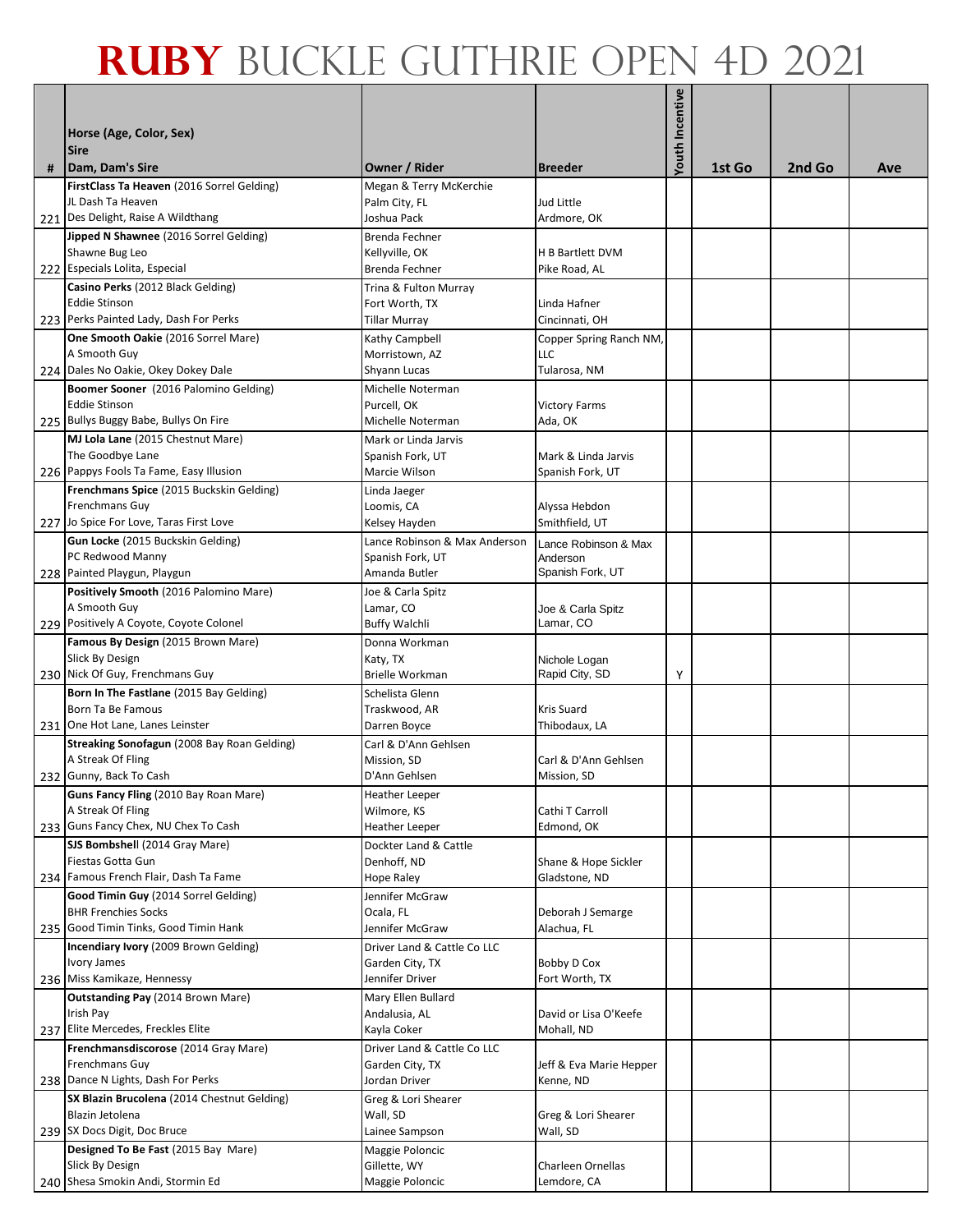| # | Horse (Age, Color, Sex)<br><b>Sire</b><br>Dam, Dam's Sire       | Owner / Rider                                | <b>Breeder</b>               | <b>Youth Incentive</b> | 1st Go | 2nd Go | Ave |
|---|-----------------------------------------------------------------|----------------------------------------------|------------------------------|------------------------|--------|--------|-----|
|   | Be My Valentine Guy (2012 Red Dun Gelding)                      | <b>Merritt Potter</b>                        |                              |                        |        |        |     |
|   | <b>Traffic Guv</b>                                              | Moody, TX                                    | Jackie Jatzlau               |                        |        |        |     |
|   | 241 Hanks Nonstop Faith, Letta Hank Do It                       | <b>Merritt Potter</b>                        | Giddings, TX                 |                        |        |        |     |
|   | Nicks Dashin Flirt (2008 Sorrel Gelding)                        | Tina Bratzler                                |                              |                        |        |        |     |
|   | As Good As Nick Gets                                            | Choctaw, OK                                  | Cindy Gayle                  |                        |        |        |     |
|   | 242 Amaflora , Dr Nick Bar                                      | Reggie Herring                               | Goliad, TX                   |                        |        |        |     |
|   | My Favorite Fling (2015 Bay Roan Mare)                          | Gay M Wynn                                   |                              |                        |        |        |     |
|   | A Streak Of Fling                                               | Newberry, FL                                 | Gary Langford                |                        |        |        |     |
|   | 243 Kansas Ivory, Ivory James                                   | Rylee Elliot-Howell                          | Daytona Beach, FL            |                        |        |        |     |
|   | Senseistional (2013 Chestnut Mare)                              | Suzanne Hill                                 |                              |                        |        |        |     |
|   | <b>Tres Seis</b>                                                | Kirbyville, TX                               | Melissa Doose                |                        |        |        |     |
|   | 244 French Queenie, Frenchmans Guy                              | Kyle Leleux                                  | Mesquite, TX                 |                        |        |        |     |
|   | Firstdownthecanyon (2015 Sorrel Mare)                           | Rebecca Clark                                |                              |                        |        |        |     |
|   | <b>Firewater Canyon</b>                                         | Pleasant Plains, AR                          | Vickie Adams                 |                        |        |        |     |
|   | 245 Miss Dallas Is First, First Down Dash                       | Rebecca Clark                                | Collinsville, TX             |                        |        |        |     |
|   | Streakin Eye Paint (2005 Red Roan Mare)                         | Sherri Cass                                  | Lance Robinson & Max         |                        |        |        |     |
|   | A Streak Of Fling                                               | Pierre, SD                                   | Anderson                     |                        |        |        |     |
|   | 246 Miss Eye Paint, Mr Eye Opener                               | Sherri Cass                                  | Spanish Fork, UT             |                        |        |        |     |
|   | Born In A Hot Lane (2015 Palomino Gelding)<br>Born Ta Be Famous | <b>Elizabeth Akins</b>                       | <b>Kris Suard</b>            |                        |        |        |     |
|   | 247 One Hot Lane, Lanes Leinster                                | Lebanon, TN<br>Sierra Waldrep                | Thibodaux, LA                | Υ                      |        |        |     |
|   | RV Two Dash Ta Vegas (2016 Sorrel Gelding)                      | Anita Ellis                                  |                              |                        |        |        |     |
|   | French Streaktovegas                                            | Blackfoot, ID                                | Randy & Vauna Walker         |                        |        |        |     |
|   | 248 Two Dash To Fame, Dash Ta Fame                              | Anita Ellis                                  | Pingree, ID                  |                        |        |        |     |
|   | Aint God Good (2016 Bay Roan Mare)                              | Sharon K Bryant                              |                              |                        |        |        |     |
|   | A Streak Of Fling                                               | Appomattox, VA                               | Sharon K Bryant              |                        |        |        |     |
|   | 249 Lady La Dash, Dash Ta Fame                                  | Cody Bauserman                               | Appomattox, VA               |                        |        |        |     |
|   | TFour Speedy N Fame (2015 Red Dunn Gelding)                     | <b>Bill &amp; Autumn Keller</b>              |                              |                        |        |        |     |
|   | TFouroverdrivinfame                                             | Fairview, UT                                 | James Taylor                 |                        |        |        |     |
|   | 250 Bestbarinhollywood, Hollywood Heat                          | Autumn Keller                                | Neola, UT                    |                        |        |        |     |
|   | Fein 1 (2017 Buckskin Mare)                                     | LaVerne Fein                                 |                              |                        |        |        |     |
|   | <b>Traffic Guy</b>                                              | Prague, OK                                   | LaVerne Fein                 |                        |        |        |     |
|   | 251 No Two D For Me, Bully Bullion                              | LaVerne Fein                                 | Prague, OK                   |                        |        |        |     |
|   | French Offim Stylish (2017 Chestnut Mare)                       | <b>Stephanie Cleveland</b>                   |                              |                        |        |        |     |
|   | Frenchmans Guy                                                  | Kellyville, OK                               | <b>Stephanie Cleveland</b>   |                        |        |        |     |
|   | 252 Twice As Stylish 07, Twice As Shiney                        | Stephanie Cleveland                          | Kellyville, OK               |                        | Out    |        |     |
|   | Big Texx (2016 Bay Gelding)<br><b>Tres Seis</b>                 | Scott Duke & Hilary Roberts<br>Vancleave, MS | Diane Beckmann               |                        |        |        |     |
|   | 253 Diamond For Lois, Chicks Beduino                            | Ty Marks                                     | Gainesville, TX              |                        |        |        |     |
|   | AllJokesAside (2015 Brown Gelding)                              | Ginger Billingsley                           |                              |                        |        |        |     |
|   | <b>Eddie Stinson</b>                                            | San Saba, TX                                 | <b>Shawn Coates</b>          |                        |        |        |     |
|   | 254 Mia Teese, Rebel Dasher                                     | <b>Ginger Billingsley</b>                    | Weatherford, TX              |                        |        |        |     |
|   | Who Robbed Vegas (2015 Sorrel Gelding)                          | Mark & Heidi Jacobson                        | Echeta Performance           |                        |        |        |     |
|   | French Streaktovegas                                            | Gillette, WY                                 | <b>Horses</b>                |                        |        |        |     |
|   | 255 Heywho Robbed Mysock, Hey Rob                               | Sheyenne Jacobsen                            | Arlington, KS                |                        |        |        |     |
|   | WR Eyesa Smooth Guy (2017 Brown Gelding)                        | Whitmire Ranch                               |                              |                        |        |        |     |
|   | A Smooth Guy                                                    | Overbrook, OK                                | <b>Whitmire Ranch</b>        |                        |        |        |     |
|   | 256 Eyesa Audrey, Mr Eye Opener                                 | Lauren Whitmire                              | Overbrook, OK                |                        |        |        |     |
|   | CR Dynastia Fame (2013 Brown Mare)                              | Sylvia Howell                                |                              |                        |        |        |     |
|   | CR Rode Ta Fame                                                 | Romoland, CA                                 | Sylvia Howell                |                        |        |        |     |
|   | 257 Indian Zee, Indians Image                                   | Charlene Howell                              | Romoland, CA                 |                        |        |        |     |
|   | Slick Em Up Sonny (2014 Gray Gelding)                           | Mecca Hickox                                 |                              |                        |        |        |     |
|   | Slick By Design                                                 | Stephenville, TX                             | Mecca Hickox                 |                        |        |        |     |
|   | 258 Me Merry Special Too, Too Special                           | Mecca Hickox                                 | Lipan, TX                    |                        |        |        |     |
|   | What A Special Guy (2010 Bay Gelding)                           | Peggy Holzer                                 |                              |                        |        |        |     |
|   | A Smooth Guy<br>259 Special Zevi, Shake It Special              | Bismarck, ND<br>Peggy Holzer                 | Peggy Holzer<br>Bismarck, ND |                        |        |        |     |
|   | Cinch Me Up Ta Win (2011 Sorrel Gelding)                        |                                              |                              |                        |        |        |     |
|   | <b>BHR Frenchies Socks</b>                                      | <b>Addison Byars</b><br>Bridgeport, TX       | Andrea Wolf                  |                        |        |        |     |
|   | 260 Orange Light, Gold Spring                                   | <b>Addison Byars</b>                         | Sunset, TX                   | Υ                      |        |        |     |
|   |                                                                 |                                              |                              |                        |        |        |     |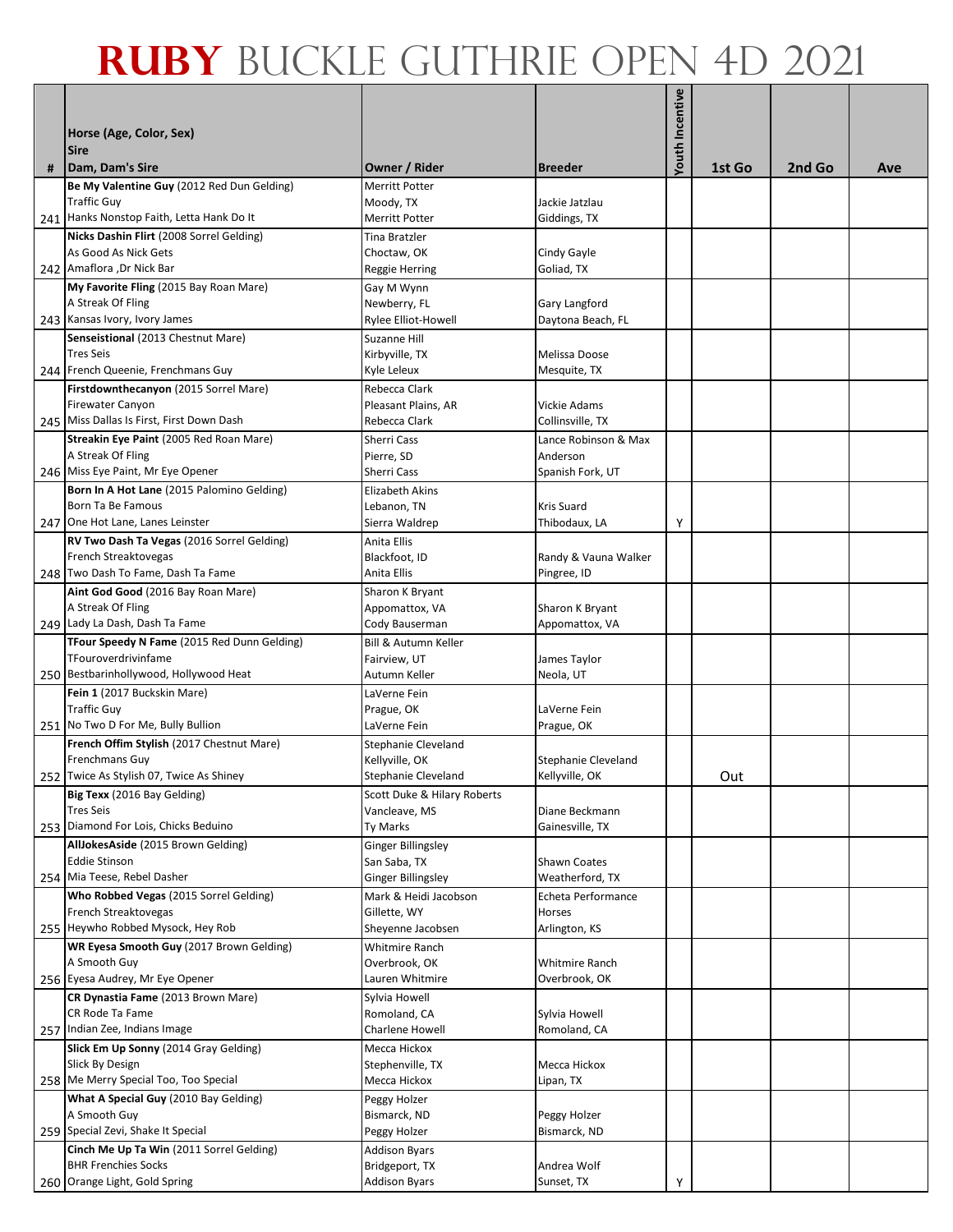|   | Horse (Age, Color, Sex)<br><b>Sire</b>                              |                                        |                                              | Youth Incentive |        |        |     |
|---|---------------------------------------------------------------------|----------------------------------------|----------------------------------------------|-----------------|--------|--------|-----|
| # | Dam, Dam's Sire                                                     | Owner / Rider                          | <b>Breeder</b>                               |                 | 1st Go | 2nd Go | Ave |
|   | Smooth Truckin Fling (2011 Sorrel Gelding)<br>A Streak Of Fling     | Kalley Furnish<br>Amarillo, TX         | <b>Sherri Cass</b>                           |                 |        |        |     |
|   | 261 TJS Smooth Truckin, True N True                                 | Becki Mask                             | Pierre, SD                                   |                 |        |        |     |
|   | Hell On The Red (2012 Sorrel Mare)                                  | Youree-Ward Barrel Horses              | Youree-Ward Barrel                           |                 |        |        |     |
|   | JL Dash Ta Heaven                                                   | Addington, OK                          | Horses                                       |                 |        |        |     |
|   | 262 Designer Ruby, Designer Red                                     | Kylie Weast                            | Addington, OK                                |                 |        |        |     |
|   | Grace Cloud (2012 Bay Mare)                                         | <b>Blaezi Calico</b>                   |                                              |                 |        |        |     |
|   | Ivory James                                                         | Oktaha, OK                             | Preston & Karen Cloud                        |                 |        |        |     |
|   | 263 Audreys Trick, Favorite Trick                                   | Blaezi Calico                          | Sallisaw, OK                                 |                 |        |        |     |
|   | Totanka (2012 Dun Gelding)                                          | Rebecca Weiner                         |                                              |                 |        |        |     |
|   | <b>Tres Seis</b><br>264 Foxie Minnie, Game Patriot                  | Ocala, FL<br>Rebecca Weiner            | Alejandro Moya<br>Edcouch, TX                |                 |        |        |     |
|   | Hoosier Stinson (2010 Bay Gelding)                                  | Heidi Crider                           |                                              |                 |        |        |     |
|   | <b>Eddie Stinson</b>                                                | Huntingdon, TN                         | <b>Blue Lake Farms</b>                       |                 |        |        |     |
|   | 265 Hoosier Mama, Bends Me Mind                                     | Heidi Crider                           | Terre Haute, IN                              |                 |        |        |     |
|   | JJJ Roscoe Bully Fame (2010 Bay Gelding)                            | Jeannie S Baldwin                      |                                              |                 |        |        |     |
|   | <b>Eddie Stinson</b>                                                | Lufkin, TX                             | Jeannie S Baldwin                            |                 |        |        |     |
|   | 266 GCH Ballerina, Bully Bullion                                    | Jakup Bender                           | Lufkin, TX                                   | Υ               |        |        |     |
|   | Dirty Dan Stinson (2011 Sorrel Gelding)                             | Trina & Fulton Murray                  |                                              |                 |        |        |     |
|   | <b>Eddie Stinson</b>                                                | Fort Worth, TX                         | Diane Bass                                   |                 |        |        |     |
|   | 267 Miss Lano Jewell, Easy Lano                                     | <b>Tillar Murray</b>                   | Pineville, LA                                |                 |        |        |     |
|   | HH Deacon (2015 Sorrel Gelding)<br>A Smooth Guy                     | Alfred & Nikki Hansen<br>Dickinson, ND | Bob or Rose Hansen                           |                 |        |        |     |
|   | 268 Lindas Signature, Hard Cash Dash                                | Nikki Hansen                           | Dickinson, ND                                |                 |        |        |     |
|   | Goldy Gopher (2017 Sorrel Mare)                                     | Michelle Noterman                      |                                              |                 |        |        |     |
|   | Eddie Stinson                                                       | Purcell, OK                            | Michelle Noterman                            |                 |        |        |     |
|   | 269 Bullys Buggy Babe, Bulls On Fire                                | Michelle Noterman                      | Purcell, OK                                  |                 |        |        |     |
|   | Liquidcourage 72 (2016 Red Roan Stallion)                           | 70 Ranch Performance Horses            |                                              |                 |        |        |     |
|   | Bet Hesa Cat                                                        | Gainesville, TX                        | Ware Farms                                   |                 |        |        |     |
|   | 270 Eutaw, Ocean Runaway<br>Red Hot French Socks (2016 Sorrel Mare) | Kelsey Treharne                        | Millsap, TX                                  |                 |        |        |     |
|   | <b>BHR Frenchies Socks</b>                                          | Jennifer Harris<br>Sanderson, FL       | <b>Shelby Mills</b>                          |                 |        |        |     |
|   | 271 Red Hot Tuesday, Red Hot Pursuit                                | Amanda Hardee                          | Chiefland, FL                                |                 |        |        |     |
|   | Tactical Patience (2016 Chestnut Gelding)                           | <b>B Spur'n Ranch</b>                  |                                              |                 |        |        |     |
|   | <b>Winners Version</b>                                              | Payson, UT                             | Robert or Jody Norris                        |                 |        |        |     |
|   | 272 Just Swing East, Dash For Cash                                  | Amanda Butler                          | Caldwell, TX                                 |                 |        |        |     |
|   | WYO Fancy N Famous (2015 Chestnut Mare)                             | Levi & Cabrina Vickers                 |                                              |                 |        |        |     |
|   | Aint Seen Nothin Yet<br>273 Rightbit Tiny Remedy, Kings Big Mack    | Flagstaff, AZ<br>Cabrina Vickers       | Roduner Diane L<br>Buffalo, WY               |                 |        |        |     |
|   | Quick Trick Leo (2017 Sorrel Gelding)                               | Jenna Earls                            |                                              |                 |        |        |     |
|   | Shawne Bug Leo                                                      | Wynne, AR                              | Running On Empty LLC                         |                 |        |        |     |
|   | 274 Vals Trick, Dashing Val                                         | Darren Boyce                           | Tishomingo, OK                               |                 |        |        |     |
|   | Jet N Aroundtheglobe (2015 Sorrel Stallion)                         | <b>Buffy Walchli</b>                   |                                              |                 |        |        |     |
|   | Blazin Jetolena                                                     | Salina, UT                             | <b>Busby Quarterhorse LLC</b>                |                 |        |        |     |
|   | 275 Shawnee Fame, Dash Ta Fame                                      | <b>Buffy Walchli</b>                   | Millsap, TX                                  |                 |        |        |     |
|   | Smooth Hershey High (2014 Bay Gelding)                              | Brad or Karly Knight                   |                                              |                 |        |        |     |
|   | A Smooth Guy<br>276 On A Hershey High, On A High                    | Roosevelt, UT<br>Kaecee Knight         | Tyler or Kelcy Schaffner<br>Stephenville, TX |                 |        |        |     |
|   | Buhbye (2014 Bay Mare)                                              | Kelsey Hayden                          |                                              |                 |        |        |     |
|   | The Goodbye Lane                                                    | Hanford, CA                            | Dawson Seeley                                |                 |        |        |     |
|   | 277 Patchs April Gem, Tiny Patch                                    | Kelsey Hayden                          | Spanish Fork, UT                             |                 |        |        |     |
|   | Headlyne News (2016 Sorrel Gelding)                                 | Shane & Jana Sickler                   |                                              |                 |        |        |     |
|   | Frenchmans Guy                                                      | Gladstone, ND                          | Shane & Hope Sickler                         |                 |        |        |     |
|   | 278 Robin Meade, Dash Ta Fame                                       | Hope Raley                             | Gladstone, ND                                |                 |        |        |     |
|   | Slick Bo Jangles (2015 Black Gelding)                               | Jennifeur Perry                        | Jim & Stephanie                              |                 |        |        |     |
|   | Slick By Design<br>279 CA Alpos Doc, Doc Badger Bob                 | Paris, TX<br>Jennifeur Perry           | Hutchison<br>Boyd, TX                        |                 |        |        |     |
|   | Boots N Boardroom (2014 Gray Gelding)                               | McColee Land & Livestock               | McColee Land &                               |                 |        |        |     |
|   | PC Redwood Manny                                                    | Mapleton, UT                           | Livestock                                    |                 |        |        |     |
|   | 280 Executive Looks, Executive Menace                               | Lauren Porter                          | Mapleton, UT                                 |                 |        |        |     |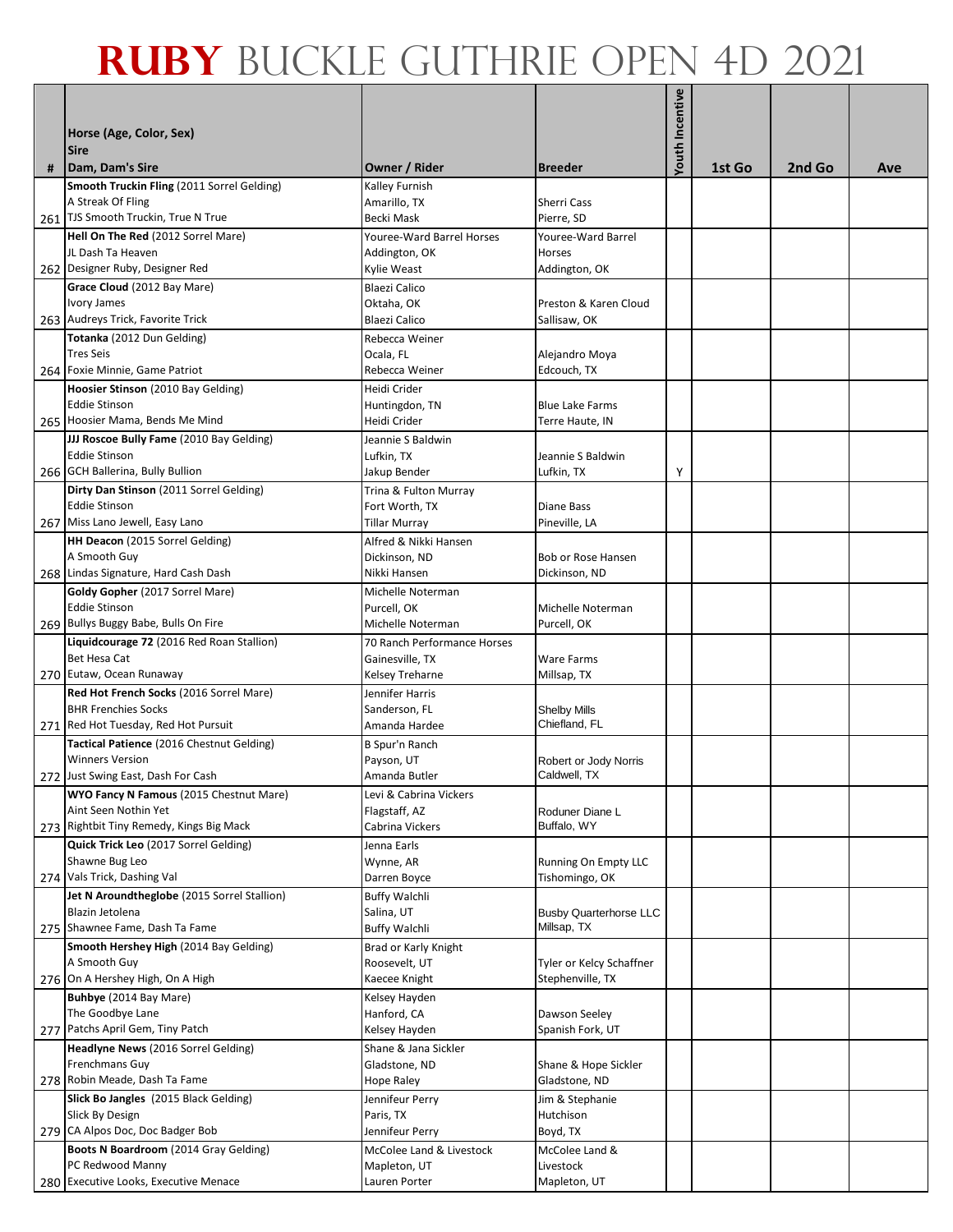|     | Horse (Age, Color, Sex)<br><b>Sire</b>                                                                              |                                                                    |                                                                  | Youth Incentive |        |        |     |
|-----|---------------------------------------------------------------------------------------------------------------------|--------------------------------------------------------------------|------------------------------------------------------------------|-----------------|--------|--------|-----|
| #   | Dam, Dam's Sire                                                                                                     | <b>Owner / Rider</b>                                               | <b>Breeder</b>                                                   |                 | 1st Go | 2nd Go | Ave |
|     | MJ Night Train Lane (2015 Brown Gelding)<br>The Goodbye Lane<br>281 Moment Of Pursuit, Dash Ta Fame                 | Mark or Linda Jarvis<br>Spanish Fork, UT<br>Marcie Wilson          | Mark & Linda Jarvis<br>Spanish Fork, UT                          |                 |        |        |     |
| 282 | He Rocks His Socks (2015 Chestnut Gelding)<br><b>BHR Frenchies Socks</b><br>Fortunes N Lace, Brisco County Jr       | Jennifer McGraw<br>Ocala, FL<br>Jennifer McGraw                    | Pine Island Ranch<br>Deridder, LA                                |                 |        |        |     |
|     | Paint Kanes Wagon (2009 Bay Gelding)<br>PYC Paint Your Wagon<br>283 Patricias Marie, Son Of A Saint                 | Driver Land & Cattle Co LLC<br>Garden City, TX<br>Jordan Driver    | Charlie Waller<br>Seminole, OK                                   |                 |        |        |     |
|     | Streakin French Dash (2008 Bay Roan Mare)<br>A Streak Of Fling<br>284 Frenchmans Dashin Six, Frenchmans Guy         | Rudie Hepper<br>Wing, ND<br>Rudie Hepper                           | <b>Fulton Performance</b><br>Horses<br>Valentine, NE             |                 |        |        |     |
|     | She Pays The Piper (2015 Sorrel Mare)<br>Irish Pay<br>285 NF French Kizzi, Frenchmans Guy                           | TK & Lainee Sampson<br>Interior, SD<br>Lainee Sampson              | Thomas & Lainee<br>Sampson<br>Interior, SD                       |                 |        |        |     |
|     | Bodacious Bully Bug (2017 Brown Stallion)<br><b>Bullseye Bullion</b><br>286 Vickie Zan Brooke, Calvins Spanish Lark | Flying Y Land & Cattle CO LLC<br>Carney, OK<br>Reggie Herring      | <b>Susan Herring</b><br>Mcloud, OK                               |                 | Out    |        |     |
|     | Cooper 777 (2015 Chestnut Gelding)<br>JB Proud N Famous<br>287 Orange Merridoc, Merridoc                            | Shyann Lucas<br>Morristown, AZ<br>Shyann Lucas                     | Larry & Bonnie Blain<br>Spanish Fork, UT                         |                 |        |        |     |
|     | Nicks Got Perks (2016 Sorrel Gelding)<br>As Good As Nick Gets<br>288 Sixes Perks, Dash For Perks                    | Brandi Geiger & Gay Wynn<br>Williston, FL<br>Rylee Elliot-Howell   | Shelley Sullivan<br>Hattiesburg, MS                              |                 |        |        |     |
|     | Shesa Fancy Magnolia (2014 Sorrel Mare)<br>Be A Magnolia Runner                                                     | <b>Brooke McGehee</b><br>Stephenville, TX<br><b>Brooke McGehee</b> | Brittany Pozzi Tonozzi                                           |                 |        |        |     |
|     | 289 Guys Fancy Ladybug, Frenchmans Guy<br>VF Coup Fulla Coins (2013 Sorrel Gelding)<br><b>Eddie Stinson</b>         | Cassidy Rabb<br>Llano, TX                                          | Lampasas, TX<br><b>Victory Farms</b>                             |                 |        |        |     |
|     | 290 VF Coup De Ville, Burrs First Down<br>Lordy Hez Dashin (2013 Bay Gelding)<br>JL Dash Ta Heaven                  | Debbie Rabb<br>Sierra & Suzie Waldrep<br>Lebanon, TN               | Ada, OK<br>Jud Little                                            |                 |        |        |     |
|     | 291 Sheza Exclusive Dash, Down Home Dash<br>Blazin Nonstop (2013 Bay Mare)<br>Blazin Jetolena                       | Sierra Waldrep<br>Amberley Snyder<br>Elk Ridge, UT                 | Ardmore, OK<br>Jacob Robyn                                       |                 |        |        |     |
|     | 292 Amelias Nonstop, Furyofthewind<br>Hot French Lady (2014 Palomino Mare)<br>First Down French                     | Autumn Snyder<br>Brett & Elizabeth Sbrusch<br>Needville, TX        | Carmine, TX<br>John & Shelley Holman                             |                 |        |        |     |
|     | 293 BH Shawns Hot Stuff, Dash Ta Fame<br>Furys Virtue (2013 Bay Mare)<br>Furyofthewind                              | Elizabeth Sbrusch<br>Jessica Lear<br>Meridian, TX                  | Brentwood, CA<br>Jay & Sherry Debord                             |                 |        |        |     |
|     | 294 Hidden Virtue, Presto Lad<br>Little Bitta Fame (2015 Sorrel Mare)<br><b>Eddie Stinson</b>                       | Jessica Lear<br><b>Shane Davis</b>                                 | Perry, OK<br>Thomas O'Neal                                       |                 |        |        |     |
|     | 295 Kid Fame, Dash Ta Fame<br>Famous Eddie (2014 Sorrel Gelding)                                                    | Quinlan, TX<br>Wendy Hoefer<br>Clint & Chelsea Durbin              | Choudrant, LA                                                    |                 |        |        |     |
|     | <b>Eddie Stinson</b><br>296 Disco Bling, Frenchmans Guy<br>Dealins Buggin Out (2015 Brown Gelding)                  | Guymon, OK<br>Chelsea Durbin<br>Connie Horner                      | <b>Molly Powell</b><br>Stephenville, TX<br>Diamond W Performance |                 |        |        |     |
|     | Hez A Rare Deal<br>297 Muffett Bug, Talented Bugs<br>Savagely Smooth (2017 Palomino Gelding)                        | Marion, OH<br>Connie Horner<br>Russell Welch                       | Horses<br>Sioux Center, IA                                       |                 |        |        |     |
|     | A Smooth Guy<br>298 Fols Perky Fame, Dash Ta Fame                                                                   | Gladewater, TX<br><b>Brittany Baton</b>                            | Mike Pickard<br>Byars, OK                                        |                 | Out    |        |     |
|     | Smooth Advice (2011 Sorrel Gelding)<br><b>Best Advice</b><br>299 Little Melissa, Rock Em Smooth                     | Alissa Burson-Kelly<br>Marshall, TX<br>Alissa Burson-Kelly         | Stephanie Joyner<br>Henryetta, OK                                |                 |        |        |     |
|     | pending (2015 Sorrel Mare)<br>Shawne Bug Leo<br>300 Honor Ell Comet, Jet Of Honor                                   | Jill Bradburn & Hope Dunn<br>Stephenville, TX<br>Hope Dunn         | Jill Bradburn<br>Stephenville, TX                                |                 | Out    |        |     |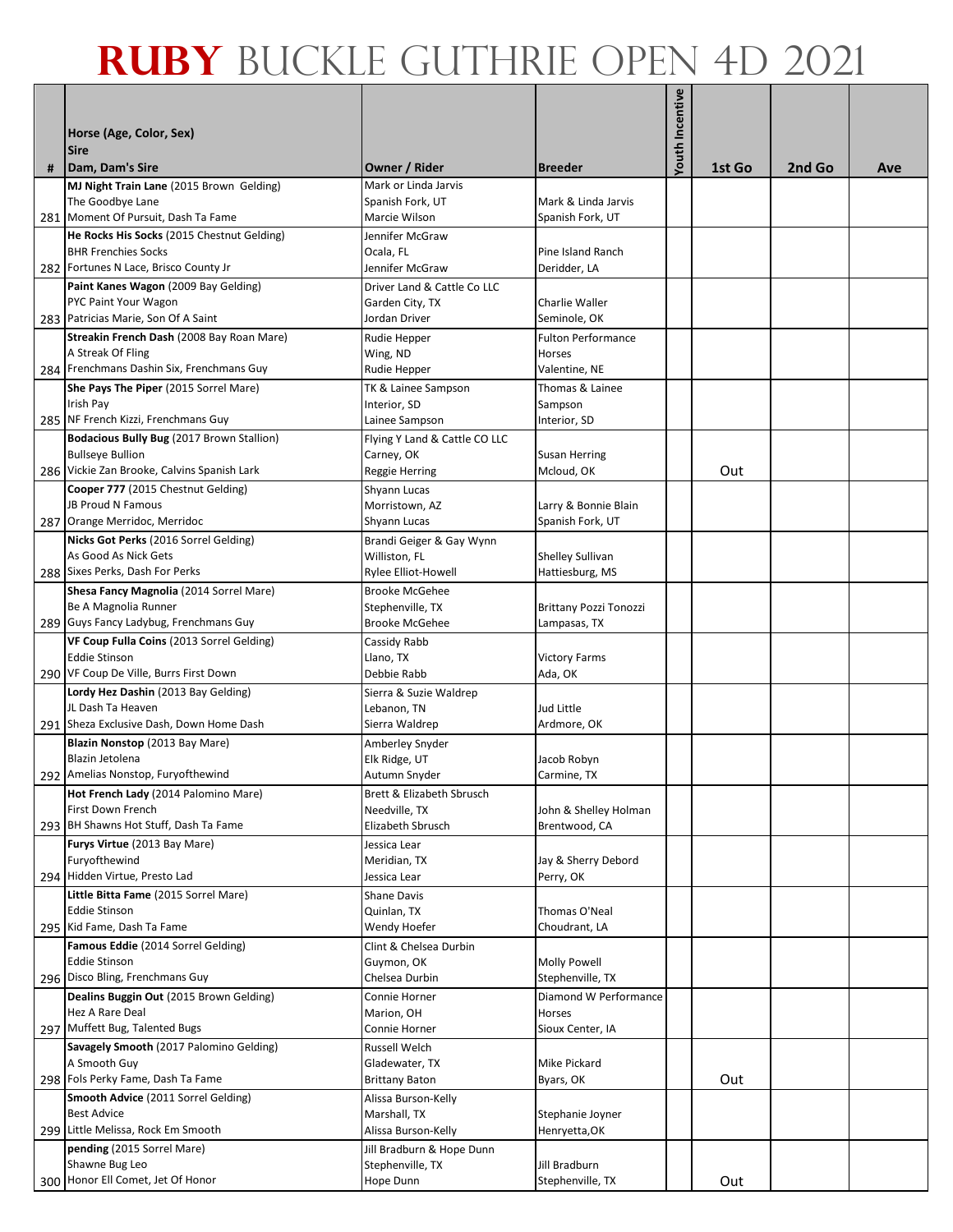|   | Horse (Age, Color, Sex)<br><b>Sire</b>                                          |                                           |                                  | Youth Incentive |        |        |     |
|---|---------------------------------------------------------------------------------|-------------------------------------------|----------------------------------|-----------------|--------|--------|-----|
| # | Dam, Dam's Sire                                                                 | Owner / Rider                             | <b>Breeder</b>                   |                 | 1st Go | 2nd Go | Ave |
|   | Fancy Corona (2009 Bay Mare)                                                    | Jamie Johnston                            |                                  |                 |        |        |     |
|   | <b>Prime Talent</b><br>301 Time To Gogo, Tempo Jet                              | Coyle, OK<br>Jamie Johnston               | Nogota Ranch<br>De Leon Spgs, FL |                 |        |        |     |
|   | Hot Winter Fling (2010 Blue Roan Mare)                                          | Joel & Kelly Jo Hillmann                  |                                  |                 |        |        |     |
|   | A Streak Of Fling                                                               | Cokato, MN                                | Doug & Bonnie Percival           |                 |        |        |     |
|   | 302 BJL Hot Winter Scotch, Hot Cabin Jack                                       | Stella Hillmann                           | Oxford, NE                       | Υ               |        |        |     |
|   | JJJ Bugs Is R Star (2011 Sorrel Gelding)                                        | <b>Stacy Tucker</b>                       |                                  |                 |        |        |     |
|   | Shawne Bug Leo                                                                  | San Tan Valley, AZ<br><b>Stacy Tucker</b> | Jo & Latricia Duke               |                 |        |        |     |
|   | 303 R Star, Marthas Six Moons<br>Look Judge (2015 Sorrel Gelding)               | Kristie Peterson                          | College Station, TX              |                 |        |        |     |
|   | JD Look                                                                         | Lorena, TX                                | Brad & Karen Gleason             |                 |        |        |     |
|   | 304 Froghollow Judge Judy, Judge Cash                                           | Kristie Peterson                          | Touchet, WA                      |                 |        |        |     |
|   | Cartel Caliente (2003 Bay Gelding)                                              | KC & Gayle Jones                          |                                  |                 |        |        |     |
|   | Corona Cartel                                                                   | Decatur, TX                               | Walter Fletcher                  |                 |        |        |     |
|   | 305 Sweet As Cash, Dash For Cash                                                | Gayle Jones                               | Lakin, KS                        |                 |        |        |     |
|   | Yabba Dabba Voo Doo (2005 Palomino Gelding)<br>Frenchmans Guy                   | Lauren Magdeburg<br>Roland, OK            | Bill & Debbie Myers              |                 |        |        |     |
|   | 306 Voo Doo Martha, Marthas Six Moon                                            | Lauren Magdeburg                          | Saint Onge, SD                   |                 |        |        |     |
|   | Taken U Flyn (2005 Brown Mare)                                                  | Rylee Allen                               |                                  |                 |        |        |     |
|   | JD Look                                                                         | Wallsburg, UT                             | <b>Charles McRae</b>             |                 |        |        |     |
|   | 307 Lady Cash It, Juno Dat Cash                                                 | Ryann Becker                              | Milton Freewater OR              | Υ               |        |        |     |
|   | Famous Wildcat (2007 Chestnut Mare)<br>JB Proud N Famous                        | Shyann Lucas<br>Morristown, AZ            | M Jones                          |                 |        |        |     |
|   | 308 JW Kentucky Wildcat, Lil Wildcat                                            | Kathy Campbell                            | Joseph, UT                       |                 |        |        |     |
|   | Firewaters Design (2007 Sorrel Gelding)                                         | Ashley Meyer                              | Mary Ann & Gordon                |                 |        |        |     |
|   | Designer Red                                                                    | Zwingle, IA                               | Payne                            |                 |        |        |     |
|   | 309 Primrose Firewater, Dun Lucky Dee                                           | Ashley Meyer                              | Sulpher Springs, TX              |                 |        |        |     |
|   | Guys Easy Six (2007 Chestnut Gelding)                                           | Karen & Kevin Newberry                    | Melissa Brandt                   |                 |        |        |     |
|   | Frenchmans Guy<br>310 Voo Doo Martha, Marthas Six Moons                         | Shawnee, OK<br>Karen Newberry             | Hermosa, SD                      |                 |        |        |     |
|   | Jazzin Jetolena (2007 Sorrel Gelding)                                           | <b>Bailey Moore</b>                       |                                  |                 |        |        |     |
|   | Blazin Jetolena                                                                 | Granby, MO                                | Karma Loftin                     |                 |        |        |     |
|   | 311 Charmin Miss Meyers, Hemp Meyers                                            | Tia Moore                                 | Bluff Dale, TX                   |                 |        |        |     |
|   | Flit Money (2007 Chestnut Gelding)                                              | Angela Ganter                             | Kenneth or Barbara               |                 |        |        |     |
|   | Designer Red<br>312 Primrose Firewater, Dun Lucky Dee                           | Abilene, TX<br>Angela Ganter              | <b>Burns</b><br>Atlanta, TX      |                 |        |        |     |
|   | Frenchmans Bitofluck (2007 Palomino Gelding)                                    | <b>Wendy Platts</b>                       |                                  |                 |        |        |     |
|   | Frenchmans Guy                                                                  | Scottsdale, AZ                            | John T Bradbury                  |                 |        |        |     |
|   | 313 Lil Bit A Moon Luck, Casady Casanova                                        | Rylea Platts                              | Elizabethtown, KY                |                 | Out    |        |     |
|   | HH Lettie Kellogg (2013 Palomino Mare)                                          | Alfred & Nikki Hansen                     |                                  |                 |        |        |     |
|   | Cowboys Cartel<br>314 Dynamite Rain, Montana Easy Move                          | Dickinson, ND<br>Nikki Hansen             | Alfred Hansen<br>Dickinson, ND   |                 |        |        |     |
|   | KN Shesa Epic Girl (2016 Sorrel Mare)                                           | Kimi Nichols                              |                                  |                 |        |        |     |
|   | Epic Leader                                                                     | Brownwood, TX                             | Kimi Nichols                     |                 |        |        |     |
|   | 315 KN Shesa Regulargirl, Nothin But Cash                                       | Kimi Nichols                              | Brownwood, TX                    |                 |        |        |     |
|   | Cadi Ta Fame (2015 Sorrel Mare)                                                 | Brad or Karen Gleason                     |                                  |                 |        |        |     |
|   | A Smooth Guy                                                                    | Touchet, WA                               | Brad or Karen Gleason            |                 |        |        |     |
|   | 316 Daves Jet Ta Fame, Dash Ta Fame<br>Furociousladychaser (2016 Black Gelding) | Karen Gleason<br>Andrea Cline             | Touchet, WA                      |                 |        |        |     |
|   | Furyofthewind                                                                   | Springtown, TX                            | Copper Spring Ranch<br>NM LLC    |                 |        |        |     |
|   | 317 Dashin Ladybird, Dash For Perks                                             | Andrea Cline                              | Tularosa, NM                     |                 |        |        |     |
|   | Miss Etta Stinson (2015 Bay Mare)                                               | Amanda Hardee                             |                                  |                 |        |        |     |
|   | <b>Eddie Stinson</b>                                                            | Starke, FL                                | <b>Victory Farms</b>             |                 |        |        |     |
|   | 318 A Dash Of Reality, Some Dasher                                              | Amanda Hardee                             | Ada, OK                          |                 |        |        |     |
|   | Famous Tin Cadillac (2011 Chestnut Mare)<br><b>Eddie Stinson</b>                | David &/or Elaine Sloan<br>Jermyn, TX     | <b>Victory Farms</b>             |                 |        |        |     |
|   | 319 Ms Cadillac Anny, Dr Nick Bar                                               | Caila Seal                                | Ada, OK                          |                 |        |        |     |
|   | Frenchmans Hot Line (2008 Palomino Gelding)                                     | Casey & Linda Hunter                      |                                  |                 |        |        |     |
|   | Frenchmans Guy                                                                  | Stephenville, TX                          | Bill & Debbie Myers              |                 |        |        |     |
|   | 320 Special Hot Line, Hot Colours                                               | DeAnn Morgan                              | Saint Onge, SD                   |                 |        |        |     |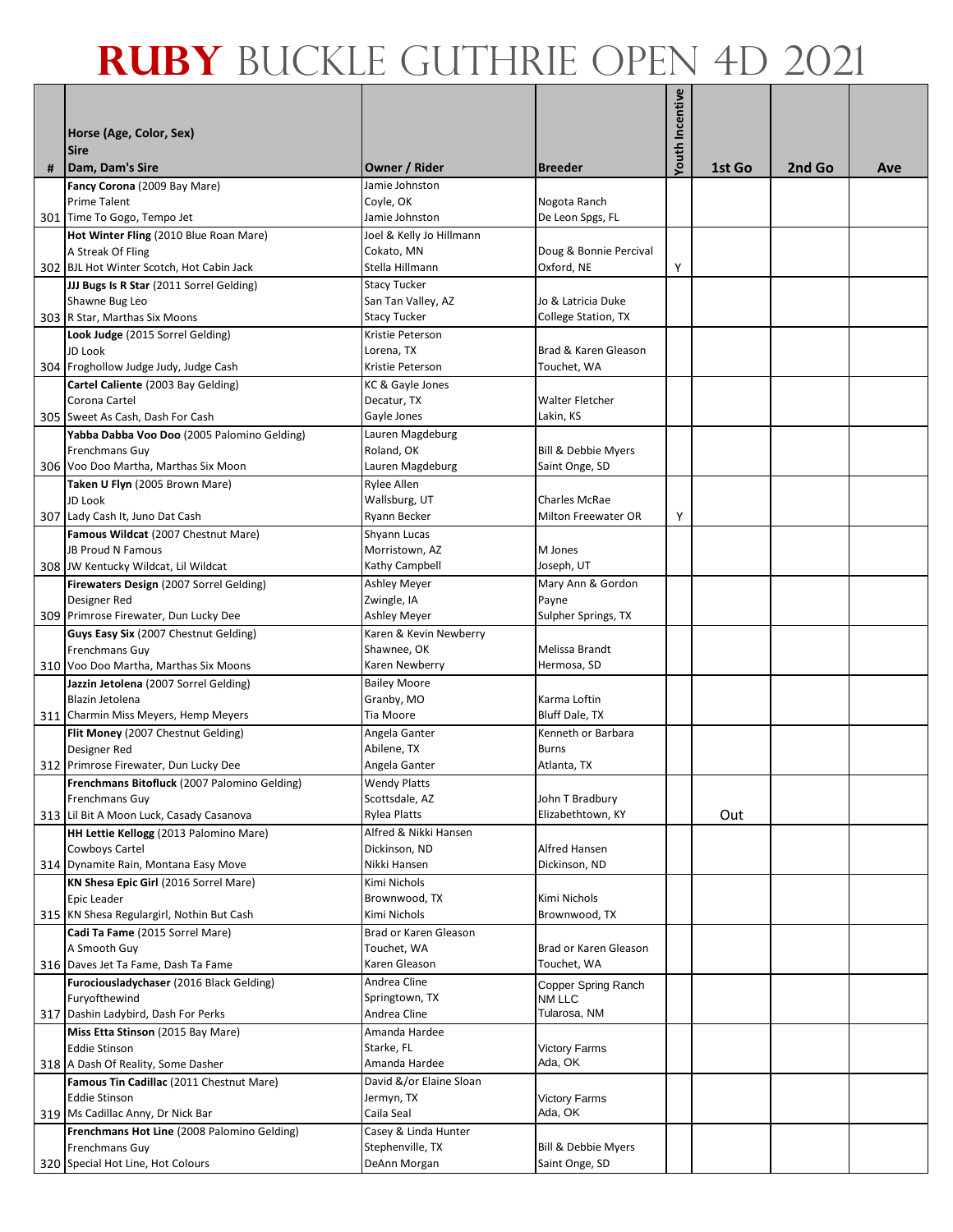|     | Horse (Age, Color, Sex)<br><b>Sire</b>                                    |                                                     |                                             | Youth Incentive |        |        |     |
|-----|---------------------------------------------------------------------------|-----------------------------------------------------|---------------------------------------------|-----------------|--------|--------|-----|
| #   | Dam, Dam's Sire                                                           | <b>Owner / Rider</b>                                | <b>Breeder</b>                              |                 | 1st Go | 2nd Go | Ave |
|     | Guys Special Effort (2007 Palomino Mare)<br>Frenchmans Guy                | Cabrina Vickers<br>Flagstaff, AZ<br>Cabrina Vickers | <b>Tyrell R Moody</b><br>Letcher, SD        |                 |        |        |     |
|     | 321 Some Kinda Keeper, Special Effort<br>Lizs Star Bug (2017 Sorrel Mare) | Arbie & Betty Miller                                |                                             |                 |        |        |     |
|     | Shawne Bug Leo<br>322 County Line Liz, Mister Te Jay                      | Hico, TX<br>Jacque Woolman                          | Arbie & Betty Miller<br>Hico, TX            |                 |        |        |     |
|     | PRsun Smooth (2012 Palomino Gelding)                                      | Painter Ranch                                       |                                             |                 |        |        |     |
|     | A Smooth Guy                                                              | Buffalo, SD                                         | <b>Bill &amp; Debbie Myers</b>              |                 |        |        |     |
|     | 323 Misty Moon Lite, Rare Jet                                             | Jessica Holmes                                      | Saint Onge, SD                              |                 |        |        |     |
|     | Meade In France (2015 Buckskin Mare)                                      | Shane & Jana Sickler                                |                                             |                 |        |        |     |
|     | Frenchmans Guy<br>324 Robin Meade, Dash Ta Fame                           | Gladstone, ND<br>Hope Raley                         | Shane & Hope Sickler<br>Gladstone, ND       |                 |        |        |     |
|     | Design In Perfection (2017 Sorrel Gelding)                                | Rita Masterson                                      |                                             |                 |        |        |     |
|     | Slick By Design                                                           | Enola, AR                                           | Lisa O'Rourke-Fulton                        |                 |        |        |     |
|     | 325 Perfection In Brown, Dashing Cleat                                    | Darren Boyce                                        | Valentine, NE                               |                 |        |        |     |
|     | Blazen Bug Cuz (2005 Sorrel Gelding)                                      | Brad or Karly Knight                                |                                             |                 |        |        |     |
|     | Blazin Jetolena                                                           | Roosevelt, UT                                       | Vaughan & Mary Watkins                      |                 |        |        |     |
|     | 326 Wahinis Bug Cuz, Bug Cuz                                              | Kaecee Knight                                       | Madison, MS                                 |                 |        |        |     |
|     | Dashing Ta Fortune (2015 Brown Mare)                                      | Jennifeur Perry                                     |                                             |                 |        |        |     |
|     | <b>Tres Fortunes</b>                                                      | Paris, TX                                           | Cayla Melby Small                           |                 |        |        |     |
|     | 327 Dash Ta Lil, Dash Ta Fame                                             | Jennifeur Perry                                     | Wilson, OK                                  |                 |        |        |     |
|     | Fast Like Heaven (2016 Bay Mare)                                          | Megan Teer                                          |                                             |                 |        |        |     |
|     | JL Dash Ta Heaven<br>328 Credit Chicado, Cash Not Credit                  | Denison, TX<br>Kelsey Treharne                      | Jud Little<br>Ardmore, OK                   |                 |        |        |     |
|     | Runaway Fury (2015 Sorrel Gelding)                                        | Jason & Leslie Willis                               |                                             |                 |        |        |     |
|     | Furyofthewind                                                             | Chester, SC                                         | Racin RNS                                   |                 |        |        |     |
|     | 329 Runaway Mad, Runaway Colors                                           | Leslie Willis                                       | Wapanucka, OK                               |                 |        |        |     |
|     | Playgun Manny (2014 Buckskin Gelding)                                     | B Spur'n Ranch                                      | Lance Robinson & Max                        |                 |        |        |     |
|     | PC Redwood Manny                                                          | Payson, UT                                          | Anderson                                    |                 |        |        |     |
|     | 330 Painted Playgun, Playgun                                              | Lauren Porter                                       | Spanish Fork, UT                            |                 |        |        |     |
|     | Chasin Magnolias (2016 Sorrel Mare)                                       | <b>Mary Sorrells</b>                                |                                             |                 |        |        |     |
|     | Be A Magnolia Runner                                                      | Bryan, TX                                           | <b>Mary Sorrells</b>                        |                 |        |        |     |
|     | 331 Firewater In The Sky, Chasin Firewater                                | <b>Mary Sorrells</b><br>Mark or Linda Jarvis        | Bryan, TX                                   |                 |        |        |     |
|     | Our First Goodbye (2013 Brown Mare)<br>The Goodbye Lane                   | Spanish Fork, UT                                    | Mark & Linda Jarvis                         |                 |        |        |     |
| 332 | Jessie James Agent, Jesse James Jr                                        | Marcie Wilson                                       | Spanish Fork, UT                            |                 |        |        |     |
|     | Painted Prize (2014 Brown Mare)                                           | Jeff or Eva Hepper                                  |                                             |                 |        |        |     |
|     | PYC Paint Your Wagon                                                      | Keene, ND                                           | Jim Streelman or Bill Dale                  |                 |        |        |     |
|     | 333 First Prize Kate, Fly Jess Fly                                        | Rudie Hepper                                        | Clinton, MO                                 |                 |        |        |     |
|     | Super De Shine (2013 Bay Mare)                                            | <b>Elliot Equine Services</b>                       |                                             |                 |        |        |     |
|     | <b>BHR Frenchies Socks</b>                                                | Williston, FL                                       | Elliot Equine Services Inc                  |                 |        |        |     |
|     | 334 Kas Shes De Lucks, Super De Kas                                       | Rylee Elliot-Howell                                 | Newberry, FL                                |                 |        |        |     |
|     | Dats A Guy Streakin (2014 Bay Roan Gelding)<br>A Streak Of Fling          | Sophie Nolen<br>Stephenville, TX                    | Terry Mccormmach                            |                 |        |        |     |
|     | 335 Frenchmans Maiden, Dats a Frenchman                                   | Sophie Nolen                                        | Walla Walla, WA                             |                 |        |        |     |
|     | MV Fury Of The Fame (2014 Bay Gelding)                                    | <b>Tillar Murray</b>                                |                                             |                 |        |        |     |
|     | Furyofthewind                                                             | Fort Worth, TX                                      | Martha Wright                               |                 |        |        |     |
|     | 336 EMW Coco Fame, Dash Ta Fame                                           | <b>Tillar Murray</b>                                | Dublin, TX                                  |                 |        |        |     |
|     | KVS One Slick Jet (2016 Red Dunn Gelding)                                 | Kurt Vonn Stone                                     |                                             |                 |        |        |     |
|     | Slick By Design                                                           | Lebanon, TN                                         | Kurt Vonn Stone                             |                 |        |        |     |
|     | 337 SCF Daisy Duke, Special Definition                                    | Sierra Waldrep                                      | Lebanon, TN                                 |                 | Out    |        |     |
|     | High On Koak (2008 Bay Mare)                                              | Jerid Hunt                                          |                                             |                 |        |        |     |
|     | As Good As Nick Gets<br>338 Koak, Doc's Oak                               | Alvord, TX<br>Ashley Hunt                           | Jill Lane Quarter Horses<br>Fort Benton, MT | Υ               |        |        |     |
|     | Frenchies Bad Girl (2008 Palomino Mare)                                   | Kallyn Davang                                       |                                             |                 |        |        |     |
|     | Frenchmans Guy                                                            | Wharton, TX                                         | Kella Figueroa                              |                 |        |        |     |
|     | 339 Shesa Bucket, Buckeye Bar Joe                                         | Kallyn Davang                                       | Bandera, TX                                 |                 |        |        |     |
|     | VF A Little Bit Red (2008 Sorrel Mare)                                    | Ryann Pedone                                        |                                             |                 |        |        |     |
|     | Designer Red                                                              | Sunset, TX                                          | <b>Victory Farms</b>                        |                 |        |        |     |
|     | 340 Little Bit Princess, Super Sence Amilion                              | Lexi Peaden                                         | Ada, OK                                     |                 |        |        |     |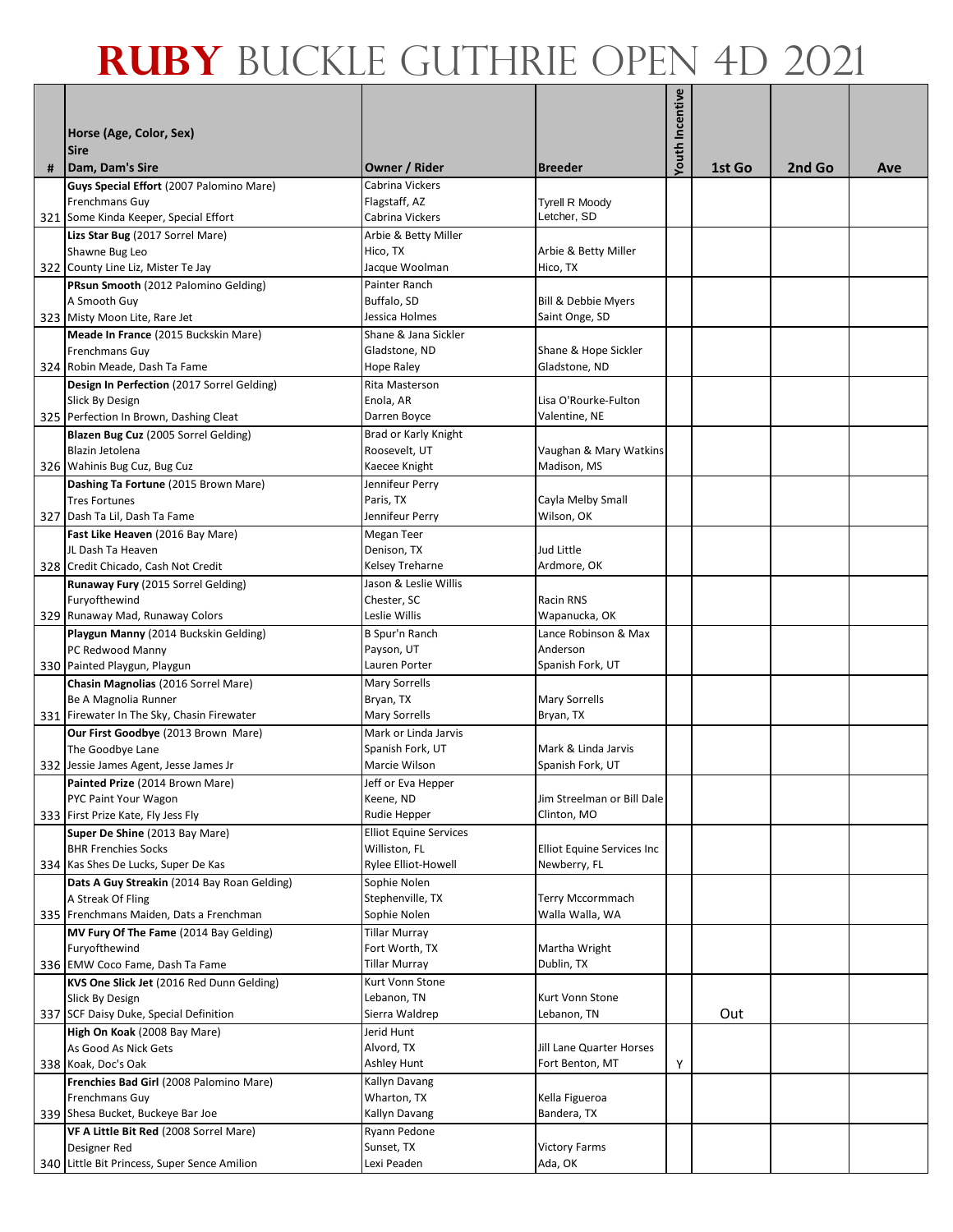|   | Horse (Age, Color, Sex)<br><b>Sire</b>                          |                                         |                        | <b>Youth Incentive</b> |        |        |     |
|---|-----------------------------------------------------------------|-----------------------------------------|------------------------|------------------------|--------|--------|-----|
| # | Dam, Dam's Sire                                                 | Owner / Rider                           | <b>Breeder</b>         |                        | 1st Go | 2nd Go | Ave |
|   | French Open (2008 Bay Gelding)                                  | Amberley Snyder                         |                        |                        |        |        |     |
|   | Frenchmans Guy                                                  | Tremonton, UT                           | Lance Robinson         |                        |        |        |     |
|   | 341 Miss Eye Paint, Mr Eye Opener                               | Amberley Snyder                         | Spanish Fork, UT       |                        |        |        |     |
|   | Frenchgirl Cocoa (2008 Palomino Mare)                           | Pamela Mueller                          |                        |                        |        |        |     |
|   | Frenchmans Guy                                                  | Collinsville, OK                        | Dick & Vicki Armer     |                        |        |        |     |
|   | 342 Mecca Ciara, Mecca San Leo                                  | <b>Stephanie Cleveland</b>              | Preston, KS            |                        |        |        |     |
|   | DTV Bucky Cartel (2009 Buckskin Mare)<br>Corona Cartel          | Triple U Quarter Horses<br>Marietta, OK | Alan Woodbury          |                        |        |        |     |
|   | 343 Dash Ta Vanila, Dash Ta Fame                                | Haley Hughes                            | Dickinson, ND          |                        |        |        |     |
|   | <b>KW Frenchmans Fame (2009 Chestnut Gelding)</b>               | Melissa Carr                            |                        |                        |        |        |     |
|   | <b>Frenchmans Guy</b>                                           | Platteville, WI                         | Ken & Karen Wearin     |                        |        |        |     |
|   | 344 Dashin N Blushin, Dash Ta Fame                              | Melissa Carr                            | De Leon, TX            |                        |        |        |     |
|   | Classic Frenchman (2009 Sorrel Gelding)                         | Kaitlyn Prentice                        |                        |                        |        |        |     |
|   | Frenchmans Guy                                                  | Bokchito, OK                            | Vaughn & Jill Cook     |                        |        |        |     |
|   | 345 Classic Keepsake, Dash For Cash                             | Camron Fabro                            | Fort Collins, CO       |                        |        |        |     |
|   | Little Prairie Wagon (2010 Brown Gelding)                       | Charoltte & Brett Northam               | Arthur Loftis & John   |                        |        |        |     |
|   | PYC Paint Your Wagon                                            | Ada, OK                                 | Turner                 |                        |        |        |     |
|   | 346 Little Prairie, Royal Quick Dash                            | Wylene Davis                            | Lewisville, TX         |                        |        |        |     |
|   | FL Forget Me Not (2008 Sorrel Gelding)                          | Sara Boies                              |                        |                        |        |        |     |
|   | Blazin Jetolena                                                 | Indianola, IA                           | Jerry Adamson          |                        |        |        |     |
|   | 347 RJ Frenchmans Blonde, Frenchmans Guy                        | Sara Boies<br>Julie Oliver              | Cody, NE               |                        |        |        |     |
|   | DontBJealous (2009 Bay Mare)<br>Stoli                           | Landenberg, PA                          | Derrell Riggan         |                        |        |        |     |
|   | 348 Sunset Leo Badger, El Jefe Leo                              | Julie Oliver                            | Merkel, TX             |                        |        |        |     |
|   | Famous Gem (2012 Sorrel Gelding)                                | Starla Fitzgerald                       |                        |                        |        |        |     |
|   | JB Proud N Famous                                               | Odessa, TX                              | M Jones                |                        |        |        |     |
|   | 349 Ruby Faysema, Bold Episode                                  | Starla Fitzgerald                       | Joseph, UT             |                        |        |        |     |
|   | Colour Me Smooth (2012 Buckskin Gelding)                        | Kalie Corley                            |                        |                        |        |        |     |
|   | A Smooth Guy                                                    | Broussard, LA                           | Bill & Debbie Myers    |                        |        |        |     |
|   | 350 Colours Of A Lady, Hot Colours                              | Kalie Corley                            | Saint Onge, SD         |                        |        |        |     |
|   | Return A Fortune (2012 Bay Stallion)                            | Arbie & Betty Miller                    |                        |                        |        |        |     |
|   | <b>Tres Fortunes</b>                                            | Hico, TX                                | David Graham           |                        |        |        |     |
|   | 351 SC Rapid Return, Casady Casanova                            | <b>Tallaney Clark</b>                   | Elgin, TX              |                        |        |        |     |
|   | Magnolia Martini (2012 Palomino Mare)<br>Be A Magnolia Runner   | Reagan Adkins<br>Somerville, TN         | Brittany Pozzi Tonozzi |                        |        |        |     |
|   | 352 French Covergirl, Saintly Fellow                            | Reagan Adkins                           | Lampasas, TX           |                        |        |        |     |
|   | A Leap Of Fame (2012 Sorrel Mare)                               | Rachel Porath                           | Rickey Armstrong & Pam |                        |        |        |     |
|   | <b>Eddie Stinson</b>                                            | Saint Johns, MI                         | Hall                   |                        |        |        |     |
|   | 353 Eye Of Goddess, Mr Eye Opener                               | Rachel Porath                           | El Reno, OK            |                        |        |        |     |
|   | Rockin Dandi (2012 Sorrel Mare)                                 | Whitney Washburn                        |                        |                        |        |        |     |
|   | Rockin W                                                        | Enid, OK                                | Dottie St Clair Hill   |                        |        |        |     |
|   | 354 Dulces Dandi, Dulces Peppy                                  | Whitney Washburn                        | Glen Rose, TX          |                        |        |        |     |
|   | A Guy With Try (2013 Palomino Gelding)                          | Arlis & Lea Baze                        |                        |                        |        |        |     |
|   | Frenchmans Guy                                                  | Dublin, TX                              | Bill & Debbie Myers    |                        |        |        |     |
|   | 355 Generals French Lady, Bogies General                        | Lea Baze                                | Saint Onge, SD         |                        |        |        |     |
|   | Crazybeaminfrenchman (2013 Palomino Gelding)<br>Frenchmans Guy  | Kathy & Shelby Rita<br>Clovis, NM       | Sidney L Walkoviak     |                        |        |        |     |
|   | 356 Curtiss Crazy Alice, Commander Curtis                       | Shelby Rita                             | Anderson, TX           |                        |        |        |     |
|   | Code Name Eagle (2013 Sorrel Gelding)                           | Devyn Madonna                           |                        |                        |        |        |     |
|   | One Famous Eagle                                                | Sallisaw, OK                            | Lana G Merrick-Bailey  |                        |        |        |     |
|   | 357 Dash Ta Spend, Dash Ta Fame                                 | Devyn Madonna                           | Norman, OK             |                        |        |        |     |
|   | Streakinturnem (2013 Bay Gelding)                               | Katherine Determan                      |                        |                        |        |        |     |
|   | A Streak Of Fling                                               | Sauk Centre, MN                         | Mike Pickard           |                        |        |        |     |
|   | 358 Ima Streaking Bully, Bully Bullion                          | Paige Determan                          | Byars, OK              | Υ                      | Out    |        |     |
|   | Cowboy Ta Fame (2013 Sorrel Gelding)                            | Kortney Fisher                          |                        |                        |        |        |     |
|   | Cowboys Cartel                                                  | Bluff Dale, TX                          | Bill & Debbie Myers    |                        |        |        |     |
|   | 359 FC Peachfuzz Ta Fame, Dash Ta Fame                          | Kortney Fisher                          | Saint Onge, SD         |                        |        |        |     |
|   | KN Born Alil French (2016 Sorrel Mare)                          | Kimi Nichols                            | Kimi Nichols           |                        |        |        |     |
|   | French Streaktovegas<br>360 KN Born This Way, Born To Be Famous | Brownwood, TX<br>Kimi Nichols           | Brownwood, TX          |                        |        |        |     |
|   |                                                                 |                                         |                        |                        |        |        |     |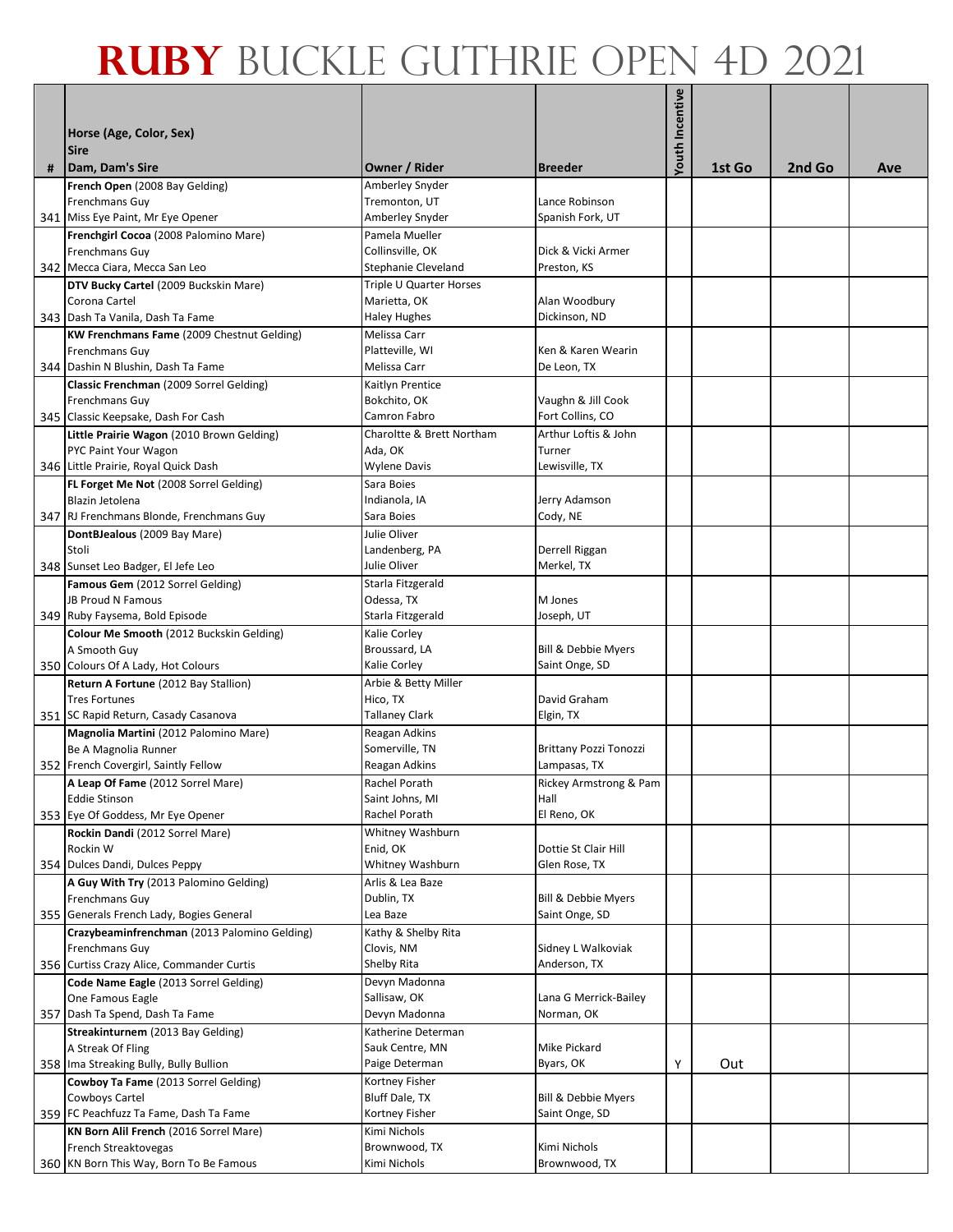|   | Horse (Age, Color, Sex)<br><b>Sire</b>                                     |                                              |                                | <b>Youth Incentive</b> |        |        |     |
|---|----------------------------------------------------------------------------|----------------------------------------------|--------------------------------|------------------------|--------|--------|-----|
| # | Dam, Dam's Sire                                                            | Owner / Rider                                | <b>Breeder</b>                 |                        | 1st Go | 2nd Go | Ave |
|   | The Noticer (2013 Brown Gelding)                                           | Okelberry Livestock                          |                                |                        |        |        |     |
|   | <b>Ivory James</b>                                                         | Goshen, UT                                   | Bobby D Cox                    |                        |        |        |     |
|   | 361 Jess Genuine, Mr Jess Perry<br>Blurry Bug Leo (2014 Brown Gelding)     | Annie Okelberry<br>Todd Matte & Andrea Cline | Fort Worth, TX                 |                        |        |        |     |
|   | Shawne Bug Leo                                                             | Springtown, TX                               | Sheila Hill                    |                        |        |        |     |
|   | 362 CP Murrtal, Dash Ta Fame                                               | Andrea Cline                                 | Saint Anthony, ID              |                        |        |        |     |
|   | Shez Royally Smooth (2015 Gray Mare)                                       | Scott & Lisa Gray                            |                                |                        |        |        |     |
|   | A Smooth Guy                                                               | Stillwater, OK                               | <b>Bill &amp; Debbie Myers</b> |                        |        |        |     |
|   | 363 Dear Shakey, Royal Shake Em                                            | Callie Gray-Creager                          | Saint Onge, SD                 |                        |        |        |     |
|   | Magic Juice (2013 Sorrel Gelding)<br>Stoli                                 | David &/or Elaine Sloan<br>Jermyn, TX        | Dan & Erin Knox                |                        |        |        |     |
|   | 364 Shake My Magic, Pretty Boy Perry                                       | Caila Seal                                   | Pilot Point, TX                |                        |        |        |     |
|   | Dazzle Me Talent (2010 Bay Mare)                                           | Denim Wilson                                 |                                |                        |        |        |     |
|   | <b>Prime Talent</b>                                                        | Tabiona, UT                                  | Natalie Brown Cates            |                        |        |        |     |
|   | 365 Flitbars Spur, Flit Bar Beggar                                         | Denim Wilson                                 | Monticello, AR                 | Υ                      |        |        |     |
|   | Manny Dot Com (2009 Bay Gelding)<br>PC Redwood Manny                       | McColee Land & Livestock<br>Mapleton, UT     | Melvin D Griffeth              |                        |        |        |     |
|   | 366 Speed Dot Com, Sixarun                                                 | Tami Semas                                   | Rexburg, ID                    |                        | Out    |        |     |
|   | Paid For A Fling (2015 Buckskin Gelding)                                   | DeAnn Morgan                                 |                                |                        |        |        |     |
|   | Irish Pay                                                                  | Stephenville, TX                             | Thomas K Sampson               |                        |        |        |     |
|   | 367 Torias Little Fling, A Streak Of Fling                                 | DeAnn Morgan                                 | Interior, SD                   |                        |        |        |     |
|   | Bar B Arabella Bug (2014 Chestnut Mare)                                    | <b>Hopson Quarter Horses</b>                 |                                |                        |        |        |     |
|   | Shawne Bug Leo<br>368 Yella Izabella, Frenchmans Guy                       | Mound, TX<br>Jacque Woolman                  | Rattlesnake Ranch<br>Lukin, TX |                        |        |        |     |
|   | Just A Famous Fling (2015 Red Roan Stallion)                               | Jessica Johnson Cooper                       |                                |                        |        |        |     |
|   | A Streak Of Fling                                                          | Oakfield, TN                                 | Jessica Johnson Cooper         |                        |        |        |     |
|   | 369 Famous Judge, Dash Ta Fame                                             | Jessica Johnson Cooper                       | Oakfield, TN                   |                        |        |        |     |
|   | Mobetta Fame (2014 Palomino Gelding)                                       | Brad or Karen Gleason                        |                                |                        |        |        |     |
|   | A Smooth Guy                                                               | Touchet, WA                                  | Brad or Karen Gleason          |                        |        |        |     |
|   | 370 Daves Jet Ta Fame, Dash Ta Fame<br>PR Cowboys Moonlite (2013 Bay Mare) | Karen Gleason<br>Painter Ranch               | Touchet, WA                    |                        |        |        |     |
|   | Cowboys Cartel                                                             | Buffalo, SD                                  | Painter Ranch                  |                        |        |        |     |
|   | 371 Misty Moon Lite, Rare Jet                                              | Jessica Holmes                               | Buffalo, SD                    |                        |        |        |     |
|   | Bobbysocks (2015 Brown Mare)                                               | Linda Jett Mosley                            |                                |                        |        |        |     |
|   | <b>BHR Frenchies Socks</b>                                                 | Vidalia, GA                                  | Andy E McClure                 |                        |        |        |     |
|   | 372 Bids April Twist, Dinks Double Bid                                     | Savannah Amos                                | Palmetto, GA                   |                        |        |        |     |
|   | Rollin N Vegas (2016 Bay Roan Gelding)<br>French Streaktovegas             | Jackie Dotson<br>Johnstown, OH               | Jackie Dotson                  |                        |        |        |     |
|   | 373 Spear The Cash, Roll The Cash                                          | Matt Boice                                   | Johnstown, OH                  |                        |        |        |     |
|   | Sky High Guy (2004 Palomino Gelding)                                       | Nikki Hansen                                 |                                |                        |        |        |     |
|   | Frenchmans Guy                                                             | Dickinson, ND                                | <b>Bill &amp; Debbie Mvers</b> |                        |        |        |     |
|   | 374 Fleeting Pie, Pie In The Sky                                           | Nikki Hansen                                 | Saint Onge, SD                 |                        |        |        |     |
|   | Gimme Damoney (2010 Bay Gelding)<br><b>Tres Seis</b>                       | Jason & Leslie Willis<br>Chester, SC         | <b>Hodnett Quarter Horses</b>  |                        |        |        |     |
|   | 375 Damoney, Mr Eye Opener                                                 | Leslie Willis                                | Arthur City, TX                |                        |        |        |     |
|   | Bubba Guy (2013 Brown Gelding)                                             | Mary Sorrells                                | Thomas & Elizabeth             |                        |        |        |     |
|   | <b>Traffic Guy</b>                                                         | Bryan, TX                                    | Baker                          |                        |        |        |     |
|   | 376 Pure D Gold Gal, Pure D Dash                                           | <b>Mary Sorrells</b>                         | Brenham, TX                    |                        |        |        |     |
|   | Blue Blazin Hot Fling (2010 Brown Gelding)<br>A Streak Of Fling            | <b>Shelly Shields</b><br>Burneyville, OK     | Lisa O'Rourke Fulton           |                        |        |        |     |
|   | 377 Ima Blue Dragon, Final Conquest                                        | Rylee Shields                                | Valentine, NE                  |                        |        |        |     |
|   | Hide Ur Crazy (2014 Brown Mare)                                            | Rudie Hepper                                 |                                |                        |        |        |     |
|   | PYC Paint Your Wagon                                                       | Wing, ND                                     | Kirk Wessels                   |                        |        |        |     |
|   | 378 Heros Queen, Valient Hero                                              | Rudie Hepper                                 | Lamont, IA                     |                        | Out    |        |     |
|   | Heavenbringsmoolah (2013 Sorrel Mare)                                      | Southwestern Farms                           |                                |                        |        |        |     |
|   | JL Dash Ta Heaven<br>379 Investment Delight, Dashing Investment            | Kirbyville, TX<br>Sophie Palmore             | Jud Little<br>Ardmore, OK      |                        |        |        |     |
|   | Slick Just Got Real (2016 Gray Gelding)                                    | <b>Brandi Geiger</b>                         |                                |                        |        |        |     |
|   | Slick By Design                                                            | Williston, FL                                | Sondra Lea Heine               |                        |        |        |     |
|   | 380 Lavish Eyes, Mr Eye Opener                                             | Rylee Elliot-Howell                          | Campbell, TX                   |                        |        |        |     |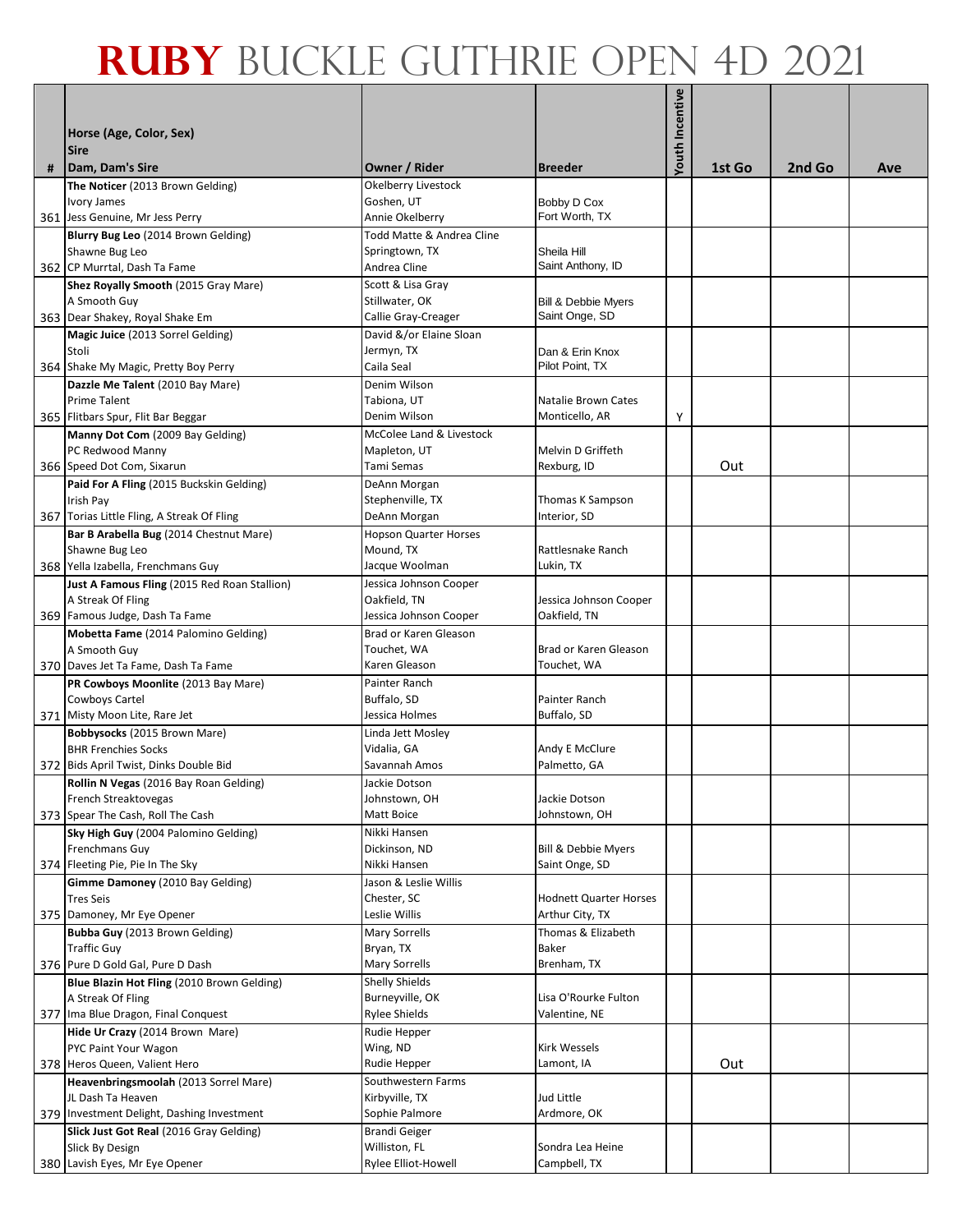| # | Horse (Age, Color, Sex)<br><b>Sire</b><br>Dam, Dam's Sire    | Owner / Rider                     | <b>Breeder</b>            | <b>Youth Incentive</b> | 1st Go | 2nd Go | Ave |
|---|--------------------------------------------------------------|-----------------------------------|---------------------------|------------------------|--------|--------|-----|
|   | Flingin Roses (2016 Bay Roan Stallion)                       | Rosemary Harrison                 |                           |                        |        |        |     |
|   | A Streak Of Fling                                            | Maysville, OK                     | Bo Hill &/or Jeff Switzer |                        |        |        |     |
|   | 381 Dancing Rose Lady, Disco Jerry                           | <b>Tyler Rivette</b>              | Dodge City, KS            |                        |        |        |     |
|   | Shez Guy Crazy (2015 Sorrel Mare)                            | Sophie Nolen                      |                           |                        |        |        |     |
|   | Frenchmans Guy                                               | Stephenville, TX                  | Bill & Debbie Myers       |                        |        |        |     |
|   | 382 Country Crazy, Special Show                              | Sophie Nolen                      | Saint Onge, SD            |                        |        |        |     |
|   | Smooth Ruby Jean (2013 Bay Mare)                             | Cindy Wright                      |                           |                        |        |        |     |
|   | A Smooth Guy                                                 | Westville, FL                     | <b>Barlow Livestock</b>   |                        |        |        |     |
|   | 383 Fame Ta Throw, Dash Ta Fame                              | Lacey Wright-Barnes               | Gillette, WY              |                        |        |        |     |
|   | MV Famous Margarita (2015 Bay Mare)                          | Trina & Fulton Murray             |                           |                        |        |        |     |
|   | Furyofthewind                                                | Fort Worth, TX                    | Martha Wright             |                        |        |        |     |
|   | 384 EMW Coco Fame, Dash Ta Fame                              | <b>Tillar Murray</b>              | Dublin, TX                |                        |        |        |     |
|   | GM Splashing Proud (2013 Sorrel Gelding)                     | Wade & Ruth Christensen           |                           |                        |        |        |     |
|   | <b>JB Proud N Famous</b>                                     | Erda, UT                          | Gloria Martineau          |                        |        |        |     |
|   | 385 Splashing Sally, Striking Distance                       | Jamie Wade Christensen            | Salt Lake City, UT        |                        |        |        |     |
|   | Streakin Ta Heaven (2013 Bay Mare)                           | Celsey Hoffman                    |                           |                        |        |        |     |
|   | JL Dash Ta Heaven                                            | Bowie, TX                         | Jud Little                |                        |        |        |     |
|   | 386 Streakin For Fame, Dash Ta Fame                          | Celsey Hoffman                    | Ardmore, OK               |                        |        |        |     |
|   | Paintthisroyalwagon (2013 Brown Gelding)                     | Trisha Shields                    |                           |                        |        |        |     |
|   | <b>PYC Paint Your Wagon</b>                                  | Wynnewood, OK                     | Abigail K Kawananakoa     |                        |        |        |     |
|   | 387 Czechthis Florentine, Corona Czech                       | Trisha Shields                    | Nuevo, CA                 |                        |        |        |     |
|   | Miss Americann Pie (2013 Sorrel Mare)                        | Canadian River OH LLC             | Henrichs/Cowboy Dentist   |                        |        |        |     |
|   | As Good As Nick Gets                                         | Norman, OK                        | FM LLC                    |                        |        |        |     |
|   | 388 Cosmotoligist, Dash Ta Fame                              | Lana Merrick-Bailey               | Dodge City, KS            |                        |        |        |     |
|   | Guys Love Lucy (2014 Palomino Mare)                          | Lauren Davang                     |                           |                        |        |        |     |
|   | First Down French                                            | Wharton, TX                       | Lauren Davang             |                        |        |        |     |
|   | 389 Reckless Lucy, Reckless Dash                             | Lauren Davang                     | Wharton, TX               |                        |        |        |     |
|   | Sockit To Me Nonstop (2014 Sorrel Gelding)                   | Katie Mace                        |                           |                        |        |        |     |
|   | <b>BHR Frenchies Socks</b>                                   | Hooper, NE                        | Katie Mace                |                        |        |        |     |
|   | 390 Ima Bubblin Bug, Nonstop Bubblin                         | Katie Mace                        | Hooper, NE                |                        |        |        |     |
|   | Flit Fling N Bling (2014 Brown Mare)                         | Janet Brunkan                     |                           |                        |        |        |     |
|   | A Streak Of Fling                                            | Oskaloosa, KS                     | Janet Brunkan             |                        |        |        |     |
|   | 391 Annaly Nick Bar, Dr Nick Bar                             | Janet Brunkan                     | Oskaloosa, KS             |                        |        |        |     |
|   | Likedaladiesinheaven (2013 Bay Gelding)<br>JL Dash Ta Heaven | Laura Kennedy<br>Quitman, AR      | Jud Little                |                        |        |        |     |
|   | 392 Lady Rompin, Tiny Tornado Too                            | Laura Kennedy                     | Ardmore, OK               |                        |        |        |     |
|   | Legally Fun Blonde (2012 Palomino Mare)                      | Joe McGraw & Marilee Deines       | Joe McGraw & Marilee      |                        |        |        |     |
|   | Frenchmans Guy                                               | Timnath, CO                       | Deines                    |                        |        |        |     |
|   | 393 Levin Lucille, Shawne Bug                                | Mary-Cecelia Tharp                | Culver, OR                |                        |        |        |     |
|   | VF Going Big Time (2014 Bay Gelding)                         | Debbie Richardson                 |                           |                        |        |        |     |
|   | <b>Eddie Stinson</b>                                         | Elmore City, OK                   | <b>Victory Farms</b>      |                        |        |        |     |
|   | 394 Scored Big Time, Even The Score                          | Debbie Richardson                 | Ada, OK                   |                        |        |        |     |
|   | Troubles Easy Design (2014 Bay Mare)                         | Shannon Ott-Polzin                |                           |                        |        |        |     |
|   | Slick By Design                                              | Mukwonago, WI                     | Karen & Janelle Robinson  |                        |        |        |     |
|   | 395 Jet On Trouble Easy, Easy Routine                        | Amanda LePak                      | Whitesboro, TX            |                        |        |        |     |
|   | Harvey P Wald (2014 Bay Roan Stallion)                       | Debbie or Heather Bauman          | Debbie or Heather         |                        |        |        |     |
|   | French Streaktovegas                                         | Piedmont, SD                      | Bauman                    |                        |        |        |     |
|   | 396 Joni Jacolynn, The Little Colonel                        | Heather Bauman                    | Piedmont, SD              |                        |        |        |     |
|   | Honoring Moonbeams (2014 Red Roan Mare)                      | K. Sheresa Jackson                |                           |                        |        |        |     |
|   | A Streak Of Fling                                            | Piedmont, OK                      | K. Sheresa Jackson        |                        |        |        |     |
|   | 397 Boomin Anna Jettin, Jet Of Honor                         | Sheresa Jackson                   | Piedmont, OK              |                        |        |        |     |
|   | American Guy (2014 Palomino Gelding)                         | Jeff or Eva Hepper                |                           |                        |        |        |     |
|   | Frenchmans Guy                                               | Keene, ND                         | Jeff & Eva Marie Hepper   |                        |        |        |     |
|   | 398 Dash For A Rose, Dash For Perks                          | Kari Hepper                       | Keene, ND                 | Υ                      |        |        |     |
|   | Double Diped In Fame (2014 Chestnut Mare)                    | Charlie Lummus                    |                           |                        |        |        |     |
|   | JL Dash Ta Heaven                                            | Centerville, TX                   | Jud Little                |                        |        |        |     |
|   | 399 Dash With The Stars, Dash Ta Fame                        | <b>Bailee Shirley</b>             | Ardmore, OK               |                        |        |        |     |
|   | LH A Smooth Success (2014 Sorrel Mare)<br>A Smooth Guy       | Larry K Hancock<br>Wickenburg, AZ | Larry K Hancock           |                        |        |        |     |
|   | 400 Success By Biankus, Captain Biankus                      | Madilyn Todd                      | Wickenburg, AZ            | Υ                      |        |        |     |
|   |                                                              |                                   |                           |                        |        |        |     |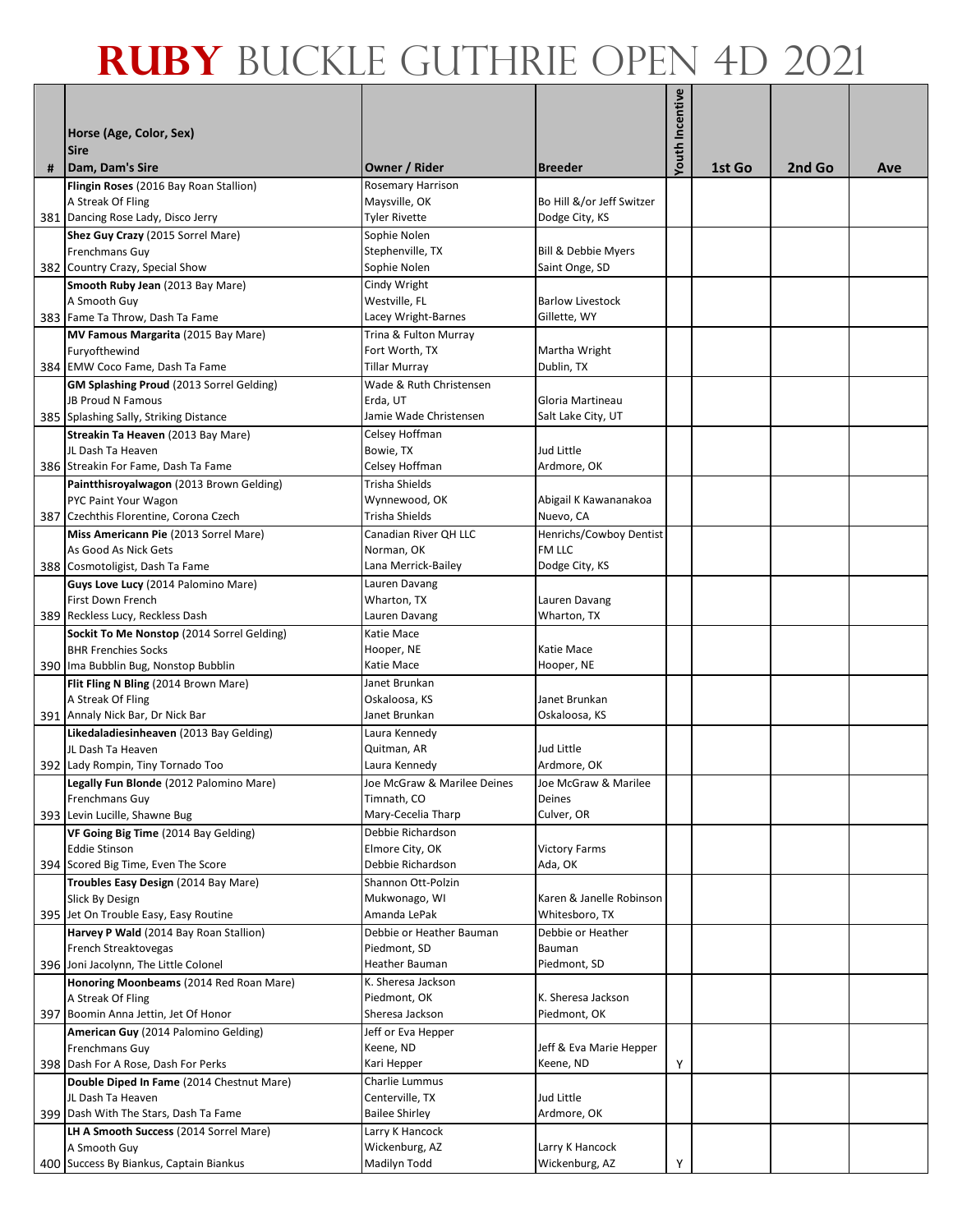|   | Horse (Age, Color, Sex)<br><b>Sire</b>                                                               |                                                         |                                                  | Youth Incentive |        |        |     |
|---|------------------------------------------------------------------------------------------------------|---------------------------------------------------------|--------------------------------------------------|-----------------|--------|--------|-----|
| # | Dam, Dam's Sire                                                                                      | Owner / Rider                                           | <b>Breeder</b>                                   |                 | 1st Go | 2nd Go | Ave |
|   | Riptide Rider (2014 Brown Gelding)<br><b>Winners Version</b><br>401 A Fast Runaway, Make It Anywhere | Brad or Karly Knight<br>Roosevelt, UT<br>Jordynn Knight | A & C Racing & Roping<br>Roosevelt, UT           | Υ               |        |        |     |
|   | So Long Cash Lane (2014 Chestnut Gelding)                                                            | Lyle or Lapriel Clark                                   |                                                  |                 |        |        |     |
|   | The Goodbye Lane                                                                                     | Corrinne, UT                                            | <b>Clifford Vorhees</b>                          |                 |        |        |     |
|   | 402 Miss Kristy Jo, Tee J Willow Jack                                                                | Mindy Clark                                             | Spanish Fork, UT                                 |                 |        |        |     |
|   | Heavens Illuminator (2014 Gray Gelding)                                                              | <b>Tracy Lambert</b>                                    |                                                  |                 |        |        |     |
|   | JL Dash Ta Heaven                                                                                    | Grandbury, TX                                           | Jud Little                                       |                 |        |        |     |
|   | 403 TR Dashing Badger, Mr Illuminator                                                                | <b>Tracy Lambert</b>                                    | Ardmore, OK                                      |                 |        |        |     |
|   | Traffic Jam (2014 Buckskin Gelding)                                                                  | Katherine Determan                                      |                                                  |                 |        |        |     |
|   | <b>Traffic Guy</b>                                                                                   | Sauk Centre, MN                                         | Bashaw & Fischer                                 |                 |        |        |     |
|   | 404 Yes Darlin, Okey Dokey Dale                                                                      | Paige Determan                                          | Ledbetter, TX                                    | Υ               |        |        |     |
|   | Guys Voodoo Bug (2003 Sorrel Gelding)                                                                | Kaleb Terlip                                            |                                                  |                 |        |        |     |
|   | Frenchmans Guy<br>405 Voo Doo Martha, Marthas Six Moons                                              | Frontenac, KS<br>Patton Ann Lynch                       | Bill & Debbie Myers<br>Saint Onge, SD            |                 |        |        |     |
|   | Stolin French Kisses (2010 Sorrel Mare)                                                              | John & Elisabeth Hollmann                               | Lis Hollmann & Frances                           |                 |        |        |     |
|   | Stoli                                                                                                | Hot Springs, SD                                         | Loiseau                                          |                 |        |        |     |
|   | 406 See You In Vegas, Frenchmans Guy                                                                 | Kortney Fisher                                          | Hot Springs, SD                                  |                 | Out    |        |     |
|   | RSR Speed Com Manny (2014 Palomino Gelding)                                                          | Okelberry Livestock                                     |                                                  |                 |        |        |     |
|   | PC Redwood Manny                                                                                     | Goshen, UT                                              | TK Swan Jr                                       |                 |        |        |     |
|   | 407 Speed Dot Com, Sixarun                                                                           | Annie Okelberry                                         | Kaysville, UT                                    |                 | Out    |        |     |
|   | Bay Area Barbara (2012 Palomino Mare)                                                                | Del Farms, LLC                                          |                                                  |                 |        |        |     |
|   | As Good As Nick Gets                                                                                 | Bush, LA                                                | Amy Williams                                     |                 |        |        |     |
|   | 408 Six Moons Blonde, PC Frenchman                                                                   | Cambrie Delaune                                         | Sandia, TX                                       |                 |        |        |     |
|   | This Guyz A Leader (2011 Palomino Gelding)<br>Frenchmans Guy                                         | Scott & Lisa Gray<br>Stillwater, OK                     |                                                  |                 |        |        |     |
|   | 409 Bugs Special Cash, Special Leader                                                                | Callie Gray-Creager                                     | <b>Bill &amp; Debbie Myers</b><br>Saint Onge, SD |                 |        |        |     |
|   | Cool Perks Ta Heaven (2012 Sorrel Mare)                                                              | Alysia Becnel                                           |                                                  |                 |        |        |     |
|   | JL Dash Ta Heaven                                                                                    | Prairieville, LA                                        | Jud Little                                       |                 |        |        |     |
|   | 410 Cool Perky, Dash For Perks                                                                       | <b>Emily Gatlin</b>                                     | Ardmore, OK                                      | Υ               |        |        |     |
|   | The Goodbye Jane (2016 Chestnut Mare)                                                                | Tracina Wilson                                          | Hughes-Morley Land &                             |                 |        |        |     |
|   | The Goodbye Lane                                                                                     | Tabiona, UT                                             | Livestock                                        |                 |        |        |     |
|   | 411 Peps Plain Jane, Blue On Blue Magic                                                              | Denim Wilson                                            | Spanish Fork, UT                                 | Υ               |        |        |     |
|   | JLR One Slick Guy (2013 Brown Gelding)                                                               | Jana L Riley                                            |                                                  |                 |        |        |     |
|   | Slick By Design<br>412 Famous French Lady, Frenchmans Guy                                            | Paige, TX<br>Jana L Riley                               | Jana L Riley<br>Paige, TX                        |                 |        |        |     |
|   | Scouts Goodbye (2015 Brown Mare)                                                                     | <b>Ryker Sweat</b>                                      |                                                  |                 |        |        |     |
|   | The Goodbye Lane                                                                                     | Heber City, UT                                          | <b>Ryker Sweat</b>                               |                 |        |        |     |
|   | 413 Cassicy Effort, Special Royal Effort                                                             | Jade Rindlisbacher                                      | Heber City, UT                                   |                 |        |        |     |
|   | Flossy Stinson (2015 Sorrel Mare)                                                                    | Luke Workman                                            |                                                  |                 |        |        |     |
|   | <b>Eddie Stinson</b>                                                                                 | Wilburton, OK                                           | <b>Victory Farms</b>                             |                 |        |        |     |
|   | 414 Curiocity Corners, Silver Lucky Buck                                                             | Jody McKay                                              | Ada, OK                                          |                 |        |        |     |
|   | French Prospector (2011 Palomino Gelding)                                                            | Jessica Johnson Cooper                                  |                                                  |                 |        |        |     |
|   | Frenchmans Guy<br>415 Alakazam, Siyah Kalem                                                          | Oakfield, TN<br>Jessica Johnson Cooper                  | Jessica Johnson Cooper<br>Oakfield, TN           |                 |        |        |     |
|   | Daddy B Proud (2011 Sorrel Gelding)                                                                  | McKensy Topham                                          |                                                  |                 |        |        |     |
|   | JB Proud N Famous                                                                                    | Delta, UT                                               | Bobbi J Scott                                    |                 |        |        |     |
|   | 416 RGR Whos Your Daddy, Intents And Purposes                                                        | <b>Summer Owens</b>                                     | Trout Creek, MT                                  | Υ               |        |        |     |
|   | Streak Ta Fling (2015 Bay Roan Mare)                                                                 | Brad or Karen Gleason                                   |                                                  |                 |        |        |     |
|   | A Streak Of Fling                                                                                    | Touchet, WA                                             | Brad or Karen Gleason                            |                 |        |        |     |
|   | 417 Daves Jet Ta Fame, Dash Ta Fame                                                                  | Karen Gleason                                           | Touchet, WA                                      |                 |        |        |     |
|   | Packin For Paris (2012 Gray Mare)                                                                    | Jackie Dotson                                           |                                                  |                 |        |        |     |
|   | Frenchmans Guy                                                                                       | Johnstown, OH<br>Matt Boice                             | Darlene Crumley<br>Spencer, OH                   |                 |        |        |     |
|   | 418 Packin For Payday, Jet's Pay Day<br>DM Streak Aboo (2007 Sorrel Gelding)                         | Scamper Cole                                            |                                                  |                 |        |        |     |
|   | A Streak Of Fling                                                                                    | Granbury, TX                                            | Dillon Munoorf                                   |                 |        |        |     |
|   | 419 Berts Aboo, Hand Off Boy                                                                         | Scamper Cole                                            | Three Rivers, TX                                 |                 |        |        |     |
|   | Slicks Biankus Guy (2015 Bay Gelding)                                                                | Wendy Cline                                             |                                                  |                 |        |        |     |
|   | Slick By Design                                                                                      | Hempstead, TX                                           | Karen Lynn Ottinger                              |                 |        |        |     |
|   | 420 Biankusfrenchshasta, Captain Biankus                                                             | <b>Wendy Cline</b>                                      | Hondo, TX                                        |                 |        |        |     |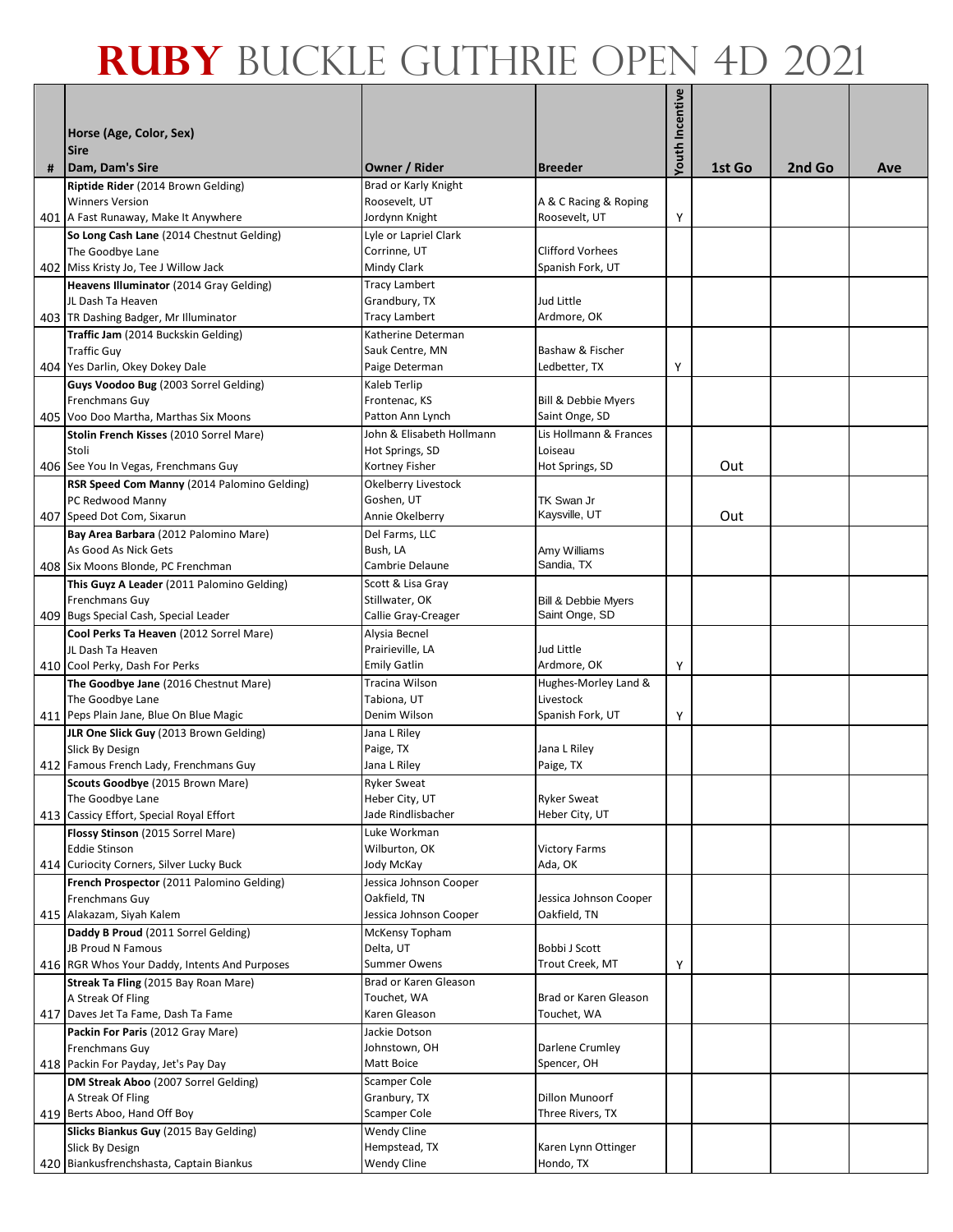|   | Horse (Age, Color, Sex)<br><b>Sire</b>                         |                                         |                                  | <b>Youth Incentive</b> |        |        |     |
|---|----------------------------------------------------------------|-----------------------------------------|----------------------------------|------------------------|--------|--------|-----|
| # | Dam, Dam's Sire                                                | Owner / Rider                           | <b>Breeder</b>                   |                        | 1st Go | 2nd Go | Ave |
|   | Trafficrunawaytrain (2015 Buckskin Mare)<br><b>Traffic Guy</b> | Jenna Graf<br>Millsap, TX<br>Jenna Graf | Troy & Jamie Ashford<br>Lott, TX |                        |        |        |     |
|   | 421 Dashing Performance, Royal Quick Dash                      | Hank & Stephanie Williams               |                                  |                        |        |        |     |
|   | Dashin Ta Penny (2015 Bay Roan Mare)<br>A Dash Ta Streak       | Norwood, CO                             | <b>Kelly Gorrell</b>             |                        |        |        |     |
|   | 422 Short Penny, Dash Ta Fame                                  | Harlie Zehnder                          | Beach, ND                        |                        |        |        |     |
|   | Furys Princess (2017 Chestnut Mare)                            | Taylor Shields                          |                                  |                        |        |        |     |
|   | Furyofthewind                                                  | Cochrane, Alberta                       | Flag Ranch LLC                   |                        |        |        |     |
|   | 423 Jazzy Princess, Da Jazzy Starlight                         | <b>Rylee Shields</b>                    | Scottsbluff, NE                  |                        |        |        |     |
|   | JL Jamaican Me Rich (2012 Sorrel Gelding)                      | Southwestern Farms                      |                                  |                        |        |        |     |
|   | JL Dash Ta Heaven                                              | Kirbyville, TX                          | Jud Little                       |                        |        |        |     |
|   | 424 Frenchmans Lana, Frenchmans Guy                            | Sophie Palmore                          | Ardmore, OK                      |                        |        |        |     |
|   | Genuine Stoli (2016 Bay Mare)                                  | Heidi Scherr-Archer                     |                                  |                        |        |        |     |
|   | Stoli                                                          | Pittsview, AL                           | <b>Hart Farms</b>                |                        |        |        |     |
|   | 425 Shawnetta Bug, Genuine Doc                                 | Rylee Elliot-Howell                     | Royston, GA                      |                        |        |        |     |
|   | Irosesuchastinson (2014 Palomino Mare)                         | Tammy Brown                             |                                  |                        |        |        |     |
|   | <b>Eddie Stinson</b>                                           | Bishopville, SC                         | Danny K Carroll                  |                        |        |        |     |
|   | 426 Oro Rose, Man in The Money                                 | Jordan Brown                            | Raymore, MS                      | Υ                      |        |        |     |
|   | Streakinflingindisco (2009 Bay Roan Mare)                      | Rosemary Harrison                       | Brian & Lisa Fulton              |                        |        |        |     |
|   | A Streak Of Fling<br>427 Lot A Disco, Disco Jerry              | Maysville, OK<br>Tyler Rivette          | Valentine, NE                    |                        |        |        |     |
|   | Jezabells Hot Advice (2012 Sorrel Mare)                        | Charles Holcomb                         |                                  |                        |        |        |     |
|   | <b>Best Advice</b>                                             | Cannelton, IN                           | Don Vandiver                     |                        |        |        |     |
|   | 428 Make Em Hot, Hot Colours                                   | Charles Holcomb                         | Wainwright, OK                   |                        |        |        |     |
|   | NB Ladybird (2014 Gray Mare)                                   | Nickelbar Ranch LLC                     |                                  |                        |        |        |     |
|   | Shawne Bug Leo                                                 | San Angelo, TX                          | Nickelbar Ranch LLC              |                        |        |        |     |
|   | 429 TR Dashing Badger, Mr Illuminator                          | Kenna Squires                           | San Angelo, TX                   |                        |        |        |     |
|   | RKM Stone Cold Ivory (2014 Bay Gelding)                        | <b>Whitney Chandler</b>                 |                                  |                        |        |        |     |
|   | <b>Ivory James</b>                                             | Celina, TX                              | R K Mcgehee                      |                        |        |        |     |
|   | 430 Streakin Link, Streakin Six                                | <b>Whitney Chandler</b>                 | Yoakum, TX                       |                        |        |        |     |
|   | Stoli Elit (2014 Sorrel Gelding)                               | Dena Rae Milner                         |                                  |                        |        |        |     |
|   | Stoli                                                          | Stephenville, TX                        | <b>Robert Driggers</b>           |                        |        |        |     |
|   | 431 On A Bunny, On A High                                      | Dena Rae Milner                         | Anthony, NM                      |                        |        |        |     |
|   | CRSB Gun N Sprat (2014 Gray Gelding)<br>Fiestas Gotta Gun      | <b>Heather Paumen</b><br>Monticello, MN | Tony or Allison Ballinger        |                        |        |        |     |
|   | 432 CCR Sprat N Glory, CCR Colonel Sprat                       | <b>Heather Paumen</b>                   | Morgan Mill, TX                  |                        |        |        |     |
|   | Streakin Little Cat (2014 Bay Mare)                            | Kipty Watt                              |                                  |                        |        |        |     |
|   | A Streak Of Fling                                              | Canyon, TX                              | Walker James Watt                |                        |        |        |     |
|   | 433 Silver Marbles, Cat Silver                                 | Kipty Watt                              | Claresholm, AB                   |                        |        |        |     |
|   | Fast N Fergie (2015 Bay Mare)                                  | Kristina Brem                           |                                  |                        |        |        |     |
|   | Freighttrain B                                                 | Azie, TX                                | <b>Authur Loftis</b>             |                        |        |        |     |
|   | 434 Little Prairie, Royal Quick Dash                           | Kristina Brem                           | Burleson, TX                     |                        |        |        |     |
|   | Coats Guys Astreakin (2014 Buckskin Mare)                      | Larry Coats                             |                                  |                        |        |        |     |
|   | <b>Frenchmans Guy</b>                                          | San Angelo, TX                          | Larry Coats                      |                        |        |        |     |
|   | 435 Streakin Form, Rare Form                                   | Alicia Bird                             | San Angelo, TX                   |                        |        |        |     |
|   | A Streak Of Faith (2015 Bay Gelding)                           | Drue & Kelsey Knight                    |                                  |                        |        |        |     |
|   | A Streak Of Fling                                              | Willow, OK                              | Kelsey Knight                    |                        |        |        |     |
|   | 436 Less Cash More Dash, Cash Not Credit                       | Kelsey Knight                           | Willow, OK                       |                        |        |        |     |
|   | Stoli Is Back (2015 Sorrel Gelding)<br>Stoli                   | Mickayla Brown<br>Pleasant Hill, LA     | Jane and/or Ryan Melby           |                        |        |        |     |
|   | 437 RC Back In Black, Ninety Nine Goldmine                     | Mickayla Brown                          | Wilson, OK                       |                        |        |        |     |
|   | <b>Excessiv Celebration (2015 Sorrel Gelding)</b>              | Justin & Jeye Johnson                   | Kathleen & Jody Marie            |                        |        |        |     |
|   | Stoli                                                          | Lipan, TX                               | Nelson                           |                        |        |        |     |
|   | 438 Krimps Dee Lux, Krimps Go Getum                            | Jeye Johnson                            | Marshall, TX                     |                        |        |        |     |
|   | Hesa Smart Rocker (2014 Sorrel Gelding)                        | Paige Belle Wiseman                     |                                  |                        |        |        |     |
|   | Rockin W                                                       | Paola, KS                               | Hill Dottie St Clair             |                        |        |        |     |
|   | 439 RPL Smart Lil Jewel, Peptoboonsmal                         | Paige Wiseman                           | Glen Rose, TX                    |                        |        |        |     |
|   | Heza Frosty Cowboy (2015 Sorrel Gelding)                       | Radley or Ashley Day                    |                                  |                        |        |        |     |
|   | Cowboys Cartel                                                 | Volborg, MT                             | Bill & Debbie Myers              |                        |        |        |     |
|   | 440 Yu Laughing Frost, Hot Colours                             | Ashley Day                              | Saint Onge, SD                   |                        |        |        |     |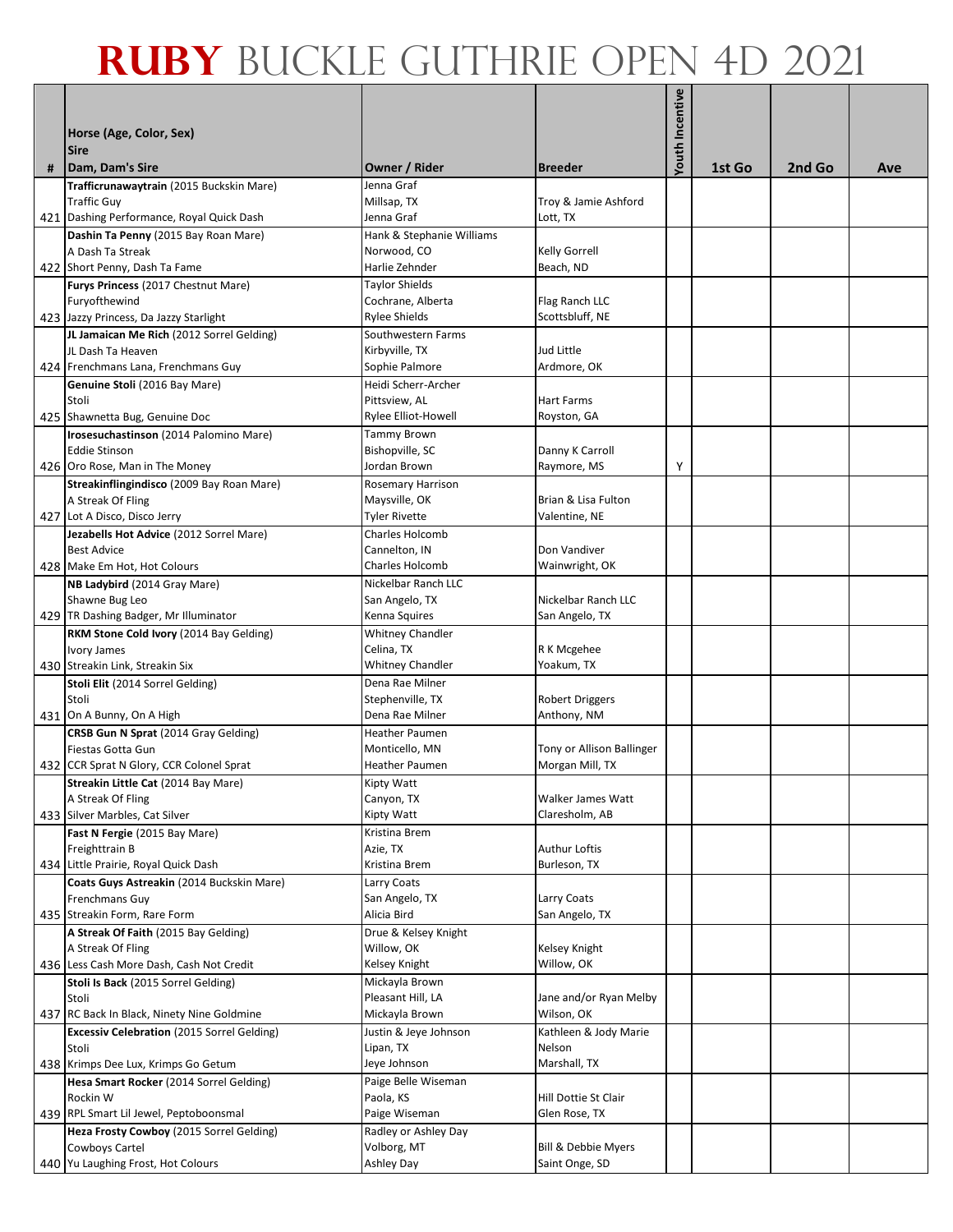| # | Horse (Age, Color, Sex)<br><b>Sire</b><br>Dam, Dam's Sire | Owner / Rider                 | <b>Breeder</b>                  | <b>Youth Incentive</b> | 1st Go | 2nd Go | Ave |
|---|-----------------------------------------------------------|-------------------------------|---------------------------------|------------------------|--------|--------|-----|
|   |                                                           |                               |                                 |                        |        |        |     |
|   | Frenchmans Firestar (2014 Palomino Mare)                  | <b>Wendy Platts</b>           |                                 |                        |        |        |     |
|   | <b>Frenchmans Guy</b>                                     | Scottsdale, AZ                | Jason & Melissa Mez             |                        |        |        |     |
|   | 441 Rojo Irish Barbie, Rojo Irish Bay                     | <b>Wendy Platts</b>           | Piedmont, SD                    |                        |        |        |     |
|   | Slick Lane Ta Fame (2015 Black Mare)                      | Nancy Adkins                  |                                 |                        |        |        |     |
|   | Slick By Design                                           | Marengo, OH                   | Mike or Jill Petty              |                        |        |        |     |
|   | 442 Short Lane Ta Fame, Dash Ta Fame                      | Will Lear                     | Merkel, TX                      |                        |        |        |     |
|   | Ready Set Go Girl (2015 Bay Mare)                         | Glenda Barnett                |                                 |                        |        |        |     |
|   | <b>Prime Talent</b>                                       | Decatur, TX                   | Copper Spring Ranch LLC         |                        |        |        |     |
|   | 443 Very Dashin 123, Dash Thru Traffic                    | Glenda Barnett                | Tularosa, NM                    |                        |        |        |     |
|   | BR Cake By The Ocean (2016 Bay Mare)                      | <b>Garland Baker</b>          | Charlie Cole & Jason            |                        |        |        |     |
|   | A Streak Of Fling                                         | Russellville, AR              | Martin                          |                        |        |        |     |
|   | 444 Rods Last Ladybug, Sharp Rodney                       | Whitney Davison               | Pilot Point, TX                 |                        | Out    |        |     |
|   | So Ichi Im Streakin (2016 Sorrel Gelding)                 | Summer Gay                    |                                 |                        |        |        |     |
|   | A Streak Of Fling                                         | Terrell, TX                   | Summer Gay                      |                        |        |        |     |
|   | 445 Aurora Ichi, Cat Ichi                                 | Summer Gay                    | Terrell, TX                     |                        |        |        |     |
|   | A Pepper Smoothie (2013 Buckskin Mare)                    | Preslee Nellesen              |                                 |                        |        |        |     |
|   | A Smooth Guy                                              | Mapleton, UT                  | Erin Kenzy                      |                        |        |        |     |
|   | 446 Little Janie Pepper, Annies Little Pepper             | Preslee Nellesen              | Gregory, SD                     | Υ                      |        |        |     |
|   | Freighttrain Ta Fame (2015 Chestnut Mare)                 | Linda & Kortni McConnell      |                                 |                        |        |        |     |
|   | Freighttrain B                                            | Hereford, TX                  | Linda & Kortni McConnell        |                        |        |        |     |
|   | 447 Miss Sangria, Dash Ta Fame                            | Kortni McConnell              | Hereford, TX                    |                        |        |        |     |
|   | Heads Up Gorgeous (2016 Chestnut Mare)                    | <b>Busby Quarterhorse LLC</b> |                                 |                        |        |        |     |
|   | Blazin Jetolena                                           | Millsap, TX                   | <b>Busby Quarterhorse LLC</b>   |                        |        |        |     |
|   | 448 French Lady Perks, Frenchmans Guy                     | Ashley Schafer                | Millsap, TX                     |                        |        |        |     |
|   | Chris Le Dough (2014 Sorrel Gelding)                      | Okelberry Livestock           |                                 |                        |        |        |     |
|   | Twoforthedough                                            | Goshen, UT                    | David A Whitaker                |                        |        |        |     |
|   | 449 Dash To A Frenchman, Frenchmans Guy                   | Annie Okelberry               | Taylor, UT                      |                        |        |        |     |
|   | Rockin Tap (2015 Bay Mare)                                | Karin Nielsen                 |                                 |                        |        |        |     |
|   | Rockin W                                                  | Louisburg, KS                 | Phillip & Mary Rapp             |                        |        |        |     |
|   | 450 Whats On Tap, Doc Olena                               | Camrin Sellers                | Sparr, FL                       |                        |        |        |     |
|   | Blazin High Velocity (2008 Brown Mare)                    | Tara Rafftery                 |                                 |                        |        |        |     |
|   | Blazin Jetolena                                           | Stanchfield, MN               | Jessica Hardy                   |                        |        |        |     |
|   | 451 Jet Serenade, Theodore Joseph                         | <b>Emily Rafftery</b>         | Cedar City, UT                  | Υ                      |        |        |     |
|   | Streaktafamenroyalty (2014 Bay Stallion)                  | Linda Stenerson               |                                 |                        |        |        |     |
|   | A Streak Of Fling                                         | Bonsall, CA                   | Linda Stenerson                 |                        |        |        |     |
|   | 452 Ms Dash Ta Fame, Dash Ta Fame                         | Janelle Paul                  | Bonsall, CA                     |                        |        |        |     |
|   | Goodness and Mercy (2014 Gray Mare)                       | Jerimie Harrell               |                                 |                        |        |        |     |
|   | Ivory James                                               | Hazelhurst, GA                | Mercy Hinklin                   |                        |        |        |     |
|   | 453 Royally Streak, Royal Quick Dash                      | Jordan Harrell                | Livingston, TX                  |                        |        |        |     |
|   | VF Leo Stinson (2015 Grullo Gelding)                      | Del Farms, LLC                |                                 |                        |        |        |     |
|   | <b>Eddie Stinson</b>                                      | Bush, LA                      | <b>Victory Farms</b><br>Ada, OK |                        |        |        |     |
|   | 454 Licorice Leotard, Coup DE Kas                         | Cambrie Delaune               |                                 |                        |        |        |     |
|   | Famous French Moon (2013 Sorrel Mare)                     | <b>Emily Griffin</b>          |                                 |                        |        |        |     |
|   | First Down French                                         | Saint George, KS              | Katie L McCaslan                |                        |        |        |     |
|   | 455 Famous N Sixy, Famous Charmer                         | <b>Emily Griffin</b>          | Raisin City, CA                 |                        |        |        |     |
|   | JLR Showcase Design (2015 Bay Mare)                       | Jana L Riley                  |                                 |                        |        |        |     |
|   | Slick By Design                                           | Paige, TX                     | Jana L Riley                    |                        |        |        |     |
|   | 456 Fabulous Parade, Frenchmans Fabulous                  | Jana L Riley                  | Paige, TX                       |                        |        |        |     |
|   | Shut The Blazin Door (2014 Chestnut Mare)                 | Brice & Karen Manning         |                                 |                        |        |        |     |
|   | Blazin Jetolena                                           | Marietta, OK                  | Brice & Karen Manning           |                        |        |        |     |
|   | 457 Shut The Front Door, Dash Ta Fame                     | Karen Manning                 | Marietta, OK                    |                        |        |        |     |
|   | Frenchmens Boy (2016 Sorrel Gelding)                      | Jody McKay                    |                                 |                        |        |        |     |
|   | Shawne Bug Leo                                            | Red Oak, OK                   | Reann Zancanella                |                        |        |        |     |
|   | 458 SX Bullys Chica, Bully For Casey                      | Jody McKay                    | Coleman, OK                     |                        |        |        |     |
|   | Tres For Me (2014 Bay Gelding)                            | John & Elisabeth Hollmann     | John & Elisabeth                |                        |        |        |     |
|   | <b>Tres Seis</b>                                          | Hot Springs, SD               | Hollmann                        |                        |        |        |     |
|   | 459 Mean To Me, Corona Cartel                             | Kortney Fisher                | Hot Springs, SD                 |                        |        |        |     |
|   | VF Eddie Bull (2014 Bay Gelding)                          | Mekenna Davis                 |                                 |                        |        |        |     |
|   | <b>Eddie Stinson</b>                                      | Huntsville, TX                | <b>Victory Farms</b>            |                        |        |        |     |
|   | 460 Natural Lady Bullion, Bully Bullion                   | Mekenna Davis                 | Ada, OK                         |                        |        |        |     |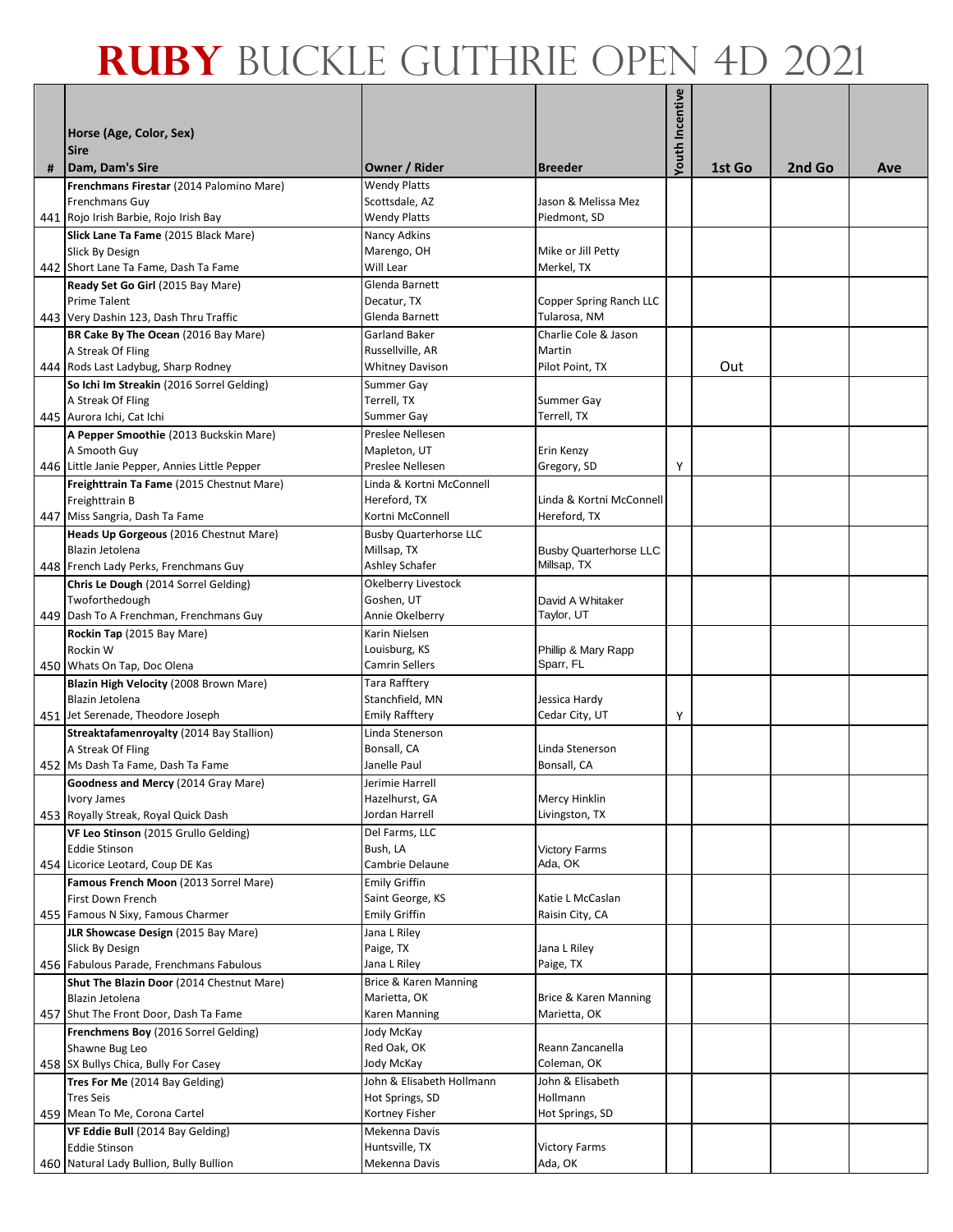|   | Horse (Age, Color, Sex)<br><b>Sire</b>                                                |                                                       |                                      | <b>Youth Incentive</b> |            |        |     |
|---|---------------------------------------------------------------------------------------|-------------------------------------------------------|--------------------------------------|------------------------|------------|--------|-----|
| # | Dam, Dam's Sire                                                                       | Owner / Rider                                         | <b>Breeder</b>                       |                        | 1st Go     | 2nd Go | Ave |
|   | Red Bull Look (2013 Sorrel Gelding)<br>JD Look<br>461 Daves Jet Ta Fame, Dash Ta Fame | Brad or Karen Gleason<br>Touchet, WA<br>Karen Gleason | Brad or Karen Gleason<br>Touchet, WA |                        |            |        |     |
|   | Noshoesnosoxnoproblm (2013 Bay Gelding)                                               | Linda Jett Mosley                                     |                                      |                        |            |        |     |
|   | <b>BHR Frenchies Socks</b><br>462 Bids April Twist, Dinks Double Bid                  | Vidalia, GA<br>Trisha Aldridge                        | Andy E McClure<br>Palmetto, GA       |                        |            |        |     |
|   | Lil Famous Winner (2015 Black Mare)                                                   | David Howlett                                         |                                      |                        |            |        |     |
|   | <b>Winners Version</b>                                                                | Delta, UT                                             | Charles L Heaton                     |                        |            |        |     |
|   | 463 PC Legal Spice, Dash Ta Fame                                                      | McKensy Topham                                        | Saratoga Springs, UT                 |                        |            |        |     |
|   | Firin To Be A Hero (2010 Sorrel Gelding)                                              | Dusty Lynch                                           |                                      |                        |            |        |     |
|   | Valiant Hero                                                                          | Crawford, TX                                          | Jud Little                           |                        |            |        |     |
|   | 464 She Be Firin For Cash, Cash Not Credit                                            | Patton Ann Lynch                                      | Ardmore, OK                          |                        |            |        |     |
|   | This Guyz Hot (2015 Palomino Gelding)                                                 | Kristi or Samantha Duran                              |                                      |                        |            |        |     |
|   | Frenchmans Guv                                                                        | Chino Hills, CA                                       | Bill & Debbie Myers                  |                        |            |        |     |
|   | 465 Hot Movida, Hot Colours                                                           | Samantha Duran                                        | Saint Onge, SD                       | Υ                      |            |        |     |
|   | Ima Epic Hustler (2016 Sorrel Gelding)                                                | Scamper Cole                                          |                                      |                        |            |        |     |
|   | Epic Leader                                                                           | Granbury, TX                                          | Schiller Ranch LLC                   |                        | <b>OUT</b> |        |     |
|   | 466 Mitzi Bar None, Bar Sans Leo                                                      | Scamper Cole                                          | College Station, TX                  |                        |            |        |     |
|   | Firin Ta Heaven (2015 Sorrel Gelding)<br>JL Dash Ta Heaven                            | Southwestern Farms<br>Kirbyville, TX                  | Jud Little                           |                        |            |        |     |
|   | 467 Flitin Firin Cash, Cash Not Credit                                                | Sophie Palmore                                        | Ardmore, OK                          |                        |            |        |     |
|   | SJS Designedbyflair (2015 Bay Stallion)                                               | <b>Rylee Shields</b>                                  |                                      |                        |            |        |     |
|   | Slick By Design                                                                       | Cochrane, Alberta                                     | Shane & Hope Sickler                 |                        |            |        |     |
|   | 468 Famous French Flair, Dash Ta Fame                                                 | <b>Rylee Shields</b>                                  | Gladstone, ND                        |                        |            |        |     |
|   | Streakin And Shaken (2014 Gray Gelding)                                               | <b>Wendy Cline</b>                                    |                                      |                        |            |        |     |
|   | <b>Streakin Boon Dox</b>                                                              | Hempstead, TX                                         | Joe & Carla Spitz                    |                        |            |        |     |
|   | 469 Shaken Tornado, Royal Shake Em                                                    | <b>Wendy Cline</b>                                    | Lamar, CO                            |                        |            |        |     |
|   | VF Slick Trick (2015 Sorrel Mare)                                                     | <b>Chloe Castle</b>                                   |                                      |                        |            |        |     |
|   | Slick By Design                                                                       | Rush Springs, OK                                      | Rebecca Stimax                       |                        |            |        |     |
|   | 470 Six Fols Dash, First Down Dash                                                    | Chloe Castle                                          | Marion, IN                           | Υ                      |            |        |     |
|   | Leadthewaytovegas (2015 Sorrel Gelding)                                               | Randy &/or Sherell Davis                              |                                      |                        |            |        |     |
|   | French Streaktovegas                                                                  | Blanchard, OK                                         | <b>Sherri Cass</b>                   |                        |            |        |     |
|   | 471 CD Special, Special Leader                                                        | <b>Sherell Davis</b>                                  | Pierre, SD                           |                        |            |        |     |
|   | Streakers Queen (2015 Sorrel Mare)<br>A Streak Of Fling                               | <b>Shelly Shields</b><br>Burneyville, OK              | Lisa O'Rourke Fulton                 |                        |            |        |     |
|   | 472 Queen Fa Tima, Dash Ta Fame                                                       | Sierra Melby                                          | Valentine, NE                        |                        |            |        |     |
|   | AStreak Of Fritz (2015 Sorrel Gelding)                                                | <b>Blaise Lange</b>                                   |                                      |                        |            |        |     |
|   | A Streak Of Fling                                                                     | Harrison, NE                                          | Brian & Lisa Fulton                  |                        |            |        |     |
|   | 473 A Major Little Fritz, Friendly Fritz                                              | <b>Blaise Lange</b>                                   | Valentine, NE                        | Υ                      |            |        |     |
|   | This Fame Is On Fire* (2012 Chestnut Stallion)                                        | Raise The Bar Perf Horses LLC                         |                                      |                        |            |        |     |
|   | Fire Water Flit                                                                       | Vicksburg, MI                                         | Heath Boucher                        |                        |            |        |     |
|   | 474 Famous Silk Panties, Dash Ta Fame                                                 | Jimmie Smith                                          | Gallion, OH                          |                        |            |        |     |
|   | HDL Streakin By Yawl (2015 Bay Roan Gelding)                                          | Taylor Stevens                                        |                                      |                        |            |        |     |
|   | A Streak Of Fling                                                                     | Lisbon, OH                                            | Joel Henning                         |                        |            |        |     |
|   | 475 Heros Dashin Lady, Heza Hero                                                      | Taylor Stevens                                        | Roseville, OH                        |                        |            |        |     |
|   | Graves Slick Nickbar (2015 Sorrel Mare)<br>Slick By Design                            | Susan Lousberg<br>Mt. Pleasant, TX                    | <b>Curtis Graves</b>                 |                        |            |        |     |
|   | 476 Docs Heart Attack, Dr Nick Bar                                                    | Susan Lousberg                                        | Collinsville, TX                     |                        |            |        |     |
|   | La Epica (2015 Sorrel Mare)                                                           | Katie Weaver                                          |                                      |                        |            |        |     |
|   | Epic Leader                                                                           | Krum, TX                                              | Holly Serensky-Lupo                  |                        |            |        |     |
|   | 477 Dashing Valismy Name, Dashing Val                                                 | Katie Weaver                                          | Streetsboro, OH                      |                        |            |        |     |
|   | Bar B Frenchmansfame (2015 Sorrel Gelding)                                            | Skylar Curtis                                         |                                      |                        |            |        |     |
|   | Frenchmans Guy                                                                        | Angleton, TX                                          | Don or Beverly Burdette              |                        |            |        |     |
|   | 478 Miss Mitos Whiskey, Dash Ta Fame                                                  | <b>Skylar Curtis</b>                                  | Lufkin, TX                           |                        |            |        |     |
|   | Smooth Operraider (2015 Buckskin Gelding)                                             | Roger & Margaret Jones                                |                                      |                        |            |        |     |
|   | A Smooth Guy                                                                          | Farson, WY                                            | <b>Margaret Jones</b>                |                        |            |        |     |
|   | 479 Rare Red Raider, On The Money Red                                                 | Margaret Jones                                        | Farson, WY                           |                        |            |        |     |
|   | Aint She A Slick One (2015 Bay Mare)                                                  | Cameron & Emily Schoneberg                            |                                      |                        |            |        |     |
|   | Slick By Design                                                                       | Elmdale, KS                                           | Taylor Lynn Jacobs                   |                        |            |        |     |
|   | 480 SF French Totha Core, Frenchmans Feature                                          | <b>Emily Schoneberg</b>                               | Carmine, TX                          |                        |            |        |     |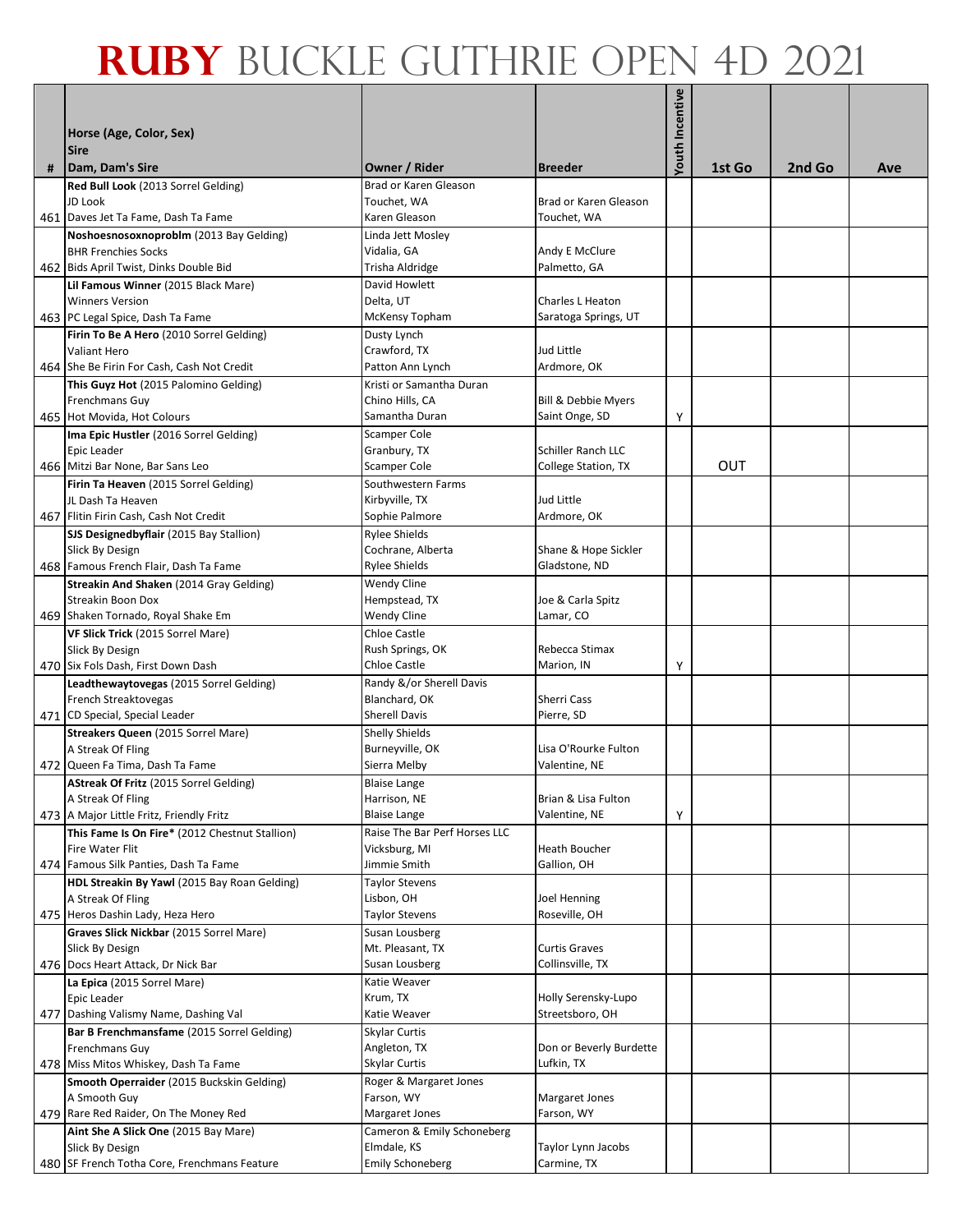|   | Horse (Age, Color, Sex)<br><b>Sire</b>                                                                               |                                                       |                                     | Youth Incentive |        |        |     |
|---|----------------------------------------------------------------------------------------------------------------------|-------------------------------------------------------|-------------------------------------|-----------------|--------|--------|-----|
| # | Dam, Dam's Sire                                                                                                      | Owner / Rider                                         | <b>Breeder</b>                      |                 | 1st Go | 2nd Go | Ave |
|   | French Streakofgrace (2015 Bay Roan Mare)<br><b>French Streaktovegas</b><br>481 Red Bugs Hancock, Sage Creek Hancock | Rvan & Stacie Boudrie<br>Boling, TX<br>Stacie Boudrie | Ryan & Stacie Boudrie<br>Boling, TX |                 |        |        |     |
|   | Not A Tres Of Terror (2015 Bay Gelding)                                                                              | Jennifer Phillips                                     |                                     |                 |        |        |     |
|   | <b>Tres Seis</b>                                                                                                     | Panhandle, TX                                         | <b>Ware Farms</b>                   |                 |        |        |     |
|   | 482 Eutaw, Ocean Runaway                                                                                             | Jennifer Phillips                                     | Millsap, TX                         |                 |        |        |     |
|   | A Smooth Hula Queen (2015 Palomino Mare)                                                                             | Audra Masterson                                       |                                     |                 |        |        |     |
|   | A Smooth Guy                                                                                                         | Purcell, OK                                           | Kelsey Jones Cawley                 |                 |        |        |     |
|   | 483 Nicks Hula Queen, As Good As Nick Gets                                                                           | Audra Masterson                                       | Bloomington, TX                     |                 |        |        |     |
|   | FL Fergalicious (2015 Sorrel Mare)<br>JL Sirocco                                                                     | Samantha Flannery<br>Mission, SD                      | Samantha Flannery                   |                 |        |        |     |
|   | 484 UXFlit N Fabulous, Frenchmans Fabulous                                                                           | Samantha Flannery                                     | Mission, SD                         |                 |        |        |     |
|   | Traffics Vegas Trip (2015 Bay Gelding)                                                                               | Setting Sun Ranch                                     |                                     |                 |        |        |     |
|   | <b>Traffic Guy</b>                                                                                                   | Nephi, UT                                             | Dana Lynn Darnell                   |                 |        |        |     |
|   | 485 Touche Touche, Oklahoma Fuel                                                                                     | Paisley Humphrey                                      | Weimar, TX                          | Υ               |        |        |     |
|   | Too Slick To Wait (2015 Chestnut Mare)                                                                               | Calvin & Becky Rhodes                                 |                                     |                 |        |        |     |
|   | Slick By Design                                                                                                      | Pilot Point, TX                                       | Calvin & Becky Rhodes               |                 |        |        |     |
|   | 486 Waiting For You, Sorrel Doc Eddie                                                                                | <b>Halie Rhodes</b>                                   | Pilot Point, TX                     |                 |        |        |     |
|   | Firewaterfrenchfame (2014 Chestnut Gelding)<br>Aint Seen Nothin Yet                                                  | Kevin & Summer Kosel<br>Glenham, SD                   | Carol T Warren                      |                 |        |        |     |
|   | 487 Fire Water Flyer, Fire Water Flit                                                                                | Summer Kosel                                          | Hermiston, OR                       |                 |        |        |     |
|   | RV Minion (2015 Bay Gelding)                                                                                         | Gregg or Shana Gibson                                 |                                     |                 |        |        |     |
|   | The Goodbye Lane                                                                                                     | Ogden, UT                                             | Randy & Vauna Walker                |                 |        |        |     |
|   | 488 Two Fools Gold, Frenchmans Guy                                                                                   | Shana Gibson                                          | Pingree, ID                         |                 |        |        |     |
|   | Smoke N Jetolena (2011 Sorrel Gelding)                                                                               | Sarah Kieckhefer                                      |                                     |                 |        |        |     |
|   | Blazin Jetolena                                                                                                      | Prescott, AZ                                          | Cheryl or Daniel Murray             |                 |        |        |     |
|   | 489 Miss Mucho Caliente, Smoke N Sparks                                                                              | Sarah Kieckhefer                                      | Green Valley, AZ                    |                 | OUT    |        |     |
|   | Miss Ziggy Stinson (2011 Sorrel Mare)<br><b>Eddie Stinson</b>                                                        | Brenda Rector<br>Terre Haute, IN                      | <b>Blue Lake Farms</b>              |                 |        |        |     |
|   | 490 Miss Ziggy Bug, Fe Fe's Bug                                                                                      | Randa Rector                                          | Terre Haute, IN                     |                 |        |        |     |
|   | Fling Me Sparkles (2015 Black Mare)                                                                                  | Krista Irlbeck                                        |                                     |                 |        |        |     |
|   | A Streak Of Fling                                                                                                    | Happy, TX                                             | Krista Irlbeck                      |                 |        |        |     |
|   | 491 Lightning Bug RSH, Bug Me Bright                                                                                 | Krista Irlbeck                                        | Happy, TX                           |                 |        |        |     |
|   | KB Honky Tonk Angel (2015 Brown Mare)                                                                                | Jymmy Kay Cox                                         |                                     |                 |        |        |     |
|   | <b>Eddie Stinson</b>                                                                                                 | Pleasanton, TX                                        | Kay Blanford                        |                 |        |        |     |
|   | 492 Talents Dark Angel, Flaming Talent                                                                               | Jymmy Kay Cox                                         | Sutherland Springs, TX              |                 |        |        |     |
|   | VF Eddies Lil Cat (2013 Sorrel Mare)<br><b>Eddie Stinson</b>                                                         | Jeremy Smith<br>Binghamton, NY                        | <b>Victory Farms</b>                |                 |        |        |     |
|   | 493 Longshot Lover, Little Cat Olena                                                                                 | Aubrey Smith                                          | Ada, OK                             |                 |        |        |     |
|   | French Streakin Slew (2016 Sorrel Gelding)                                                                           | Donna Workman                                         |                                     |                 |        |        |     |
|   | French Streaktovegas                                                                                                 | Katy, TX                                              | Donna Workman                       |                 |        |        |     |
|   | 494 After School Lou, Louisiana Swamp                                                                                | <b>Ashley Schafer</b>                                 | Katy, TX                            |                 |        |        |     |
|   | Jesswatchmestreak (2016 Bay Roan Mare)                                                                               | Dave & Lori Zabel                                     | Shawna Letcher or                   |                 |        |        |     |
|   | French Streakin Jess                                                                                                 | Horace, ND                                            | Sample Ranah<br>Rapid City, SD      |                 |        |        |     |
|   | 495 Jerrys TP Seepai BB, Jerrys Disco Moon<br>Seven S Cowgirlsrock (2015 Sorrel Mare)                                | Hallie Hanssen<br>Karin Nielsen                       |                                     |                 |        |        |     |
|   | Rockin W                                                                                                             | Louisburg, KS                                         | R T Stuart Rranch LLC               |                 |        |        |     |
|   | 496 Seven S Docs Cowgirl, Genuine Doc                                                                                | Camrin Sellers                                        | Waurika, OK                         |                 |        |        |     |
|   | Pretty Smooth Guy (2013 Sorrel Gelding)                                                                              | Janesa Lange                                          |                                     |                 |        |        |     |
|   | A Smooth Guy                                                                                                         | Belle Fourche, SD                                     | Luther Lange                        |                 |        |        |     |
|   | 497 Hey Pretty Mama, Lucky Joe Lynx                                                                                  | Janesa Lange                                          | Wall, SD                            |                 |        |        |     |
|   | Docs Ace Ta Fame (2014 Sorrel Gelding)                                                                               | Janelle Paul                                          |                                     |                 |        |        |     |
|   | <b>Chasin Doubles</b>                                                                                                | Whitesboro, TX<br>Janelle Paul                        | Angela Fulton                       |                 |        |        |     |
|   | 498 Mauchos Brandy Gal, Docs Maucho<br>Designers Fire N Ice (2007 Dun Mare)                                          | Tara Rafftery                                         | Sanger, TX<br>Kenneth or Barbara    |                 |        |        |     |
|   | Designer Red                                                                                                         | Stanchfield, MN                                       | <b>Burns</b>                        |                 |        |        |     |
|   | 499 Flits Fire And Ice, Fire Water Flit                                                                              | <b>Emily Rafftery</b>                                 | Atlanta, TX                         | Υ               |        |        |     |
|   | Painted Up Design (2015 Black Gelding)                                                                               | Karen or Jamie Shock                                  |                                     |                 |        |        |     |
|   | Slick By Design                                                                                                      | Thorndale, TX                                         | Jamie or Karen Shock                |                 |        |        |     |
|   | 500 The Glory Of Summer, Sonny Dee Summer                                                                            | Karen Shock                                           | Thorndale, TX                       |                 |        |        |     |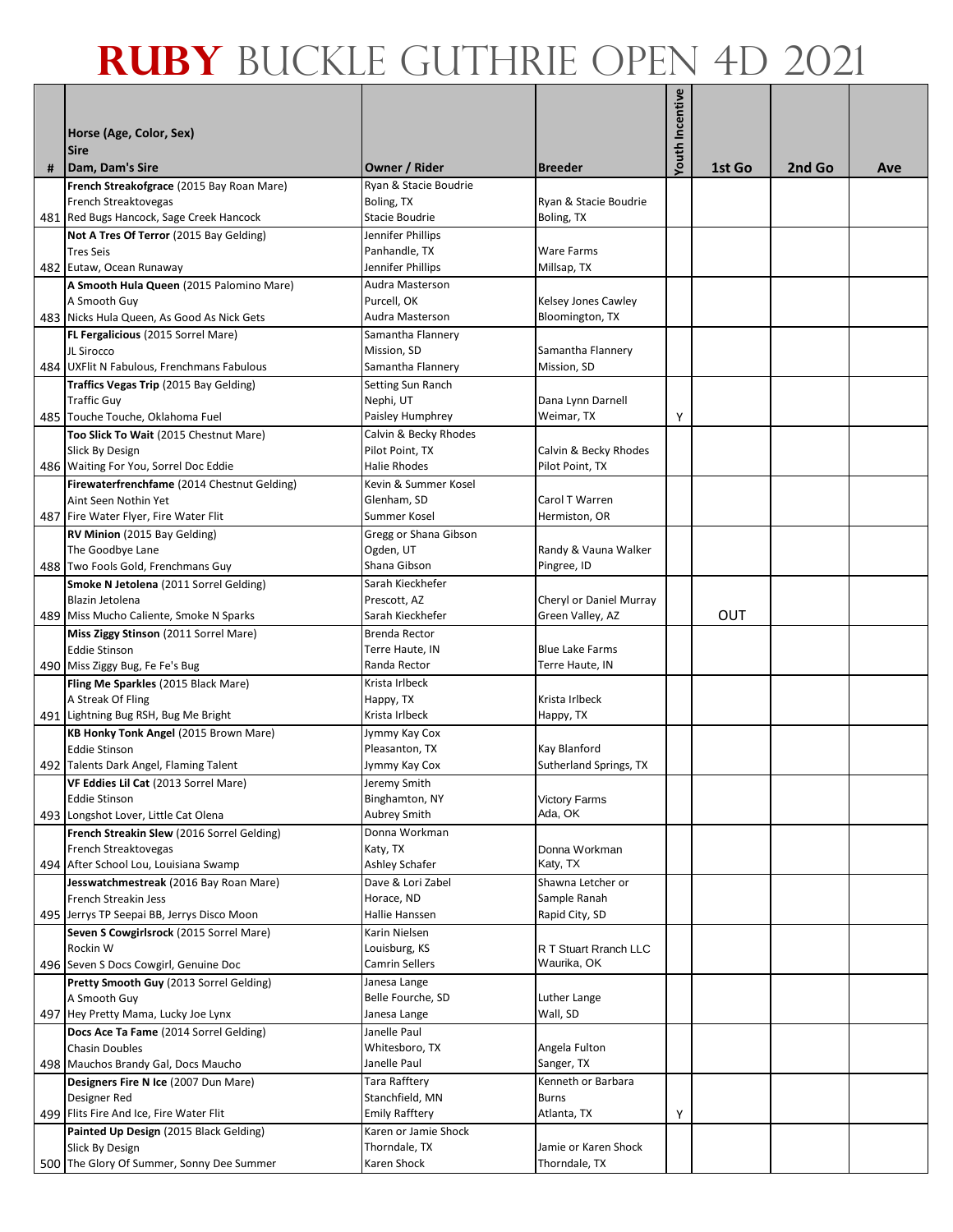| # | Horse (Age, Color, Sex)<br><b>Sire</b><br>Dam, Dam's Sire                   | Owner / Rider                     | <b>Breeder</b>                           | <b>Youth Incentive</b> | 1st Go | 2nd Go | Ave |
|---|-----------------------------------------------------------------------------|-----------------------------------|------------------------------------------|------------------------|--------|--------|-----|
|   | Triple Provocative (2016 Sorrel Gelding)                                    | <b>Ben Shelton</b>                |                                          |                        |        |        |     |
|   | <b>Triple Vodka</b>                                                         | Macclesfield, NC                  | Charles & Irma Lyles                     |                        |        |        |     |
|   | 501 Provocative Presence, Paunting Presence                                 | Jordan Harrell                    | Vinton, LA                               |                        |        |        |     |
|   | Showered In Kisses (2016 Red Roan Mare)                                     | Sharon Koehler                    |                                          |                        |        |        |     |
|   | JL Dash Ta Heaven                                                           | Amarillo, TX                      | Jud Little                               |                        |        |        |     |
|   | 502 Dinkys Purple Rain, Dinky's Red Man                                     | Kortni McConnell                  | Ardmore, OK                              |                        |        |        |     |
|   | Dashin Ta Kill (2014 Sorrel Gelding)                                        | Lindsey Netterville               |                                          |                        |        |        |     |
|   | JL Dash Ta Heaven                                                           | Woodville, MS                     | Jud Little                               |                        |        |        |     |
|   | 503 Buggin To Kill, Flit to kill                                            | Karen Manning                     | Ardmore, OK                              |                        |        |        |     |
|   | Miss Eedie Stinson (2010 Sorrel Mare)                                       | Lindsay Schulz                    |                                          |                        |        |        |     |
|   | <b>Eddie Stinson</b>                                                        | Moses Lake, WA<br>Lindsay Schulz  | Blair & Dalarie Philippi<br>Boardman, OR |                        | OUT    |        |     |
|   | 504 Judge Two Cash, Judge Cash<br>Designed Ta Smoke (2004 Gray Gelding)     | Jerry & Melodi Christensen        |                                          |                        |        |        |     |
|   | Designer Red                                                                | Kennebec, SD                      | John & Cindy Baltezore                   |                        |        |        |     |
|   | 505 Justasmokin, Glazed                                                     | Melodi Christensen                | Beresford, SD                            |                        |        |        |     |
|   | Dreamin N French (2012 Bay Mare)                                            | Mekenna Davis                     |                                          |                        |        |        |     |
|   | First Down French                                                           | Huntsville, TX                    | <b>Crystal Barricklow</b>                |                        |        |        |     |
|   | 506 Miracle Chic Dream, Magnum Chic Dream                                   | Mekenna Davis                     | Magnolia, TX                             |                        |        |        |     |
|   | Forbez* (2016 Brown Stallion)                                               | Cayla Melby Small                 |                                          |                        |        |        |     |
|   | Dash Ta Fame                                                                | Wilson, OK                        | Peter M Oen                              |                        |        |        |     |
|   | 507 EJ Martha Feature, Marthas Six Moons                                    | Cayla Small                       | Maysville, OK                            |                        |        |        |     |
|   | Canyon Of Roses (2015 Gray Mare)                                            | Copper Spring Ranch NM, LLC       |                                          |                        |        |        |     |
|   | <b>Firewater Canyon</b>                                                     | Tularosa, NM                      | <b>Edwin Davis</b>                       |                        |        |        |     |
|   | 508 A Rose For You, PYC Paint Your Wagon                                    | Lisa Anderson                     | Jefferson, GA                            |                        |        |        |     |
|   | Inspect My Design (2015 Grullo Mare)                                        | Linda Jett Mosley & Marti Garrett |                                          |                        |        |        |     |
|   | Slick By Design                                                             | Vidalia, GA                       | Ronda Shannon Butler                     |                        |        |        |     |
|   | 509 Spectrums Omega, Wonders Spectrum                                       | Tricia Aldridge                   | Arcadia, FL                              |                        |        |        |     |
|   | Guys Drama Queen (2012 Sorrel Mare)<br><b>Frenchmans Guy</b>                | Preslee Nellesen<br>Mapleton, UT  | Bill & Debbie Myers                      |                        |        |        |     |
|   | 510 Bugs Special Dash, Special Leader                                       | Preslee Nellesen                  | Saint Onge, SD                           | Υ                      |        |        |     |
|   | LX Famous By Design (2015 Sorrel Gelding)                                   | Kristi or Samantha Duran          |                                          |                        |        |        |     |
|   | Slick By Design                                                             | Chino Hills, CA                   | Randy & Vauna Walker                     |                        |        |        |     |
|   | 511 Two Dash To Fame, Dash Ta Fame                                          | Samantha Duran                    | Pingree, ID                              | Υ                      |        |        |     |
|   | Chile Cole (2013 Sorrel Gelding)                                            | <b>Scamper Cole</b>               |                                          |                        |        |        |     |
|   | <b>Tres Seis</b>                                                            | Granbury, TX                      | Dick Wellborn                            |                        |        |        |     |
|   | 512 Stolie Model, Stoli                                                     | Scamper Cole                      | Datil, NM                                |                        |        |        |     |
|   | So High Im Streakin (2015 Sorrel Gelding)                                   | Summer Gay                        |                                          |                        |        |        |     |
|   | A Streak Of Fling                                                           | Terrell, TX                       | Brad & Neelley Armes                     |                        |        |        |     |
|   | 513 Aurora Ichi, Cat Ichi                                                   | Summer Gay                        | Graver, TX                               |                        |        |        |     |
|   | My Little Valiant V (2015 Bay Mare)                                         | Joseph Mayers                     |                                          |                        |        |        |     |
|   | Valiant Hero                                                                | Laredo, TX<br><b>Brooke Ward</b>  | Michael A Pohl                           |                        |        |        |     |
|   | 514 Little Kool Barbie, Mr Jess Perry<br>BR Snow White (2012 Red Roan Mare) | <b>Garland Baker</b>              | Montgomery, TX                           |                        |        |        |     |
|   | A Streak Of Fling                                                           | Russellville, AR                  | Garland Ray Baker                        |                        |        |        |     |
|   | 515 KN Docs Grey Gold, Groanies Grey Pony                                   | <b>Whitney Davison</b>            | Russellville, AR                         |                        | Out    |        |     |
|   | Guys Im A Bunny Cat (2016 Bay Stallion)                                     | Jimmie Smith                      |                                          |                        |        |        |     |
|   | <b>Traffic Guy</b>                                                          | McDade, TX                        | Jimmie Smith                             |                        |        |        |     |
|   | 516 Firewater Scat Cat, Alive N Firen                                       | Jimmie Smith                      | McDade, TX                               |                        |        |        |     |
|   | Stinsons Shocker (2015 Chestnut Gelding)                                    | Keith & Angie Dowell              |                                          |                        |        |        |     |
|   | <b>Eddie Stinson</b>                                                        | Byhalia, MS                       | Keith & Angie Dowell                     |                        |        |        |     |
|   | 517 Hels Honor, BJS Special Honor                                           | Cory Dowell                       | Byhalia, MS                              |                        |        |        |     |
|   | Sudden Hero (2015 Brown Gelding)                                            | Dale Snow                         |                                          |                        |        |        |     |
|   | Valiant Hero                                                                | Nocona, TX                        | Webb Ranch LLC                           |                        |        |        |     |
|   | 518 Vanilas Sudden Fame, Dash Ta Fame                                       | Charli Snow                       | Isabel, SD                               | Υ                      |        |        |     |
|   | GRC Quick N Smooth (2015 Bay Mare)<br><b>Ivory James</b>                    | Karley Gulash<br>Shadyside, OH    | Donald & Lucinda Rider                   |                        |        |        |     |
|   | 519 Shes Really Quick, Bully Bullion                                        | Karley Gulash                     | Grove, OK                                |                        |        |        |     |
|   | OE Money In My Socks (2015 Bay Mare)                                        | Ashley Harvey                     |                                          |                        |        |        |     |
|   | <b>BHR Frenchies Socks</b>                                                  | Decatur, TX                       | Harvey Ashley                            |                        |        |        |     |
|   | 520 Reds Dancing Duck, On The Money Red                                     | Ashley Harvey                     | Decatur, TX                              |                        |        |        |     |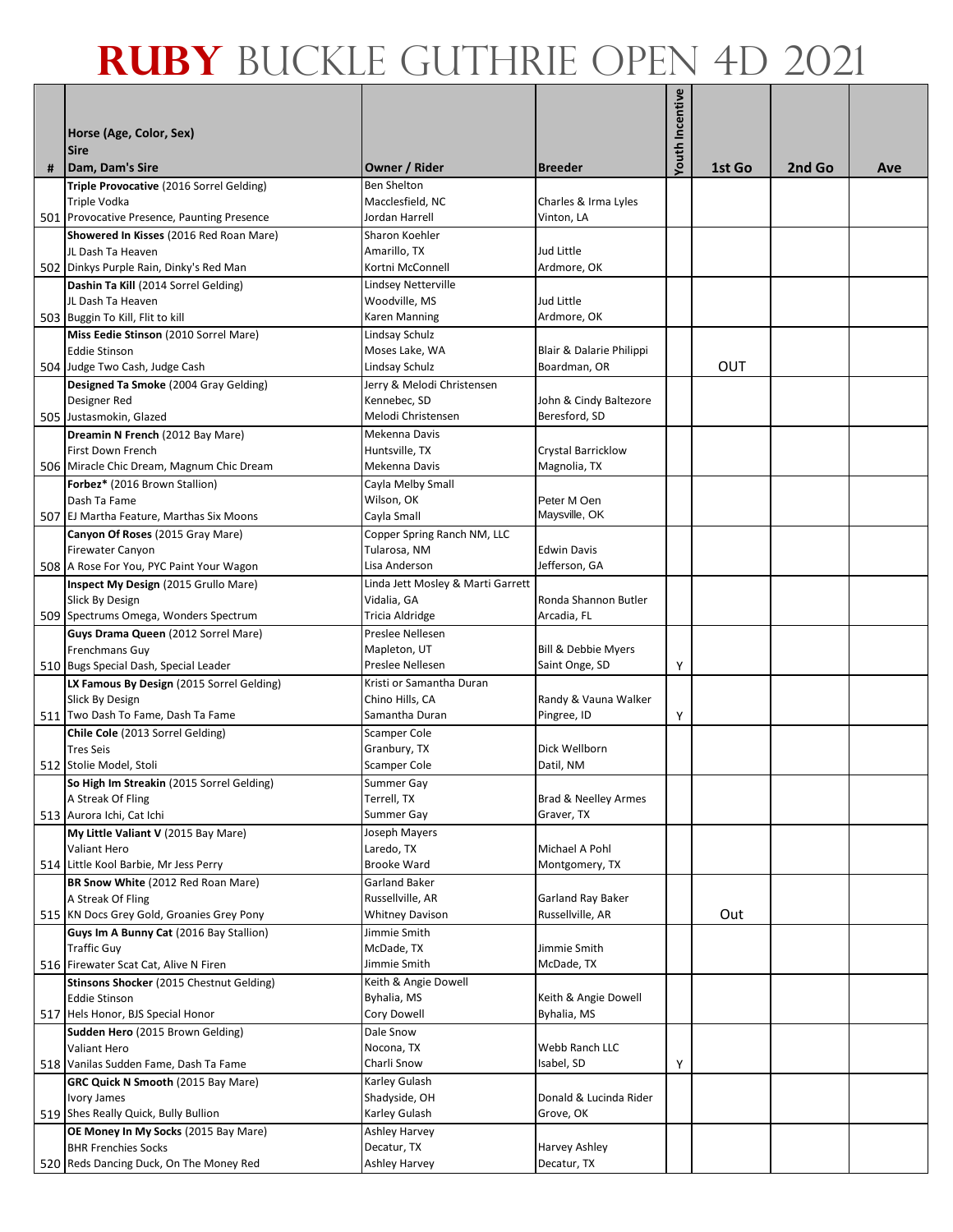|   |                                                                                |                                          |                                           | <b>Youth Incentive</b> |        |        |     |
|---|--------------------------------------------------------------------------------|------------------------------------------|-------------------------------------------|------------------------|--------|--------|-----|
|   | Horse (Age, Color, Sex)                                                        |                                          |                                           |                        |        |        |     |
| # | <b>Sire</b><br>Dam, Dam's Sire                                                 | Owner / Rider                            | <b>Breeder</b>                            |                        | 1st Go | 2nd Go | Ave |
|   | Straight Up Smooth (2015 Buckskin Mare)                                        | Josh & Kristine Jacobsen                 |                                           |                        |        |        |     |
|   | A Smooth Guy<br>521 Up Straight, Lean With Me                                  | Weatherford, TX<br>Cienna Jacobsen       | Mike Oden Cattle Co<br>Williams, AZ       | Υ                      |        |        |     |
|   | Shesadesignerteddy (2015 Bay Mare)                                             | Emma Abbot                               | James &/or Savanah                        |                        |        |        |     |
|   | Slick By Design                                                                | Bluff Dale, TX                           | Reeves                                    |                        |        |        |     |
|   | 522 Shes Free To Flame, Flaming Fire Water                                     | Emma Abbot                               | Cross Plains, TX                          |                        |        |        |     |
|   | An Act Of Aggression (2015 Sorrel Mare)                                        | Greg Torgerson                           |                                           |                        |        |        |     |
|   | <b>Tres Seis</b><br>523 Subtly Aggressive, Separatist                          | Richfield, UT                            | <b>JMH Racing LLC</b><br>Riverside, CA    | Υ                      |        |        |     |
|   | Famous Blazin Boxers (2015 Sorrel Gelding)                                     | Jayda Torgerson<br>Erika Boucher         |                                           |                        |        |        |     |
|   | Blazin Jetolena                                                                | Galion, OH                               | <b>Busby Quarterhorse LLC</b>             |                        |        |        |     |
|   | 524 Famous Silk Panties, Dash Ta Fame                                          | Pete Oen                                 | Millsap, TX                               |                        |        |        |     |
|   | This Lady Takin Cash (2015 Chestnut Mare)                                      | Codi McCorkie                            |                                           |                        |        |        |     |
|   | Aint Seen Nothin Yet                                                           | Saint James, MO                          | Ron Reed                                  |                        |        |        |     |
|   | 525 Fuels Billy Jean, Oklahoma Fuel<br>Red Ryon Red Ryon (2016 Sorrel Gelding) | Codi McCorkie                            | Lawrence, KS                              |                        |        |        |     |
|   | The Red Dasher                                                                 | Kathy Donegan<br>Bluff Dale, TX          | Kathy Donegan                             |                        |        |        |     |
|   | 526 Miss Firewater Ryon, Fire Water Flit                                       | Lacey Harmon                             | Bluff Dale, TX                            |                        |        |        |     |
|   | Slick Illusion (2016 Sorrel Stallion)                                          | Sandy Maresh                             |                                           |                        |        |        |     |
|   | <b>Slick By Design</b>                                                         | Needville, TX                            | Anna K McAleer                            |                        |        |        |     |
|   | 527 Dashing Brown Beauty, First Place Dash                                     | Kelsey Treharne                          | Brookshire, TX                            |                        |        |        |     |
|   | CP Famous Miss Kitty (2016 Chestnut Mare)<br>Epic Leader                       | Heather Toon<br>Okmulgee, OK             | <b>Claire Powell</b>                      |                        |        |        |     |
|   | 528 CP Famous Diamonds, Dash Ta Fame                                           | <b>Heather Toon</b>                      | El Dorado, TX                             |                        |        |        |     |
|   | EB Ripple Effect (2015 Brown Gelding)                                          | Jennifer Harris                          |                                           |                        |        |        |     |
|   | <b>Ivory James</b>                                                             | Sanderson, FL                            | <b>Elyse Nicole Busby</b>                 |                        |        |        |     |
|   | 529 BH Dash of Ginger, Dash Ta Fame                                            | Jennifer Harris                          | Aledo, TX                                 |                        |        |        |     |
|   | Born Ta Be A Cowboy* (2016 Buckskin Stallion)                                  | Nichols & Kara Caspers                   |                                           |                        |        |        |     |
|   | Sadies Borntoperform<br>530 Boons Drift Girl, PC Boonlacious                   | New Underwood, SD<br>Jessica Caspers     | <b>Arrow Y Ranch</b><br>Wasta, SD         | Y                      | Out    |        |     |
|   | Mean Cheerleader (2015 Gray Mare)                                              | Jennifer Cook                            |                                           |                        |        |        |     |
|   | Epic Leader                                                                    | Alvarado, TX                             | Karma Loftin                              |                        |        |        |     |
|   | 531 Mean Dorene, Marthas Six Moons                                             | Jennifer Cook                            | Bluff Dale, TX                            |                        | Out    |        |     |
|   | Fooled By Design (2015 Sorrel Gelding)                                         | Jason & Andrea Newman                    |                                           |                        |        |        |     |
|   | Slick By Design<br>532 RH Apache Darline, Apache Blue Boy                      | Vernal, UT<br>Andrea Newman              | Gianna O Desimoni<br>Napa, GA             |                        |        |        |     |
|   | License To Kill (2016 Sorrel Mare)                                             | Mattie Little Jackson                    |                                           |                        |        |        |     |
|   | JL Dash Ta Heaven                                                              | Goldsby, OK                              | Jud Little                                |                        |        |        |     |
|   | 533 Buggin To Kill, Flit To Kill                                               | Mattie Jackson                           | Ardmore, OK                               |                        |        |        |     |
|   | Epic Dasher (2015 Gray Mare)                                                   | Courtney Barnett                         |                                           |                        |        |        |     |
|   | Epic Leader<br>534 Sunfrost Dasher, Bestcreditmesunfrost                       | Mandridge, KS<br><b>Courtney Barnett</b> | <b>Lindsey Dominguez</b><br>Chickasha, OK |                        |        |        |     |
|   | Sexy Lil Fritz (2015 Bay Mare)                                                 | Kevin & Summer Kosel                     |                                           |                        |        |        |     |
|   | Aint Seen Nothin Yet                                                           | Glenham, SD                              | <b>Ron Reed</b>                           |                        |        |        |     |
|   | 535 Dallas Fritz Finale, Dallas Fritz                                          | Summer Kosel                             | Lawrence, KS                              |                        |        |        |     |
|   | Ittys Valiant Eagle (2009 Sorrel Gelding)                                      | Sarah Kieckhefer                         |                                           |                        |        |        |     |
|   | <b>Valiant Hero</b>                                                            | Prescott, AZ                             | Jud Little                                |                        |        |        |     |
|   | 536 Ittys Sis, Eagles Reason<br>IRA New Moon (2016 Sorrel Mare)                | Sarah Kieckhefer<br>Krista Irlbeck       | Ardmore, OK                               |                        | Out    |        |     |
|   | <b>Firewater Canyon</b>                                                        | Happy, TX                                | Schiller Ranch LLC                        |                        |        |        |     |
|   | 537 I R A Grand Victory, CEO                                                   | Krista Irlbeck                           | College Station, TX                       |                        |        |        |     |
|   | Streakinwitmysockson (2013 Bay Mare)                                           | Austyn Tobey                             |                                           |                        |        |        |     |
|   | <b>BHR Frenchies Socks</b>                                                     | Bemidji, MN                              | Deborah J Semarge                         |                        |        |        |     |
|   | 538 Florida Cyclone, Runaway Colors                                            | Austyn Tobey                             | Alachua, FL                               |                        | Out    |        |     |
|   | Magnified Guy (2011 Sorrel Gelding)<br>Stoli                                   | Jeremy Smith<br>Binghamton, NY           | <b>Charlie Kendall</b>                    |                        |        |        |     |
|   | 539 Frenchmans Cinnemon, Frenchmans Guy                                        | Aubrey Smith                             | Glendale, AZ                              |                        |        |        |     |
|   | Ivory Candy (2013 Bay Gelding)                                                 | Hanna Trimber                            |                                           |                        |        |        |     |
|   | Ivory James                                                                    | Millsap, TX                              | <b>Stanley Forbes</b>                     |                        |        |        |     |
|   | 540 Jesses Candy, Mr Jess Perry                                                | Hanna Trimber                            | O'Donnell, TX                             |                        |        |        |     |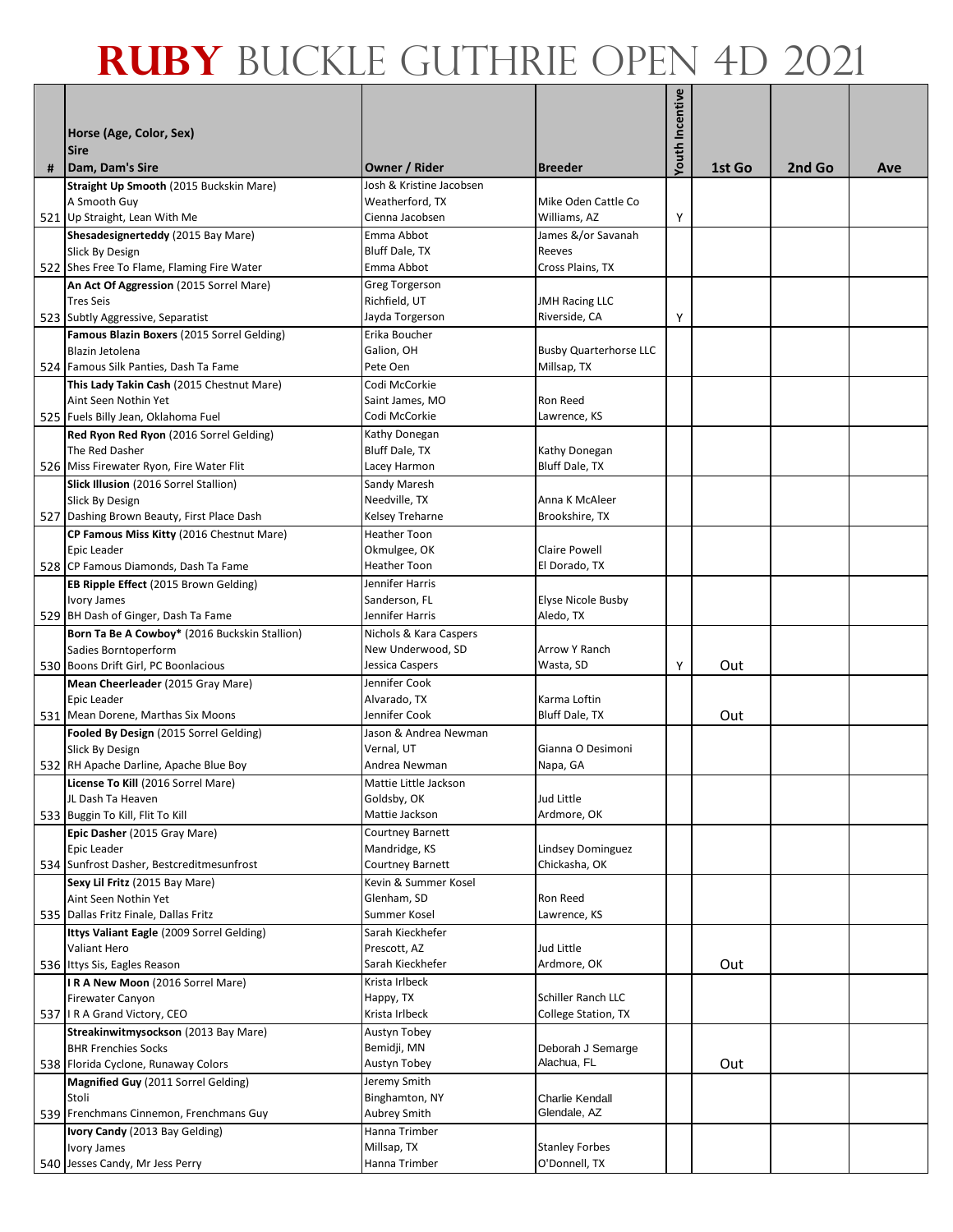|   | Horse (Age, Color, Sex)<br><b>Sire</b>                              |                                    |                                   | <b>Youth Incentive</b> |        |        |     |
|---|---------------------------------------------------------------------|------------------------------------|-----------------------------------|------------------------|--------|--------|-----|
| # | Dam, Dam's Sire                                                     | Owner / Rider                      | <b>Breeder</b>                    |                        | 1st Go | 2nd Go | Ave |
|   | Esters Stoli (2015 Bay Mare)                                        | Jymmy Kay Cox                      |                                   |                        |        |        |     |
|   | Stoli                                                               | Pleasanton, TX                     | <b>Robert Driggers</b>            |                        |        |        |     |
|   | 541 On A Bunny, On A High<br>Tres Movidas (2012 Sorrel Mare)        | Jymmy Kay Cox<br>Thomas F Jacobs   | Anthony, NM                       |                        |        |        |     |
|   | <b>Tres Seis</b>                                                    | Pritchett, CO                      | <b>Thomas Ford Jacobs</b>         |                        |        |        |     |
|   | 542 Sheza Blazin Move, Blazin Jetolena                              | Hallie Hanssen                     | Pritchett, CO                     |                        |        |        |     |
|   | A Smooth Movin Lucy (2015 Red Roan Mare)                            | Janesa Lange                       |                                   |                        |        |        |     |
|   | A Smooth Guy                                                        | Belle Fourche, SD                  | Janesa Lange                      |                        |        |        |     |
|   | 543 Heartland Patti, Kings Mr Gold                                  | Janesa Lange                       | Belle Fourche, SD                 |                        |        |        |     |
|   | Cattle Baron B (2013 Sorrel Gelding)                                | Brenda Rector                      |                                   |                        |        |        |     |
|   | Stoli                                                               | Terre Haute, IN                    | <b>Bielau Oaks</b>                |                        |        |        |     |
|   | 544 Fast Prize Ginger, Oak Tree Special                             | Randa Rector                       | Weimar, TX                        |                        |        |        |     |
|   | SG Funny Money (2014 Gray Gelding)                                  | Shana Gibson                       |                                   |                        |        |        |     |
|   | The Goodbye Lane                                                    | Ogden, UT                          | Shana Gibson                      |                        |        |        |     |
|   | 545 Some Famous Girl, Mr Fancy Fame                                 | Shana Gibson                       | Ogden, UT                         |                        |        |        |     |
|   | Traffics Pistol Guy (2014 Bay Gelding)                              | Karen or Jamie Shock               |                                   |                        |        |        |     |
|   | <b>Traffic Guy</b><br>546 Ms Lacy Mercedese, Mr Black Mercedese     | Thorndale, TX<br>Karen Shock       | Terrie F Zizzo<br>Belton, TX      |                        |        |        |     |
|   | Sheza Free Runner (2016 Sorrel Mare)                                | Chelly Zerlotti                    |                                   |                        |        |        |     |
|   | Be A Magnolia Runner                                                | Pleasanton, TX                     | Brittany Pozzi Tonozzi            |                        |        |        |     |
|   | 547 Shes Free To Flame, Flaming Fire Water                          | Julia Leao                         | Lampasas, TX                      | Υ                      | OUT    |        |     |
|   | Irish He Is (2016 Bay Gelding)                                      | Bryan Lange                        |                                   |                        |        |        |     |
|   | Irish Pay                                                           | Harrison, NE                       | Nichole Logan                     |                        |        |        |     |
|   | 548 Ms Bay Rooster, Senor Gallo Rojo                                | <b>Blaise Lange</b>                | Rapid City, SD                    | Υ                      |        |        |     |
|   | SR Epic Wildcatter (2016 Gray Gelding)                              | Brent & Tammy Hickey               |                                   |                        |        |        |     |
|   | Epic Leader                                                         | Godley, TX                         | Schiller Ranch LLC                |                        |        |        |     |
|   | 549   I R A Grand Victory, CEO                                      | <b>Brooke Hickey</b>               | <b>College Station, TX</b>        |                        |        |        |     |
|   | Makana (2015 Sorrel Mare)                                           | Kevin & Patricia Charleston        | Charlie Cole & Jason              |                        |        |        |     |
|   | <b>Slick By Design</b><br>550 Rods Last Ladybug, Sharp Rodney       | Reeds, MO<br>Emma Charleston       | Martin<br>Pilot Point, TX         |                        |        |        |     |
|   | TS Lora's Guy Stinson (2016 Sorrel Gelding)                         | Lindsay Schulz                     |                                   |                        |        |        |     |
|   | <b>Eddie Stinson</b>                                                | Moses Lake, WA                     | Karen Lynn Ottinger               |                        |        |        |     |
|   | 551 Firewater Frenchie, Frenchmans Guy                              | Lindsay Schulz                     | Hondo, TX                         |                        | Out    |        |     |
|   | Ima Standup Guy (2016 Sorrel Gelding)                               | Clay & Cassidy Deen                |                                   |                        |        |        |     |
|   | <b>Frenchmans Guy</b>                                               | Wills Point, TX                    | <b>Bill &amp; Debbie Myers</b>    |                        |        |        |     |
|   | 552 Hot Movida, Hot Colours                                         | Cassidy Deen                       | Saint Onge, SD                    |                        |        |        |     |
|   | Mountains R Blue (2013 Buckskin Gelding)                            | Brian & Lisa Anderson              |                                   |                        |        |        |     |
|   | <b>Frenchmans Guy</b>                                               | Tularosa, NM                       | Brian & Lisa Anderson             |                        |        |        |     |
|   | 553 Featurette For Sure, Feature Mr Jess                            | Lisa Anderson                      | Tularosa, NM                      |                        |        |        |     |
|   | Another French Boy (2015 Palomino Gelding)<br><b>Frenchmans Guy</b> | <b>Brent Hickey</b><br>Godley, TX  | Jason & Melissa Mez               |                        |        |        |     |
|   | 554 Rojo Irish Barbie, Rojo Irish Bay                               | <b>Brooke Hickey</b>               | Piedmont, SD                      |                        |        |        |     |
|   | Slick N Black (2014 Black Mare)                                     | Cayla Melby Small                  |                                   |                        |        |        |     |
|   | Slick By Design                                                     | Wilson, OK                         | Jane and/or Ryan Melby            |                        |        |        |     |
|   | 555 RC Back In Black, Ninety Nine Goldmine                          | Cayla Small                        | Wilson, OK                        |                        |        |        |     |
|   | Traffic Kat (2013 Black Gelding)                                    | Jimmie Smith                       |                                   |                        |        |        |     |
|   | <b>Traffic Guy</b>                                                  | McDade, TX                         | Michael Sanchez                   |                        |        |        |     |
|   | 556 Blue Berry Kitty Kat, RF Bob Cat                                | Jimmie Smith                       | McDade, TX                        |                        |        |        |     |
|   | Cruzing On By (2011 Gray Mare)                                      | Jerry & Melodi Christensen         |                                   |                        |        |        |     |
|   | Furyofthewind<br>557 Breezing Home, Free House                      | Kennebec, SD<br>Melodi Christensen | Kirk Goodfellow<br>Nacogoches, TX |                        |        |        |     |
|   | Cains Mary Etta (2016 Bay Mare)                                     | Presleigh Varnado                  | Renee & James David               |                        |        |        |     |
|   | <b>JB Proud N Famous</b>                                            | Franklin, LA                       | Cain                              |                        |        |        |     |
|   | 558 NF Guys Tarita, Frenchmans Guy                                  | Presleigh Varnado                  | Dry Creek, LA                     |                        |        |        |     |
|   | Untresable Lad (2015 Sorrel Gelding)                                | <b>Blair Knight</b>                |                                   |                        |        |        |     |
|   | <b>Tres Seis</b>                                                    | Princeton, KY                      | Ronald & Nancy Bullock            |                        |        |        |     |
|   | 559 Bootsie Lassie, Holland Ease                                    | <b>Blair Knight</b>                | Aubrey, TX                        |                        |        |        |     |
|   | Cool Conn (2016 Sorrel Gelding)                                     | Adrian Bolin                       |                                   |                        |        |        |     |
|   | Conn Creek                                                          | Sallisaw, OK                       | Jim R Harley                      |                        |        |        |     |
|   | 560 Wranglers N Warpaint, Vital sign                                | Adrian Bolin                       | Van Meter, IA                     |                        |        |        |     |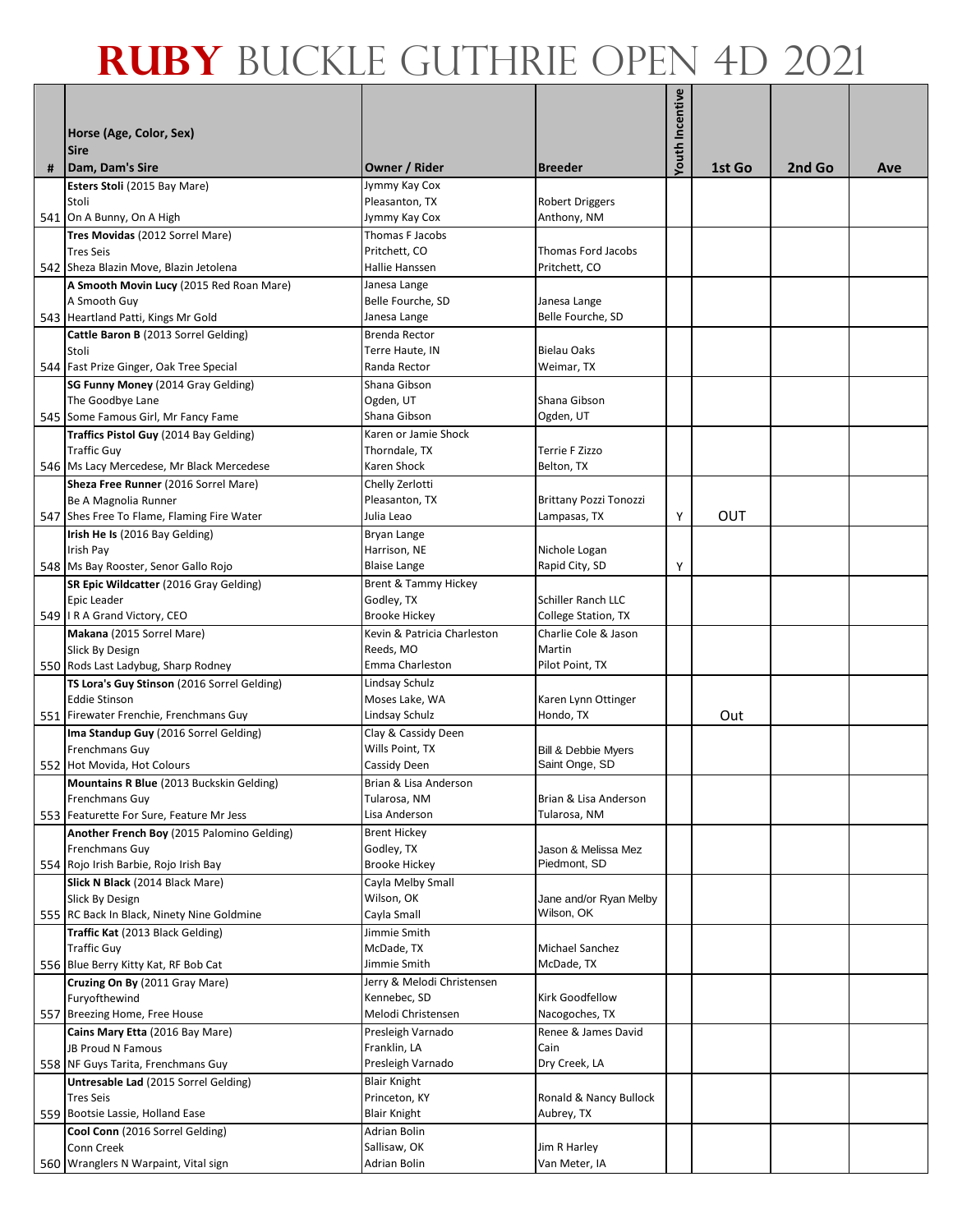|   | Horse (Age, Color, Sex)<br><b>Sire</b>                                                                 |                                                               |                                                      | Youth Incentive |        |        |     |
|---|--------------------------------------------------------------------------------------------------------|---------------------------------------------------------------|------------------------------------------------------|-----------------|--------|--------|-----|
| # | Dam, Dam's Sire                                                                                        | Owner / Rider                                                 | <b>Breeder</b>                                       |                 | 1st Go | 2nd Go | Ave |
|   | First Down Fling (2016 Chestnut Gelding)<br>A Streak Of Fling<br>561 Buckshot Delight, First Down Dash | James Rogers<br>Elk City, OK<br>Kagen Davis                   | <b>Eaves Horses Family LTD</b><br>Part<br>Edmond, OK |                 |        |        |     |
|   | Crown B French Vogue (2016 Sorrel Mare)<br><b>Traffic Guy</b><br>562 Ducati Dash, Pure D Dash          | Terese Blommaert<br>Borger, TX<br><b>Terese Blommaert</b>     | <b>Terese Blommaert</b><br>Borger, TX                |                 |        |        |     |
|   | <b>Sunfling Special (2016 Sorrel Mare)</b><br>A Streak Of Fling<br>563 Frosted Bullion, Sun Frost      | Julia Turner<br>Idabel, OK<br>Julia Turner                    | Julia Turner<br>Idabel, OK                           |                 |        |        |     |
|   | SCR Prime Diamond (2016 Buckskin Gelding)<br><b>Prime Talent</b><br>564 SCR Peptoes Diamond, Peptoes   | Gracey Lee Jarosek<br>Bastrop, TX<br>Gracey Lee Jarosek       | Copper Spring Ranch NM<br><b>LLC</b><br>Tularosa, NM |                 |        |        |     |
|   | Sinaloa Stinson (2016 Bay Gelding)<br><b>Eddie Stinson</b><br>565 Mamaimcominhome, Corona Cartel       | Catherin Guinn<br>Sanger, TX<br>Catherine Dudley              | <b>Victory Farms</b><br>Ada, OK                      |                 |        |        |     |
|   | VF Wahini Stinson (2016 Sorrel Gelding)<br><b>Eddie Stinson</b><br>566 Wahini Jet Bug, Ninnekah Bug    | Morgan E Nay<br>Madison, IN<br>John Ressler                   | <b>Victory Farms</b><br>Ada, OK                      |                 |        |        |     |
|   | Epic Coco (2015 Gray Gelding)<br>Epic Leader<br>567 Cfour Black Easter, Darkelly                       | Dawn Higgins<br>Loving, NM<br>Tauna Alcorn                    | Schiller Ranch LLC<br><b>College Station, TX</b>     |                 |        |        |     |
|   | JQH Rockin Chick (2016 Sorrel Mare)<br>Rockin W<br>568 Wilsons Lil Chick, Wilsons Lil Freckles         | Sara Chopin<br>Canyon, TX                                     | Skip Jones                                           |                 |        |        |     |
|   | Blazin Boss (2016 Sorrel Stallion)<br>Blazin Jetolena                                                  | Sara Chopin<br>Hayle Gibson<br>Redcrest, CA                   | Amarillo, TX<br>Amy Williams                         |                 |        |        |     |
|   | 569 Famous Moonlight, Dash Ta Fame<br>Honkytonkbadonkedonk (2015 Bay Mare)<br>The Goodbye Lane         | <b>Troy Crumrine</b><br>Brad or Karly Knight<br>Roosevelt, UT | Sandia, TX<br>Dawson Seeley                          |                 |        |        |     |
|   | 570 PH Jazzy Judy, Tuff Buddy Cash<br>Double Down Stinson (2015 Bay Gelding)<br><b>Eddie Stinson</b>   | Edria Day<br>Patricia Ralls<br>Gainesville, TX                | Spanish Fork, UT<br>Shawn Coates                     |                 |        |        |     |
|   | 571 Sheza Lotta Perks, Dash For Perks<br>Luckathalou (2016 Bay Mare)<br>Freighttrain B                 | Veronica Swales<br>Candie Wolf<br>Decatur, TX                 | Weatherford, TX<br>Sally Box                         |                 |        |        |     |
|   | 572 BB Tres Shotsofstoli, Tres Seis<br>JRFrenchnshameless (2015 Palomino Gelding)<br>First Down French | Candie Wolf<br>Jennifer Rose<br>Bakersfield, CA               | Port Aransas, TX<br>Jacob or Cheri Spitzer           |                 |        |        |     |
|   | 573 Mollys Peppy Barmaid, Gin And Peppy<br>Bugginforafling (2007 Bay Roan Mare)<br>A Streak Of Fling   | Jennifer Rose<br>Heather Haltom<br>Jones, OK                  | Tehachapi, CA<br>Jeremy Lyons                        |                 |        |        |     |
|   | 574 First Vagabond, Little Vagabond<br>Okey Dokey Guy (2008 Bay Gelding)<br>Dats A Frenchman           | Heather Haltom<br>Janae Ordeman<br>Saratoga, WY               | Sparks, OK<br>Robert & Kay Weeks                     |                 |        |        |     |
|   | 575 Sheza Nifty Okie, Okey Dokey Dale<br>HP Ima Slick Guy (2015 Bay Gelding)                           | Janae Orderman<br>Melanie Reynolds                            | Elk City, OK                                         |                 |        |        |     |
|   | Slick By Design<br>576 Guys Fancy Ladybug, Frenchmans Guy<br>Lil Allante (2015 Bay Mare)               | Greenbrier, AR<br>Melanie Reynolds<br>Ryan Reynolds           | Brittany Pozzi Tonozzi<br>Lampasas, TX               |                 |        |        |     |
|   | Freighttrain B<br>577 VF Coup De Ville, Burrs First Down<br>Stoli N Dynamite (2016 Sorrel Gelding)     | Collinsville, TX<br>Ryan Reynolds<br>Ashley Schoppa           | Ashley C Snedeger<br>Willis, TX<br>Charles & Kristie |                 |        |        |     |
|   | Stoli<br>578 A French Cutie, Frenchmans Guy<br>Guyz Yellow Rose (2016 Palomino Mare)                   | Magnolia, TX<br>Jodee Miller<br>Brent & Tammy Hickey          | Peterson<br>Lott, TX                                 |                 |        |        |     |
|   | Frenchmans Guy<br>579 Tag Along Nickie, Dr Nick Bar<br>Glamorshots (2010 Sorrel Mare)                  | Godley, TX<br>Tammy Hickey<br>Shanan Doherty                  | Bill & Debbie Myers<br>Saint Onge, SD                |                 |        |        |     |
|   | As Good As Nick Gets<br>580 Glamor N Glitz, Dashin Attraction                                          | Sterling, CO<br>Shanan Doherty                                | Mary-Cecelia Tharp<br>Ault, CO                       |                 |        |        |     |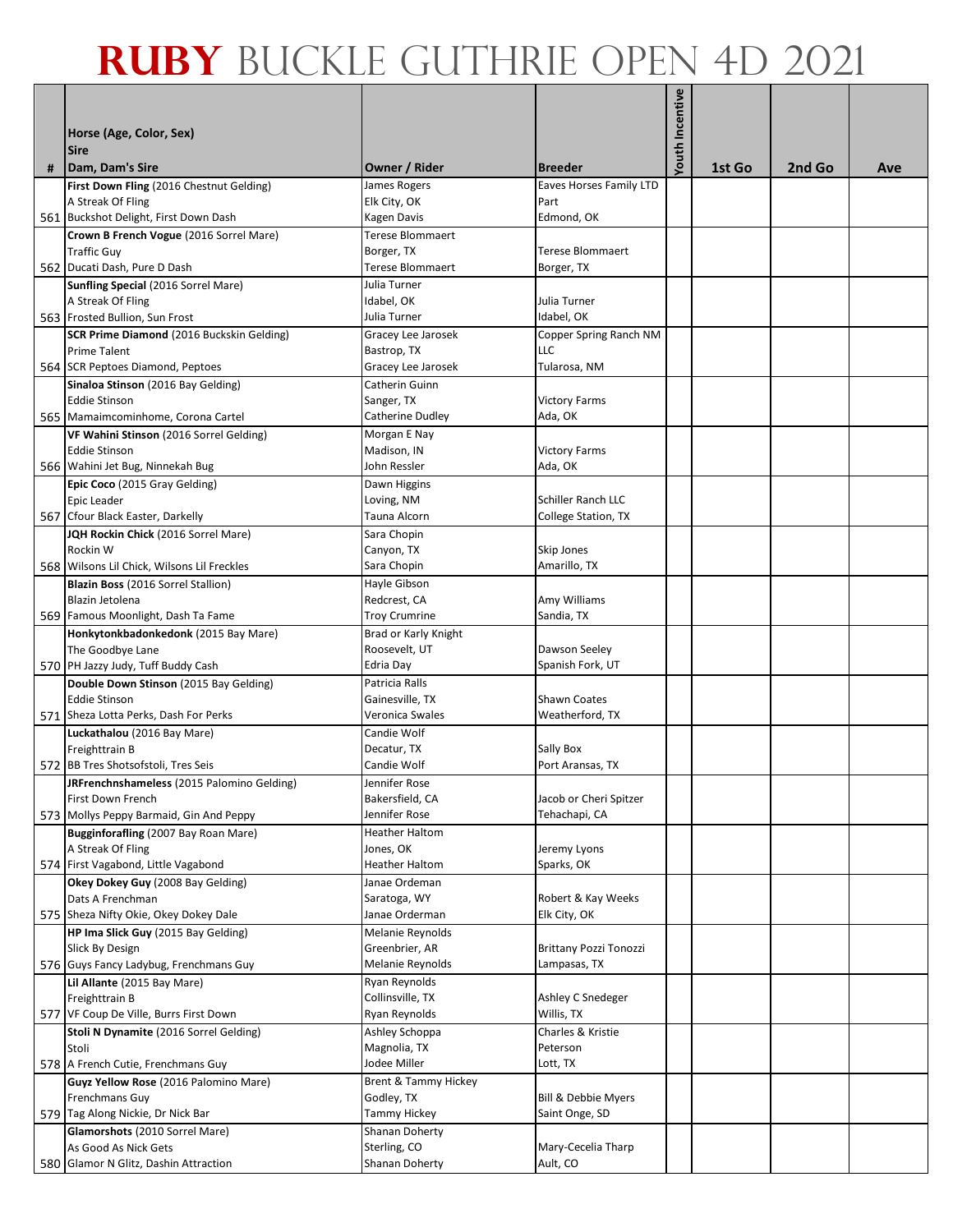| Horse (Age, Color, Sex)<br><b>Sire</b>                           |                                                                                                                                                                                                                                                                                                                                                                                                                                                                                                                                                                                                                                                                                                                                                                                                                                                                                                                                                            |                                                                                                                                                                                                                                                                                               |                                                                                                                                                                                                                       |                        |        |        |
|------------------------------------------------------------------|------------------------------------------------------------------------------------------------------------------------------------------------------------------------------------------------------------------------------------------------------------------------------------------------------------------------------------------------------------------------------------------------------------------------------------------------------------------------------------------------------------------------------------------------------------------------------------------------------------------------------------------------------------------------------------------------------------------------------------------------------------------------------------------------------------------------------------------------------------------------------------------------------------------------------------------------------------|-----------------------------------------------------------------------------------------------------------------------------------------------------------------------------------------------------------------------------------------------------------------------------------------------|-----------------------------------------------------------------------------------------------------------------------------------------------------------------------------------------------------------------------|------------------------|--------|--------|
|                                                                  |                                                                                                                                                                                                                                                                                                                                                                                                                                                                                                                                                                                                                                                                                                                                                                                                                                                                                                                                                            |                                                                                                                                                                                                                                                                                               |                                                                                                                                                                                                                       |                        |        | Ave    |
| Slick By Design                                                  | Plainwell, MI<br><b>Brad Marshall</b>                                                                                                                                                                                                                                                                                                                                                                                                                                                                                                                                                                                                                                                                                                                                                                                                                                                                                                                      | Pattie Marshall                                                                                                                                                                                                                                                                               |                                                                                                                                                                                                                       |                        |        |        |
|                                                                  |                                                                                                                                                                                                                                                                                                                                                                                                                                                                                                                                                                                                                                                                                                                                                                                                                                                                                                                                                            |                                                                                                                                                                                                                                                                                               |                                                                                                                                                                                                                       |                        |        |        |
| Slick By Design<br>582 RC Back In Black, Ninety Nine Goldmine    | Bemidji, MN<br>Austyn Tobey                                                                                                                                                                                                                                                                                                                                                                                                                                                                                                                                                                                                                                                                                                                                                                                                                                                                                                                                | Jane and/or Ryan Melby<br>Wilson, OK                                                                                                                                                                                                                                                          |                                                                                                                                                                                                                       | Out                    |        |        |
| California Cash 37* (2013 Brown Stallion)                        | Raise The Bar Perf Horses LLC                                                                                                                                                                                                                                                                                                                                                                                                                                                                                                                                                                                                                                                                                                                                                                                                                                                                                                                              | Shannon Renee                                                                                                                                                                                                                                                                                 |                                                                                                                                                                                                                       |                        |        |        |
| Jess Louisiana Blue                                              | Vicksburg, MI                                                                                                                                                                                                                                                                                                                                                                                                                                                                                                                                                                                                                                                                                                                                                                                                                                                                                                                                              | Akerstrom                                                                                                                                                                                                                                                                                     |                                                                                                                                                                                                                       |                        |        |        |
| 583 Cash Perks, Dash For Cash                                    | Rass Pederson                                                                                                                                                                                                                                                                                                                                                                                                                                                                                                                                                                                                                                                                                                                                                                                                                                                                                                                                              | Potter Valley, CA                                                                                                                                                                                                                                                                             |                                                                                                                                                                                                                       |                        |        |        |
| RB Prince OfA Guy (2015 Sorrel Gelding)                          | Ian & Megan Welles                                                                                                                                                                                                                                                                                                                                                                                                                                                                                                                                                                                                                                                                                                                                                                                                                                                                                                                                         |                                                                                                                                                                                                                                                                                               |                                                                                                                                                                                                                       |                        |        |        |
| <b>Traffic Guy</b>                                               | Buffalo, WY                                                                                                                                                                                                                                                                                                                                                                                                                                                                                                                                                                                                                                                                                                                                                                                                                                                                                                                                                | <b>Ronny Bumpus</b>                                                                                                                                                                                                                                                                           |                                                                                                                                                                                                                       |                        |        |        |
| 584 Peppys Sun Princess, Ninas Peppy Doc                         | Michelle Alley                                                                                                                                                                                                                                                                                                                                                                                                                                                                                                                                                                                                                                                                                                                                                                                                                                                                                                                                             | Lampasas, TX                                                                                                                                                                                                                                                                                  |                                                                                                                                                                                                                       |                        |        |        |
| Sheza Free Bug (2015 Bay Mare)                                   | Jana Bean                                                                                                                                                                                                                                                                                                                                                                                                                                                                                                                                                                                                                                                                                                                                                                                                                                                                                                                                                  |                                                                                                                                                                                                                                                                                               |                                                                                                                                                                                                                       |                        |        |        |
| Shawne Bug Leo                                                   | Fort Hancock, TX                                                                                                                                                                                                                                                                                                                                                                                                                                                                                                                                                                                                                                                                                                                                                                                                                                                                                                                                           | Jana Bean                                                                                                                                                                                                                                                                                     |                                                                                                                                                                                                                       |                        |        |        |
| 585 Pistol N A Petticoat, Lins First Bullet                      | Jana Bean                                                                                                                                                                                                                                                                                                                                                                                                                                                                                                                                                                                                                                                                                                                                                                                                                                                                                                                                                  | Fort Hancock, TX                                                                                                                                                                                                                                                                              |                                                                                                                                                                                                                       |                        |        |        |
|                                                                  |                                                                                                                                                                                                                                                                                                                                                                                                                                                                                                                                                                                                                                                                                                                                                                                                                                                                                                                                                            |                                                                                                                                                                                                                                                                                               |                                                                                                                                                                                                                       |                        |        |        |
| <b>Frenchmans Guy</b>                                            | Abilene, TX                                                                                                                                                                                                                                                                                                                                                                                                                                                                                                                                                                                                                                                                                                                                                                                                                                                                                                                                                | Ronald or Linda Paulson                                                                                                                                                                                                                                                                       |                                                                                                                                                                                                                       |                        |        |        |
| 586 Miss Landing Rocket, Easy Diamond Landing                    | Jackie Ganter                                                                                                                                                                                                                                                                                                                                                                                                                                                                                                                                                                                                                                                                                                                                                                                                                                                                                                                                              | Fairfax, SD                                                                                                                                                                                                                                                                                   |                                                                                                                                                                                                                       |                        |        |        |
|                                                                  |                                                                                                                                                                                                                                                                                                                                                                                                                                                                                                                                                                                                                                                                                                                                                                                                                                                                                                                                                            |                                                                                                                                                                                                                                                                                               |                                                                                                                                                                                                                       |                        |        |        |
|                                                                  | La Vernia, TX                                                                                                                                                                                                                                                                                                                                                                                                                                                                                                                                                                                                                                                                                                                                                                                                                                                                                                                                              |                                                                                                                                                                                                                                                                                               |                                                                                                                                                                                                                       |                        |        |        |
|                                                                  | Harper Hodges                                                                                                                                                                                                                                                                                                                                                                                                                                                                                                                                                                                                                                                                                                                                                                                                                                                                                                                                              | Ada, OK                                                                                                                                                                                                                                                                                       |                                                                                                                                                                                                                       |                        |        |        |
|                                                                  |                                                                                                                                                                                                                                                                                                                                                                                                                                                                                                                                                                                                                                                                                                                                                                                                                                                                                                                                                            |                                                                                                                                                                                                                                                                                               |                                                                                                                                                                                                                       |                        |        |        |
|                                                                  |                                                                                                                                                                                                                                                                                                                                                                                                                                                                                                                                                                                                                                                                                                                                                                                                                                                                                                                                                            |                                                                                                                                                                                                                                                                                               |                                                                                                                                                                                                                       |                        |        |        |
|                                                                  | Kallee Munns                                                                                                                                                                                                                                                                                                                                                                                                                                                                                                                                                                                                                                                                                                                                                                                                                                                                                                                                               |                                                                                                                                                                                                                                                                                               |                                                                                                                                                                                                                       |                        |        |        |
|                                                                  |                                                                                                                                                                                                                                                                                                                                                                                                                                                                                                                                                                                                                                                                                                                                                                                                                                                                                                                                                            |                                                                                                                                                                                                                                                                                               |                                                                                                                                                                                                                       |                        |        |        |
|                                                                  |                                                                                                                                                                                                                                                                                                                                                                                                                                                                                                                                                                                                                                                                                                                                                                                                                                                                                                                                                            |                                                                                                                                                                                                                                                                                               |                                                                                                                                                                                                                       |                        |        |        |
|                                                                  |                                                                                                                                                                                                                                                                                                                                                                                                                                                                                                                                                                                                                                                                                                                                                                                                                                                                                                                                                            |                                                                                                                                                                                                                                                                                               |                                                                                                                                                                                                                       |                        |        |        |
|                                                                  |                                                                                                                                                                                                                                                                                                                                                                                                                                                                                                                                                                                                                                                                                                                                                                                                                                                                                                                                                            |                                                                                                                                                                                                                                                                                               |                                                                                                                                                                                                                       |                        |        |        |
|                                                                  |                                                                                                                                                                                                                                                                                                                                                                                                                                                                                                                                                                                                                                                                                                                                                                                                                                                                                                                                                            |                                                                                                                                                                                                                                                                                               |                                                                                                                                                                                                                       |                        |        |        |
|                                                                  | Hanna Trimber                                                                                                                                                                                                                                                                                                                                                                                                                                                                                                                                                                                                                                                                                                                                                                                                                                                                                                                                              |                                                                                                                                                                                                                                                                                               |                                                                                                                                                                                                                       |                        |        |        |
|                                                                  |                                                                                                                                                                                                                                                                                                                                                                                                                                                                                                                                                                                                                                                                                                                                                                                                                                                                                                                                                            |                                                                                                                                                                                                                                                                                               |                                                                                                                                                                                                                       |                        |        |        |
|                                                                  |                                                                                                                                                                                                                                                                                                                                                                                                                                                                                                                                                                                                                                                                                                                                                                                                                                                                                                                                                            |                                                                                                                                                                                                                                                                                               |                                                                                                                                                                                                                       |                        |        |        |
|                                                                  | April Vernon                                                                                                                                                                                                                                                                                                                                                                                                                                                                                                                                                                                                                                                                                                                                                                                                                                                                                                                                               |                                                                                                                                                                                                                                                                                               |                                                                                                                                                                                                                       |                        |        |        |
|                                                                  |                                                                                                                                                                                                                                                                                                                                                                                                                                                                                                                                                                                                                                                                                                                                                                                                                                                                                                                                                            |                                                                                                                                                                                                                                                                                               |                                                                                                                                                                                                                       |                        |        |        |
|                                                                  | Stillwater, OK                                                                                                                                                                                                                                                                                                                                                                                                                                                                                                                                                                                                                                                                                                                                                                                                                                                                                                                                             | Brenda Reiswig                                                                                                                                                                                                                                                                                |                                                                                                                                                                                                                       |                        |        |        |
|                                                                  | Sydney Hollingsworth                                                                                                                                                                                                                                                                                                                                                                                                                                                                                                                                                                                                                                                                                                                                                                                                                                                                                                                                       | Bismarck, ND                                                                                                                                                                                                                                                                                  | Υ                                                                                                                                                                                                                     |                        |        |        |
|                                                                  |                                                                                                                                                                                                                                                                                                                                                                                                                                                                                                                                                                                                                                                                                                                                                                                                                                                                                                                                                            |                                                                                                                                                                                                                                                                                               |                                                                                                                                                                                                                       |                        |        |        |
|                                                                  | Grandview, TX                                                                                                                                                                                                                                                                                                                                                                                                                                                                                                                                                                                                                                                                                                                                                                                                                                                                                                                                              | Bill & Debbie Myers                                                                                                                                                                                                                                                                           |                                                                                                                                                                                                                       |                        |        |        |
|                                                                  | Tasha Welsh                                                                                                                                                                                                                                                                                                                                                                                                                                                                                                                                                                                                                                                                                                                                                                                                                                                                                                                                                | Saint Onge, SD                                                                                                                                                                                                                                                                                |                                                                                                                                                                                                                       |                        |        |        |
|                                                                  | Copper Spring Ranch NM, LLC                                                                                                                                                                                                                                                                                                                                                                                                                                                                                                                                                                                                                                                                                                                                                                                                                                                                                                                                |                                                                                                                                                                                                                                                                                               |                                                                                                                                                                                                                       |                        |        |        |
| Frenchmans Guy                                                   | Tularosa, NM                                                                                                                                                                                                                                                                                                                                                                                                                                                                                                                                                                                                                                                                                                                                                                                                                                                                                                                                               | <b>Bill &amp; Debbie Myers</b>                                                                                                                                                                                                                                                                |                                                                                                                                                                                                                       |                        |        |        |
| 594 Hot Brandi and Wine, Hot Colours                             | Lisa Anderson                                                                                                                                                                                                                                                                                                                                                                                                                                                                                                                                                                                                                                                                                                                                                                                                                                                                                                                                              | Saint Onge, SD                                                                                                                                                                                                                                                                                |                                                                                                                                                                                                                       |                        |        |        |
|                                                                  | Merritt Potter                                                                                                                                                                                                                                                                                                                                                                                                                                                                                                                                                                                                                                                                                                                                                                                                                                                                                                                                             |                                                                                                                                                                                                                                                                                               |                                                                                                                                                                                                                       |                        |        |        |
| <b>Valiant Hero</b>                                              | Moody, TX                                                                                                                                                                                                                                                                                                                                                                                                                                                                                                                                                                                                                                                                                                                                                                                                                                                                                                                                                  | Jud Little                                                                                                                                                                                                                                                                                    |                                                                                                                                                                                                                       |                        |        |        |
| 595 Nicky Brick House, Brick House Bouncy                        | Jimmie Smith                                                                                                                                                                                                                                                                                                                                                                                                                                                                                                                                                                                                                                                                                                                                                                                                                                                                                                                                               | Ardmore, OK                                                                                                                                                                                                                                                                                   |                                                                                                                                                                                                                       | Out                    |        |        |
| Lost Creek Widow (2015 Sorrel Gelding)                           | Jamey & Brandy Voge                                                                                                                                                                                                                                                                                                                                                                                                                                                                                                                                                                                                                                                                                                                                                                                                                                                                                                                                        |                                                                                                                                                                                                                                                                                               |                                                                                                                                                                                                                       |                        |        |        |
|                                                                  |                                                                                                                                                                                                                                                                                                                                                                                                                                                                                                                                                                                                                                                                                                                                                                                                                                                                                                                                                            |                                                                                                                                                                                                                                                                                               |                                                                                                                                                                                                                       |                        |        |        |
| Rockin W                                                         | Wills Point, TX                                                                                                                                                                                                                                                                                                                                                                                                                                                                                                                                                                                                                                                                                                                                                                                                                                                                                                                                            | Tony Palermo Sr                                                                                                                                                                                                                                                                               |                                                                                                                                                                                                                       |                        |        |        |
| 596 Wicked Widow, Widows Freckles                                | Cassidy Deen                                                                                                                                                                                                                                                                                                                                                                                                                                                                                                                                                                                                                                                                                                                                                                                                                                                                                                                                               | Sulphur, LA                                                                                                                                                                                                                                                                                   |                                                                                                                                                                                                                       |                        |        |        |
| TR Designerwildchild (2015 Bay Mare)                             | Kevin & Patricia Charleston                                                                                                                                                                                                                                                                                                                                                                                                                                                                                                                                                                                                                                                                                                                                                                                                                                                                                                                                |                                                                                                                                                                                                                                                                                               |                                                                                                                                                                                                                       |                        |        |        |
| Slick By Design                                                  | Reeds, MO                                                                                                                                                                                                                                                                                                                                                                                                                                                                                                                                                                                                                                                                                                                                                                                                                                                                                                                                                  | Tana Renick                                                                                                                                                                                                                                                                                   |                                                                                                                                                                                                                       |                        |        |        |
| 597 XV Wild Child, Whos Salty Dog                                | Emma Charleston                                                                                                                                                                                                                                                                                                                                                                                                                                                                                                                                                                                                                                                                                                                                                                                                                                                                                                                                            | Kingston, OK                                                                                                                                                                                                                                                                                  |                                                                                                                                                                                                                       |                        |        |        |
|                                                                  | Jessica Asher                                                                                                                                                                                                                                                                                                                                                                                                                                                                                                                                                                                                                                                                                                                                                                                                                                                                                                                                              |                                                                                                                                                                                                                                                                                               |                                                                                                                                                                                                                       |                        |        |        |
| Lets Get Rollin (2014 Sorrel Gelding)<br>Blazin Jetolena         | Tazewell, TN                                                                                                                                                                                                                                                                                                                                                                                                                                                                                                                                                                                                                                                                                                                                                                                                                                                                                                                                               |                                                                                                                                                                                                                                                                                               |                                                                                                                                                                                                                       |                        |        |        |
|                                                                  | Calya Small                                                                                                                                                                                                                                                                                                                                                                                                                                                                                                                                                                                                                                                                                                                                                                                                                                                                                                                                                | <b>Busby Quarterhorse LLC</b><br>Millsap, TX                                                                                                                                                                                                                                                  |                                                                                                                                                                                                                       |                        |        |        |
| 598 Rollin Nickie, As Good As Nick Gets                          |                                                                                                                                                                                                                                                                                                                                                                                                                                                                                                                                                                                                                                                                                                                                                                                                                                                                                                                                                            |                                                                                                                                                                                                                                                                                               |                                                                                                                                                                                                                       |                        |        |        |
| Shez Flyin High Guyz (2015 Sorrel Mare)<br><b>Frenchmans Guy</b> | <b>Brent Hickey</b><br>Godley, TX                                                                                                                                                                                                                                                                                                                                                                                                                                                                                                                                                                                                                                                                                                                                                                                                                                                                                                                          | Bill & Debbie Myers                                                                                                                                                                                                                                                                           |                                                                                                                                                                                                                       |                        |        |        |
| 599 Flyin To Holland, Holland Ease                               | <b>Brooke Hickey</b>                                                                                                                                                                                                                                                                                                                                                                                                                                                                                                                                                                                                                                                                                                                                                                                                                                                                                                                                       | Saint Onge, SD                                                                                                                                                                                                                                                                                |                                                                                                                                                                                                                       | Out                    |        |        |
| VF Eddie Flashed Me (2016 Sorrel Gelding)                        | Sarah Pauels                                                                                                                                                                                                                                                                                                                                                                                                                                                                                                                                                                                                                                                                                                                                                                                                                                                                                                                                               |                                                                                                                                                                                                                                                                                               |                                                                                                                                                                                                                       |                        |        |        |
| <b>Eddie Stinson</b>                                             | Midlothian, TX                                                                                                                                                                                                                                                                                                                                                                                                                                                                                                                                                                                                                                                                                                                                                                                                                                                                                                                                             | <b>Victory Farms</b>                                                                                                                                                                                                                                                                          |                                                                                                                                                                                                                       |                        |        |        |
|                                                                  | Dam, Dam's Sire<br>Design To Flash (2016 Bay Gelding)<br>581 Flashy Ms Ease, First To Flash<br>Design In Red (2016 Sorrel Mare)<br>Guys French Jet (2004 Buckskin Stallion)<br>VF Born Ta Be A Star (2016 Bay Mare)<br>Born Ta Be Famous<br>587 Wags Star Light, Sticks And Stones<br>Goodbye Tax Man (2015 Gray Gelding)<br>The Goodbye Lane<br>588 JHS Tax Hawk, Skye Dee Dash<br>Send Sixes The Candy (2015 Gray Gelding)<br>Sixes Liason<br>589 Send Me The Candy, Leaving Memories<br>Eyesa Stoli Dream (2014 Brown Mare)<br>Stoli<br>590 Eyesa La Tac, Eyesa Special<br>Jess A French Vixen (2014 Buckskin Mare)<br>First Down French<br>591 Feature Miss Dimples, Feature Mr Jess<br>Vixens Ivory Hero (2014 Bay Gelding)<br>Ivory James<br>592 Valiant Red Vixen, Valiant Hero<br>Guyz Classy Lady (2015 Bay Mare)<br><b>Frenchmans Guy</b><br>593 Danika, Special Leader<br>Guys Sangria (2012 Sorrel Mare)<br>A Valiant Nicky (2013 Sorrel Mare) | Owner / Rider<br><b>Pattie Marshall</b><br>Austyn Tobey<br>Angela Ganter<br>Harper Hodges<br>Kallee Munns<br>Promontory, UT<br>Doak Farms<br>Las Cruces, NM<br>Kaylin Doak<br><b>Stanley Forbes</b><br>O'Donnell, TX<br>April Vernon<br>Morristown, AZ<br>Sydney Hollingsworth<br>Tasha Welsh | <b>Breeder</b><br>Plainwell, MI<br><b>Victory Farms</b><br>Kallee Cross Munns<br>Snowville, UT<br><b>Brian L Gunder</b><br>Lewisburg, OH<br>S Bar S<br>Salado, TX<br>Christine & Debra<br>Langlois<br>Watsonville, CA | <b>Youth Incentive</b> | 1st Go | 2nd Go |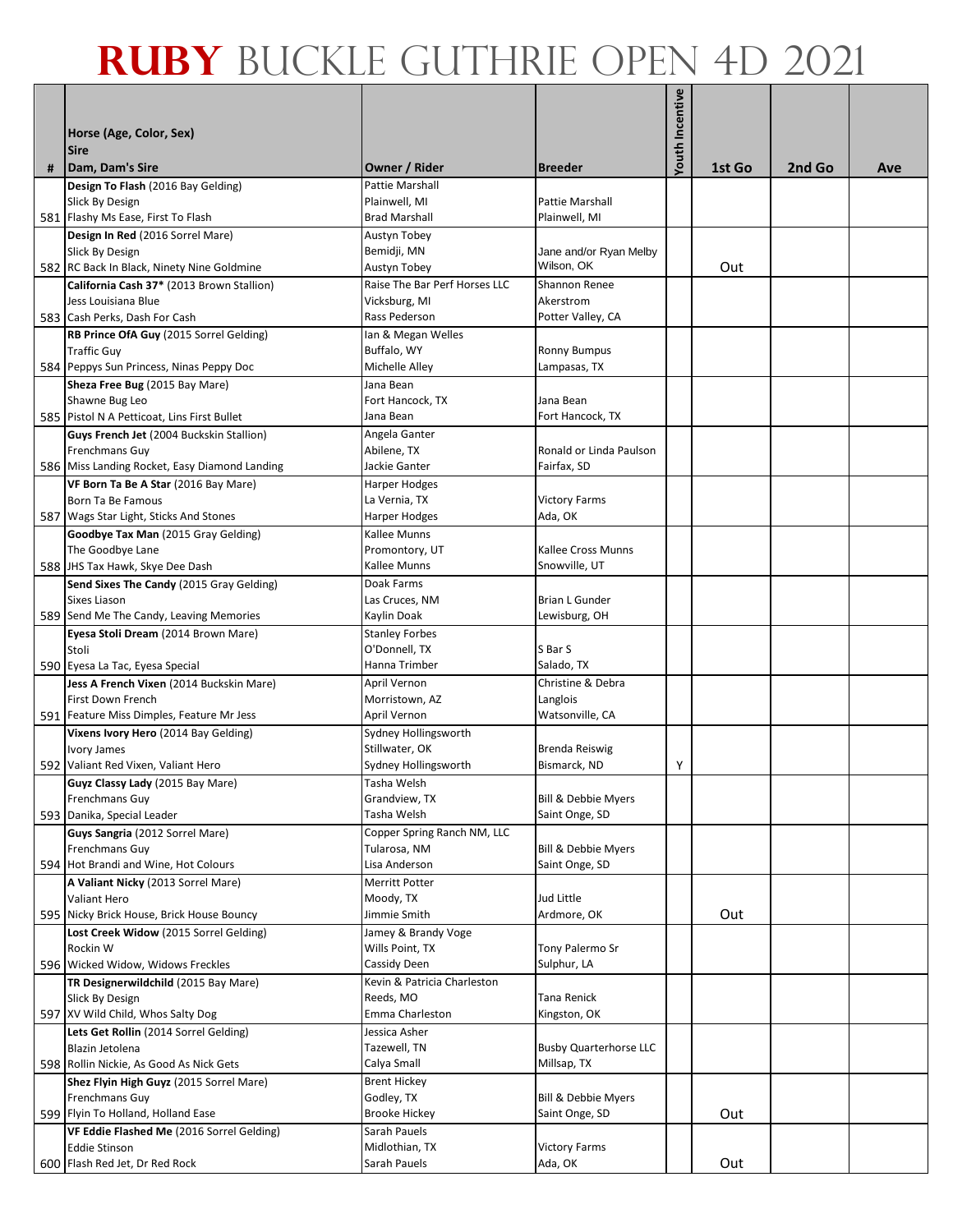|   |                                                                                           |                                                  |                                      | Youth Incentive |        |        |     |
|---|-------------------------------------------------------------------------------------------|--------------------------------------------------|--------------------------------------|-----------------|--------|--------|-----|
|   | Horse (Age, Color, Sex)                                                                   |                                                  |                                      |                 |        |        |     |
|   | <b>Sire</b>                                                                               |                                                  |                                      |                 |        |        |     |
| # | Dam, Dam's Sire                                                                           | Owner / Rider                                    | <b>Breeder</b>                       |                 | 1st Go | 2nd Go | Ave |
|   | Blazin Superior (2016 Sorrel Gelding)                                                     | Schelli Creacy                                   |                                      |                 |        |        |     |
|   | Blazin Jetolena                                                                           | Stephenville, TX                                 | <b>Steve Hulbert</b>                 |                 |        |        |     |
|   | 601 Little Bit Superior, Dash Ta Fame                                                     | Schelli Creacy                                   | Weatherford, TX                      |                 |        |        |     |
|   | Easy On The Vodka (2016 Sorrel Gelding)                                                   | Malissa Blackman                                 |                                      |                 |        |        |     |
|   | <b>Triple Vodka</b><br>602 IB Striking, Trux Boy                                          | Odessa, TX<br>Malissa Blackman                   | Kimberly L Blackmon<br>Ganado, TX    |                 |        |        |     |
|   | Fortunes Fling (2014 Bay Mare)                                                            | Laura Julkowski                                  |                                      |                 |        |        |     |
|   | A Streak Of Fling                                                                         | Orr, MN                                          | Melissa Mae Cave                     |                 |        |        |     |
|   | 603 Bullys Special Prize, Bully Bullion                                                   | Laura Julkowski                                  | Cook, MN                             |                 |        |        |     |
|   | Ima Streak Of Fame (2016 Bay Mare)                                                        | Teresa Marr                                      |                                      |                 |        |        |     |
|   | A Streak Of Fling                                                                         | Tularosa, NM                                     | <b>Teresa Marr</b>                   |                 |        |        |     |
|   | 604 Six Packin Sassy, Dash Ta Fame                                                        | Shacie Marr                                      | Tularosa, NM                         |                 |        |        |     |
|   | JL Tularosa (2014 Chestnut Mare)                                                          | Kasslie Branson                                  | Jill Lane Quarter                    |                 |        |        |     |
|   | JL Sirocco                                                                                | Genola, UT                                       | <b>Horses</b>                        |                 |        |        |     |
|   | 605 BF Silver Charm, Takin On the Cash                                                    | Kasslie Branson<br>Whitmire Ranch                | Fort Benton, MT<br>Anderson & Alexia |                 |        |        |     |
|   | Bullseye Bullion* (2010 Sorrel Stallion)                                                  | Overbrook, OK                                    | Mehrle                               |                 |        |        |     |
|   | <b>Bully Bullion</b><br>606 Top Shawnee, Shawnee Bug                                      | Lainie Whitmire                                  | Nowata, OK                           |                 |        |        |     |
|   | Lipstick Onmy Corona (2015 Bay Mare)                                                      | Anita Wiescamp                                   |                                      |                 |        |        |     |
|   | Furyofthewind                                                                             | Quitman, TX                                      | <b>Bob Moore Farms</b>               |                 |        |        |     |
|   | 607 Shiv Katall, Shazoom                                                                  | Amy Butler                                       | Norman, OK                           |                 |        |        |     |
|   | Troublenvrlooksogood (2013 Palomino Gelding)                                              | <b>Beth Miller</b>                               |                                      |                 |        |        |     |
|   | First Down French                                                                         | Jersey Shore, PA                                 | Michelle Deboer                      |                 |        |        |     |
|   | 608 Tatango Twist Te, Triple Twist Te                                                     | Ericka Nelson                                    | Smithfield, NE                       |                 |        |        |     |
|   | Leo Got Smashedagain (2010 Sorrel Gelding)                                                | Kimmi Byler                                      | Latricia Duke                        |                 |        |        |     |
|   | Shawne Bug Leo                                                                            | Bellville, TX<br>Kimmi Byler                     |                                      |                 |        |        |     |
|   | 609 VF One Smashedagain, Chicks Gunsmoke<br><b>KM Famous Sniper</b> (2016 Sorrel Gelding) | Summer Hatch                                     | College Station, TX                  |                 |        |        |     |
|   | First Down French                                                                         | Snowflake, AZ                                    | Katie McCaslan                       |                 |        |        |     |
|   | 610 Dash Ta Fantasy, Dash Ta Fame                                                         | Dacota Monk                                      | Raisin City, CA                      |                 |        |        |     |
|   | Red Hot Lady Rebel (2015 Sorrel Mare)                                                     | Laci Woodward                                    |                                      |                 |        |        |     |
|   | Ur One Famous Rebel                                                                       | Coweta, OK                                       | Jana Pierce Bean                     |                 |        |        |     |
|   | 611 Who Dat Tiger, Banjo Rondo Red Tx                                                     | Laci Woodward                                    | Fort Hancock, TX                     |                 |        |        |     |
|   | Sheza French O Toole (2013 Sorrel Mare)                                                   | <b>Stacy Tucker</b>                              |                                      |                 |        |        |     |
|   | First Down French                                                                         | San Tan Valley, AZ                               | <b>Taylor Lawson</b>                 |                 |        |        |     |
|   | 612 Reckless Run O Toole, Jody O Toole                                                    | <b>Stacy Tucker</b><br><b>Shannon McReynolds</b> | New Waverly, TX                      |                 |        |        |     |
|   | Mine Gun (2015 Gray Mare)                                                                 | La Luz, NM                                       | Royal D Ranch                        |                 |        |        |     |
|   | Fiestas Gotta Gun<br>613 Blazen Martha, Marthas Six Moon                                  | <b>Shannon McReynolds</b>                        | Henrietta, OK                        |                 |        |        |     |
|   | French Streakintwist (2016 Bay Roan Mare)                                                 | Joe & Carla Spitz                                |                                      |                 |        |        |     |
|   | <b>Streakin Boon Dox</b>                                                                  | Lamar, CO                                        | Joe & Carla Spitz                    |                 |        |        |     |
|   | 614 A French Twist, Frenchmans Guy                                                        | Ashley Schafer                                   | Lamar, CO                            |                 |        |        |     |
|   | Clever Quick Leo (2014 Gelding)                                                           | Mandi Jo Fox                                     |                                      |                 |        |        |     |
|   | Shawne Bug Leo                                                                            | Hempstead, TX                                    | Kelsey Jone Cawley                   |                 |        |        |     |
|   | 615 Clever Curve, Clever Deceit                                                           | Mandi Jo Fox<br>Suzanne Moran                    | Bloomington, TX                      |                 |        |        |     |
|   | So Im A Slick Guy (2016 Bay Gelding)                                                      |                                                  | Amy Milligan<br><b>Behrends</b>      |                 |        |        |     |
|   | Slick By Design                                                                           | Shepherd, TX<br>Katy Moran                       | Fredericksburg, TX                   |                 |        |        |     |
|   | 616 Special French Girl, Frenchmans Chico<br>Special For Tres PZ (2017 Bay Mare)          | Joao Ferraz Leao                                 |                                      |                 |        |        |     |
|   | <b>Tres Seis</b>                                                                          | Weatherford, TX                                  | <b>Blessed River LTD</b>             |                 |        |        |     |
|   | 617 Special Copauino, Strawfly Special                                                    | Julia Leo                                        | Frisco, TX                           | Υ               |        |        |     |
|   | MCM Notdunnstreakin (2016 Mare)                                                           |                                                  |                                      |                 |        |        |     |
|   | A Streak Of Fling                                                                         | Danielle Collier                                 | Dunn Ranch                           |                 |        |        |     |
|   | 618 Mullberry Canyon Moon,                                                                | <b>Brandon Cullins</b>                           | Wynnewood, OK                        |                 |        |        |     |
|   | This Tres Breezes (2010 Bay Gelding)                                                      | Maggie Stephens                                  |                                      |                 |        |        |     |
|   | <b>Tres Seis</b>                                                                          | Chandler, TX                                     | Alejandro Moya                       |                 |        |        |     |
|   | 619 This Chicks Breezin, Chicks Beduino                                                   | <b>Justice Phillips</b><br>Kasslie Branson       | Edcouch, TX                          |                 |        |        |     |
|   | Merridocs Sunny Guy (2012 Buckskin Gelding)<br><b>Traffic Guy</b>                         | Genola, UT                                       | Troy & Jamie Ashford                 |                 |        |        |     |
|   | 620 JB Docs Lil Tootsie, Merridoc                                                         | Kasslie Branson                                  | Lott, TX                             |                 |        |        |     |
|   |                                                                                           |                                                  |                                      |                 |        |        |     |